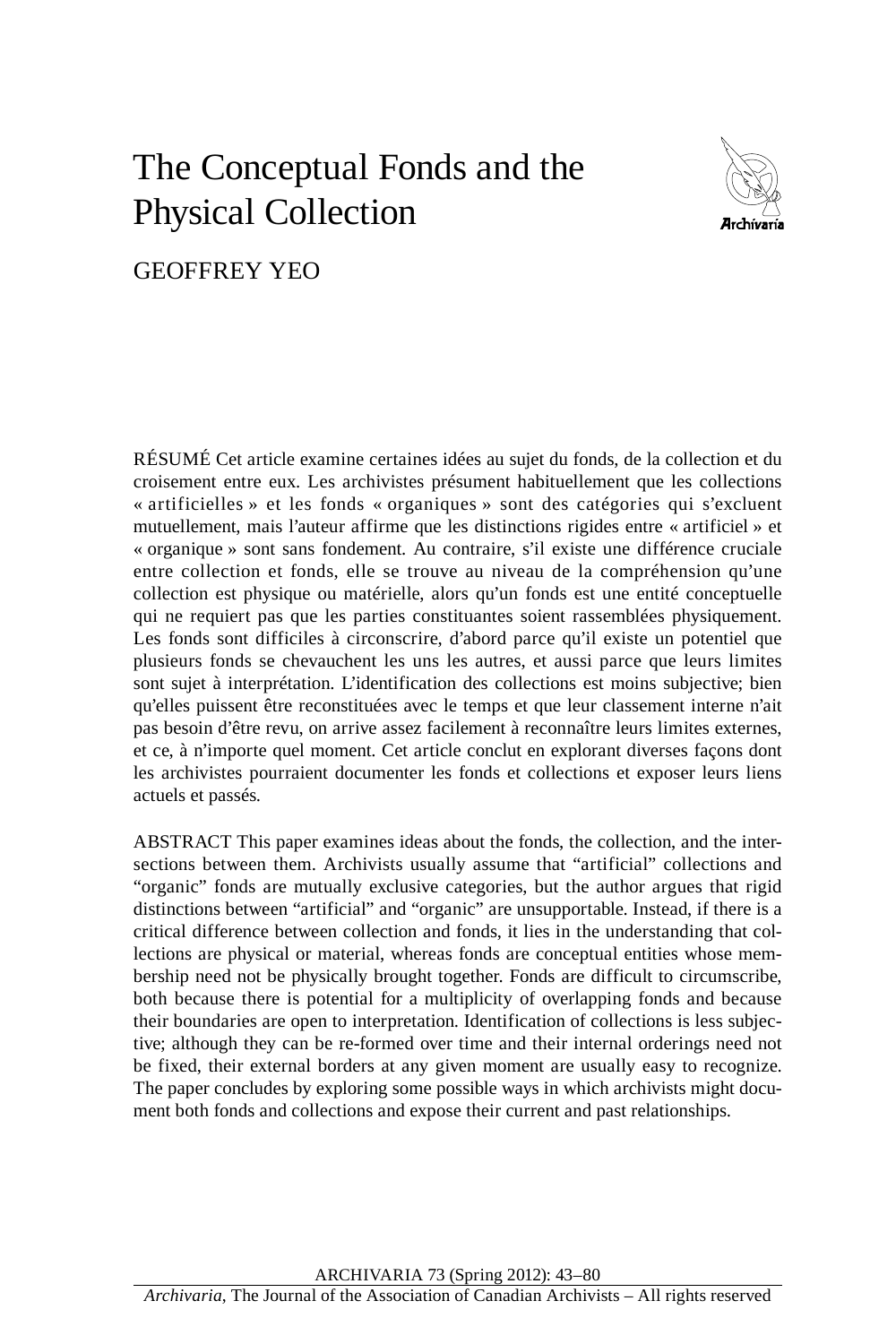# **Introduction**

 "Archives are not collected, never ever." This forthright assertion was made by Joan van Albada, Municipal Archivist of Dordrecht, in a paper in *American Archivist* in 1991 in which he upbraided the archival profession in the United States for placing emphasis on collections.<sup>1</sup> Such, too, has been the view of many writers on archival science and many compilers of descriptive stan- dards: our discipline is, or should be, concerned not with *collections* but with *fonds*. This article sets out to challenge that view. It examines a range of ideas about the fonds, the collection, and the intersections between them, primarily, but by no means exclusively, in the context of paper records. A second article, submitted for later publication, will take the exploration further into the digital world.

 way we will visit the Australian series system, Terry Cook's writings about the conceptual fonds, ideas about collections and collecting from a number Laura Millar argued that archivists should embrace the collection and bid This will be a fairly long journey, as befits a complex topic, and along the of other disciplines, the papers of the Earl of Leicester and my old friend Joe Smith, the Semantic Web, and much else besides. In 2002, in *Archivaria* 53, farewell to the fonds, $2$  but that is not our destination. We will not replace the primacy of the fonds with the primacy of the collection. At the conclusion of the journey, we will find that neither the fonds nor the collection occupies the exact niche that has been traditionally assigned to it, but both still have important roles to play in archival thinking and practice.

# **What Defines a Collection?**

 first definition of a collection is "a group of materials with some unifying characteristic."3 Five years earlier, in the library community, Andy Powell, and/or logically on the basis of a property or properties the items have in In the glossary published by the Society of American Archivists in 2005, the Michael heaney, and Lorcan Dempsey offered a lengthier but broadly similar definition of a collection as "a set of items grouped physically, electronically common."4

- 1 Joan van Albada, "On the Identity of the American Archival Profession: A European Perspective," *American Archivist* 54, no. 3 (1991): 399.
- 2 Laura Millar, "The Death of the Fonds and the Resurrection of Provenance: Archival Context in Space and Time," *Archivaria* 53 (Spring 2002): 14.
- 3 Richard Pearce-Moses, *A Glossary of Archival and Records Terminology* (Chicago, 2005), 76.
- 4 Andy Powell, Michael heaney, and Lorcan Dempsey, "RSLP Collection Description," *D-Lib Magazine* 6, no. 9 (2000), http://www.dlib.org/dlib/september00/powell/09powell.html (accessed 7 October 2011).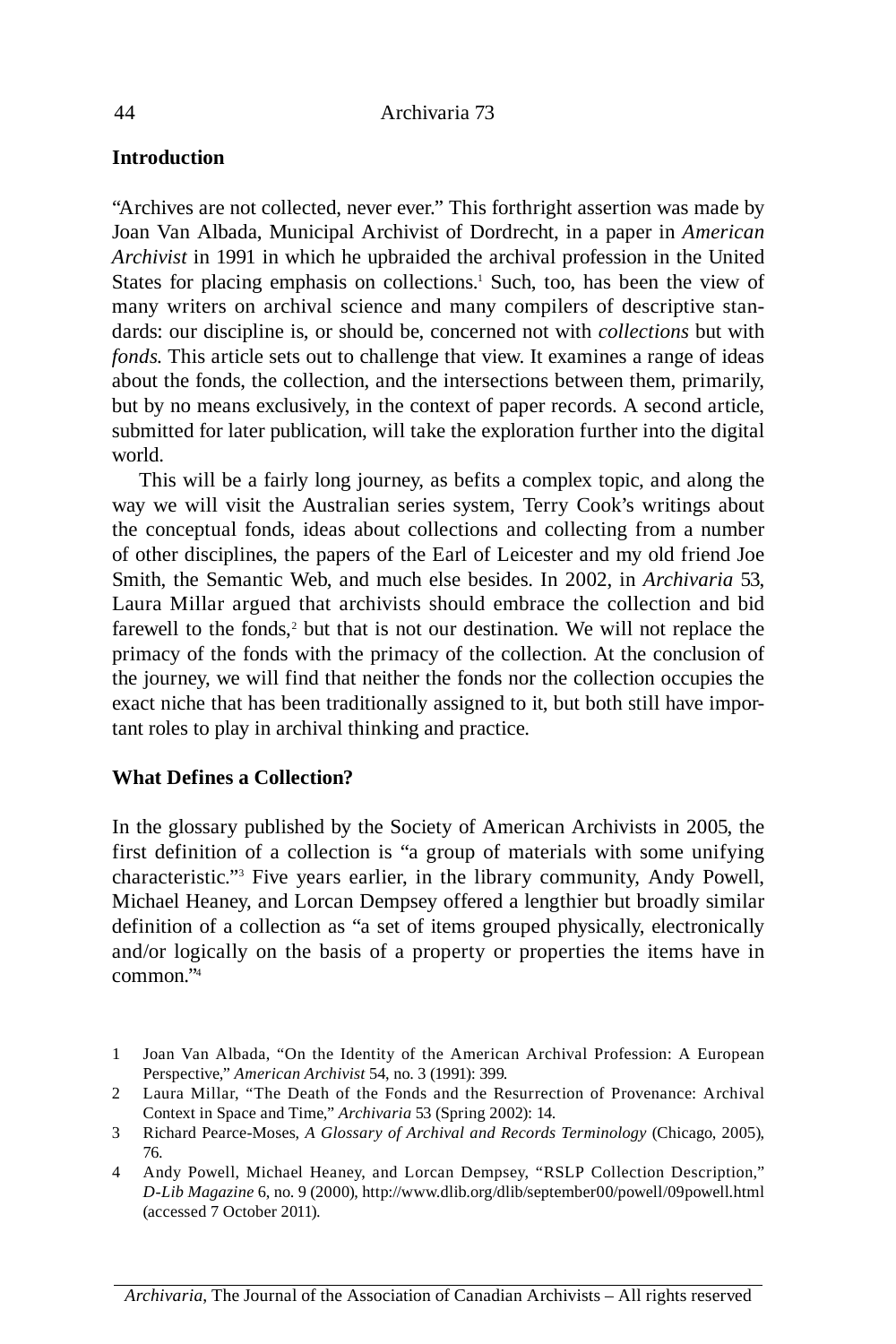however, I want to suggest that, while the components of collections usually have – or are usually perceived to have – common characteristics, root of the word *collection* implies).5 We can speak of "dogs" or "cars" or "picthis is not the defining feature of a collection. The critical aspect is that the collection's components have been assembled or brought together (as the Latin tures" as having common characteristics, but in the first instance these are categories rather than collections; members of the category "pictures" only form collections when someone brings them together in some way.

 Kitchen Cupboard Collection consists of objects that are housed together in collection to include items loaned to the museum by other owners, or to be dispersed across multiple sites. Co-location is not a necessary condition of The notion of "bringing together" offers a number of possibilities. A collection could be brought together in terms of ownership (the Yeo Collection is the collection of objects that I own), custody (the ABC Museum Collection comprises the objects of which the museum is custodian), or co-location (the the cupboard). Many collections meet all of these criteria; the constituents of the ABC Museum Collection may all be in the legal ownership of the museum and housed in a single museum building. But it is also possible for a museum custody or ownership, yet both concepts are haunted by a sense of the bringing together of material, and the rights of the custodian or owner of a collection would seem to include a standing possibility of physically assembling its components. The primary focus of this paper will be on the collection as a physical or material entity.

 Physical collections may be formed by the forces of nature (for example, collections of driftwood on a beach brought together by the receding tide), but the collections most commonly discussed in the literature are those that result from collecting activity by human agents. These agents may actively seek to create or acquire objects for the collection, or they may merely choose to retain objects they have found, objects others have sent them, or objects they acquired or created for purposes initially unconnected with their collecting activity. Powell and his colleagues assumed that collectors are independent of the creators of the objects they collect and that acts of collecting are conducted pro- actively at a temporal distance from acts of creation. Typically, the author writes a book, the publisher publishes it, and at some subsequent moment an indepen- dent third party (the librarian) sets out to acquire a copy of it for the library's collection. But that is not the only possible model. visitors to the houses and studios once occupied by artists such as Salvador Dali and Joan Miró will need no reminder that creators of objects can assemble collections of their own work; creators can also commission others to form collections on their behalf.

 The Latin noun *collectio* is derived from the verb *colligere* ("to gather [things or people] together"). 5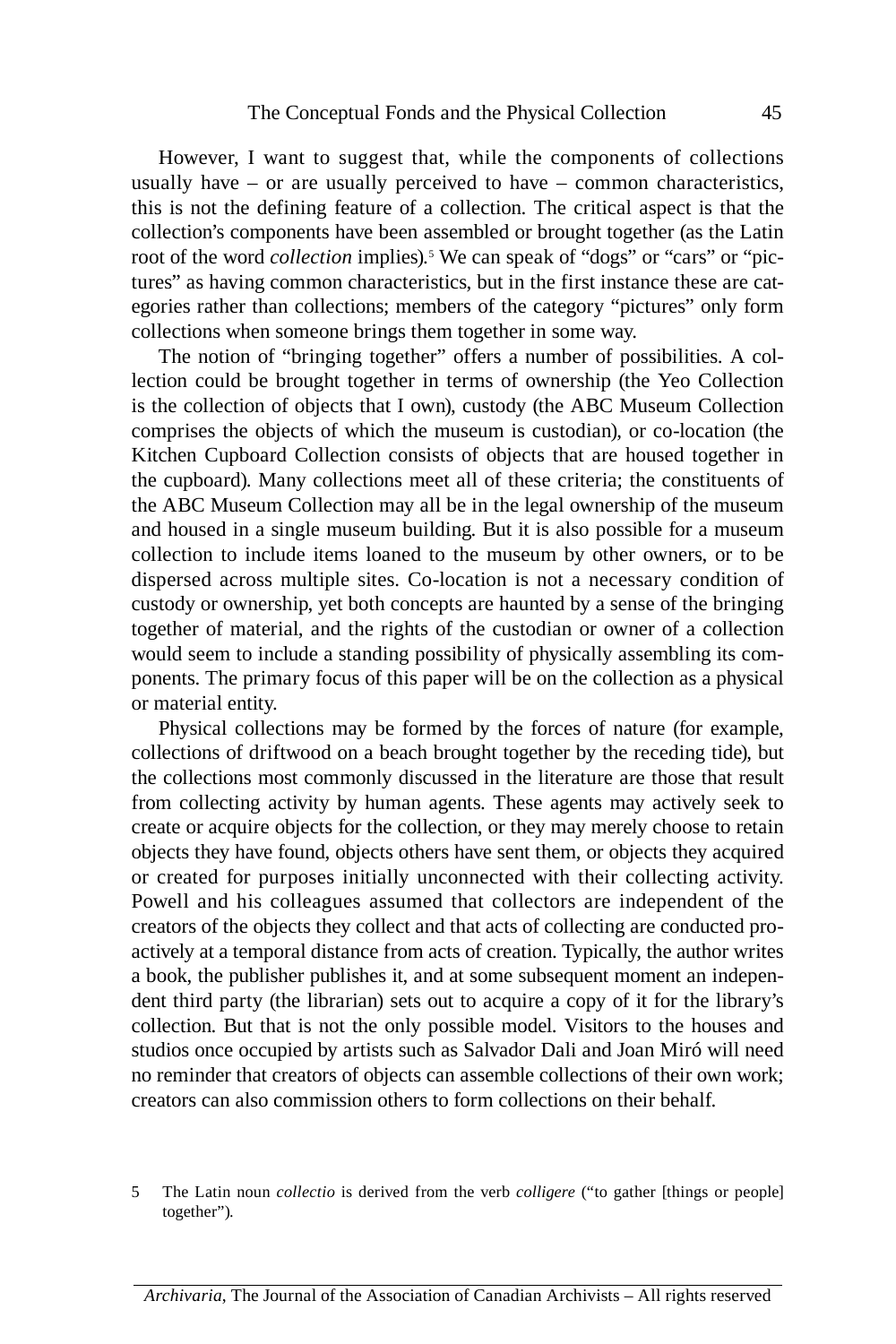collections" of museums. But others are assembled in the knowledge that their existence will be temporary: an accession consignment, the materials an exhibition are not usually perceived as anything more than a transient Important though the role of the collector may be, collections frequently outlive their collectors. Unsurprisingly, this is often the case with collections assembled by private individuals. Some collections are assembled with a view to permanence or near-permanence, as in the case of the so-called "permanent gathered in the back of a delivery truck, or the objects brought together for collection. The digital world has opened the way for collections that can be *very* temporary, existing only for brief moments of time.<sup>6</sup>

 from their common ownership, custody, or location. A co-located collec-That I Have Brought Together for Reasons of Serendipity are co-located two "common characteristics": its co-location and my role in assembling it. posed logical similarity of their contents, in terms of one or more shared attributes. The range of possible attributes is vast: origin, age, genre, physi- for a collection to be based on a combination of attributes: a Collection of Big Green Things would have shared attributes both of size and of colour. Particularly in institutional settings, collections may also be formed on the The contents of a collection need not have any shared characteristics apart tion might consist of objects that are random: the Collection of Things That Happen to Have Come Together. The components of the Collection of Things because I chose to make them so, and this collection would seem to have just Nevertheless, many collections are brought together on the basis of the supcal form, colour, size, media, language, and subject matter are only some of the facets of objects that may offer a basis for a collection. It is not unusual basis of some common action or rule that has been or is to be applied to the objects concerned.

The literary theorist Susan Stewart suggested that a collection of objects with defined common attributes – a collection that "depends upon an acceptance of differentiation as its very basis for existence" – is of a higher order than collections brought together by mere hoarders, with their "uncontrollable impulse to take and keep." According to Stewart, a differentiated collection is "dependent upon principles of organization."7 It is likely to have an appeal to,

*Archivaria*, The Journal of the Association of Canadian Archivists – All rights reserved

<sup>6</sup> For a fuller discussion of digital collections, see Geoffrey Yeo, "Bringing Things Together: Aggregate Records in a Digital Age," forthcoming.

 7 Susan Stewart, *On Longing: Narratives of the Miniature, the Gigantic, the Souvenir, the Collection* (Durham, N.C., 1993), 153–4. Stewart's ideas on "hoarding" appear to derive from Jean Baudrillard, *Le système des objets* (Paris, 1968). Cf. also Frederick Baekeland, "Psychological Aspects of Art Collecting," *Psychiatry* 44 (1981): 45–59; Russell W. Belk, "Collectors and Collecting," *Advances in Consumer Research* 15 (1988): 548–53. There is a considerable literature on the psychology of collecting; Susan M. Pearce, *On Collecting: An Investigation into Collecting in the European Tradition* (London, 1995) is a useful introduction.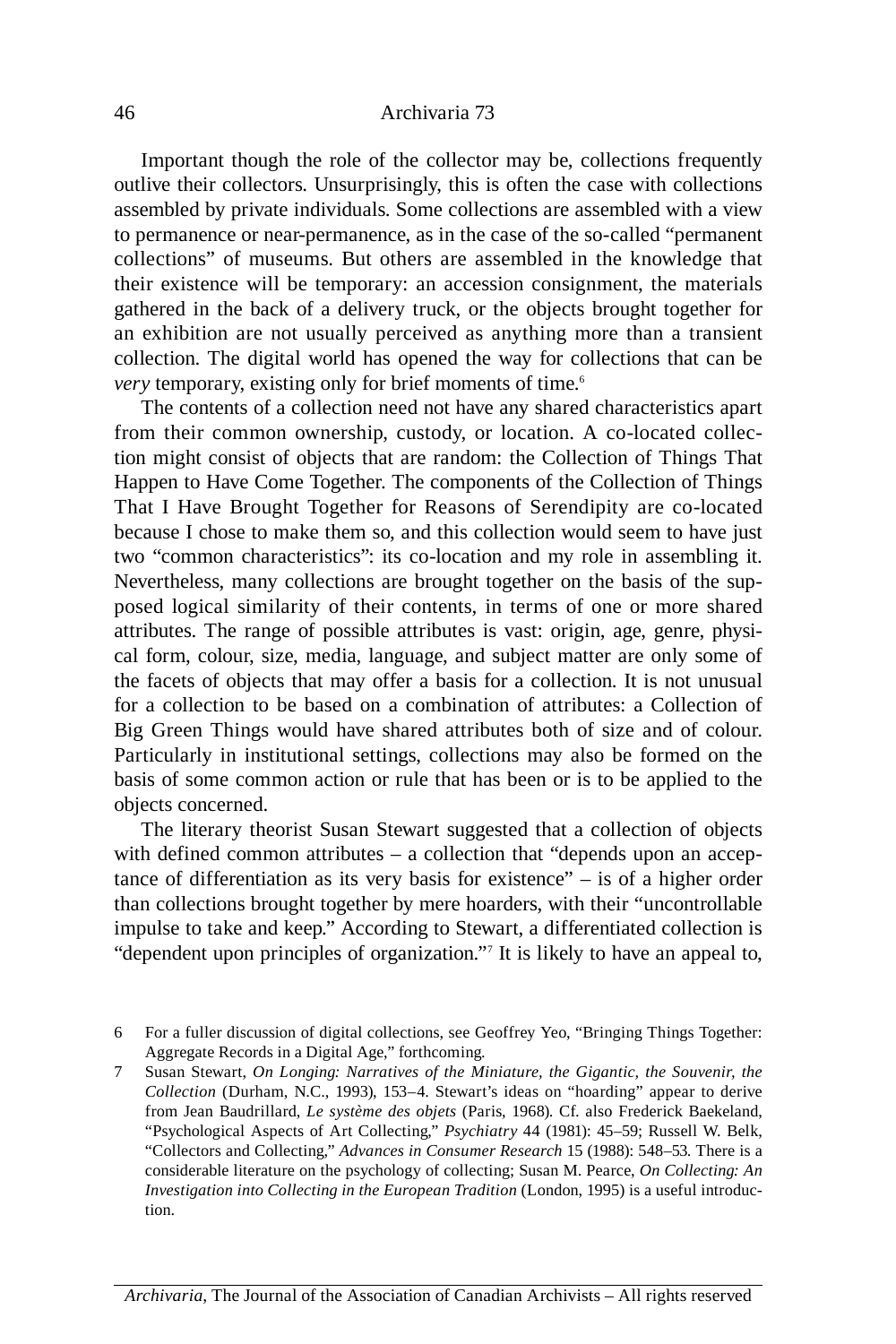and perhaps require the skills of, curatorial professionals. We may assume that such professionals are less likely to assemble a random assortment of objects than to bring together materials of similar content, context, or perceived utility to given audiences.8 Differentiated collecting implies selectivity and the privileging of some objects over others. In choosing to collect Big Green Things, I am making a conscious decision that Big Green Things are in some way more worthy of my attention, or the attention of my audience, than things that are not big and green. Moreover, unless I have unlimited resources, sooner or later I am likely to decide that my collection cannot be exhaustive; instead of trying to assemble all the Big Green Things in the universe, I will decide to collect only a representative selection, or only the finest examples, or only those that I consider most interesting or important. In the words of museum curator Susan Pearce, "the selection process is the crucial act of the collector, regardless of what intellectual, economic or idiosyncratic reasons he may well have when he decides how his selection will work, what he will choose and what he will reject."9 Depending on the commentator's viewpoint, the formation of a selective collection may be seen as an act requiring the exercise of objective professional judgment or as an act necessarily biased by the subjective tastes and cultural prejudices of the collector. Many critics would insist that, no matter what attempts are made at establishing scientific criteria for selection, a level of subjectivity is inevitable, irrespective of whether the collector is a "professional" or an "amateur."

 The notion of a collection also implies the imposition of boundaries scious activity of a collector, rather than from mere accident or the forces of nature, the determination of its boundaries is the collector's prerogative, around a set of entities or objects.10 When a collection results from the conthough normally subject to any constraints – in terms of resources or permitted behaviour – under which the collector operates.

- 8 See, for example, h.-L. Lee, "What Is a Collection?" *Journal of the American Society for Information Science* 51, no. 12 (2000): 1106–13; James Currall et al., "What Is a Collection?" *Archivaria* 58 (Fall 2004): 131–46; Carole L. Palmer et al., "Collection Definition in Federated Digital Resource Development" (Champaign, Ill., 2006), http:// imlsdcc.grainger.uiuc.edu/docs/ASIST06FinalSubmittedversion.pdf (accessed 7 October 2011). Writings like these, which emanate from library and information science or are influenced by its modes of thinking, tend to emphasize the taxonomic characteristics of collections that emerge from the work of curatorial professionals rather than the relatively unstructured collecting that may occur outside curatorial institutions.
- 9 Susan M. Pearce, *Museums, Objects, and Collections: A Cultural Study* (Leicester, 1992), 38.
- 10 howard F. Greisdorf and Brian C. O'Connor, *Structures of Image Collections* (Westport, Conn., 2008), 6–7.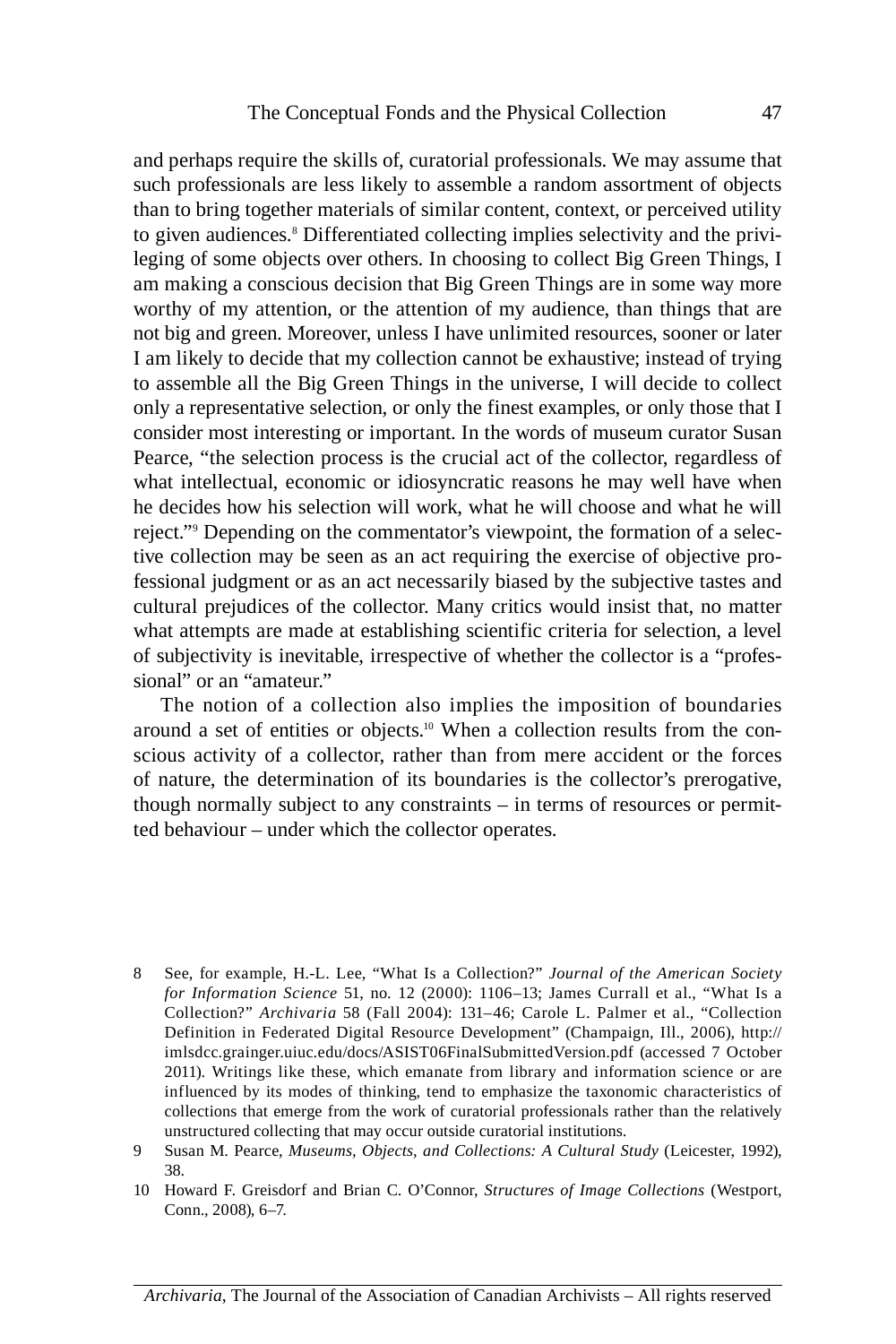## **Notions of "Collection" and "Fonds" in Archival Discourse**

 Writings about archives, at any rate in the European and (more recently) in the second edition of ISAD(G), the *International Standard for Archival*  records ... organically created and/or accumulated and used by a particular functions."13 The glossary published by the Society of American Archivists the Canadian traditions, have generally focused not on the collection but on the fonds. Over the past twenty years, since the adoption of the fonds as the lynchpin of Canadian and international descriptive standards, many Englishlanguage definitions of this term have been offered. Most of them trace their ancestry to the statement in the French *Manuel d'archivistique* that a fonds is "l'ensemble des pièces de toute nature que tout corps administratif, toute personne physique ou morale, a automatiquement et organiquement réuni en raison même de ses fonctions ou de son activité."11 In the *Rules for Archival Description* (RAD), for example, a fonds is defined as "the whole of the documents, regardless of form or medium, automatically and organically created and/or accumulated and used by a particular individual, family, or corporate body in the course of that creator's activities and functions."<sup>12</sup> The definition *Description*, shows only a slight variation in its wording: "the whole of the person, family, or corporate body in the course of that creator's activities and defines a fonds as "the entire body of records of an organization, family, or individual that have been created and accumulated as the result of an organic process reflecting the functions of the creator."14 Recent French and Spanish definitions are broadly similar but use the phrase "produced and received" in place of "created" to indicate that a fonds is likely to include items sent to an individual, family, or organization in the course of activity.15

 The word *collection* is conspicuously absent from all these definitions, but the notion of the fonds as a body of records that is "accumulated" clearly suggests that the constituents of a fonds are perceived as "coming together" in some way. These overtones are perhaps most explicit in the original French definition, with its reference to "*l'ensemble ... réuni*," which Hans Hofman has

- 11 R.-h. Bautier, "Définitions générales et problèmes juridiques des archives," in Ministère des Affaires Culturelles, *Manuel d'archivistique* (Paris, 1970), 22–3.
- 12 Bureau of Canadian Archivists, *Rules for Archival Description*, revised version (2008), http://www.cdncouncilarchives.ca/RAD/RADComplete\_July2008.pdf (hereafter cited as RAD), Appendix D, D-5 (accessed 7 October 2011).
- 13 International Council on Archives, *ISAD(G): General International Standard Archival Description*, 2nd ed. (2000), http://www.icacds.org.uk/eng/ISAD(G).pdf (hereafter cited as ISAD(G)), p. 10 (accessed 7 October 2011).
- 14 Pearce-Moses, *Glossary*, 173.
- 15 Michel Duchein, "Glossaire," in *La pratique archivistique française*, ed. J. Favier (Paris, 1993), 588; Antonia heredia herrera, *Archivística General, Teoría y Práctica*, 2nd ed. (Seville, 1987), 227.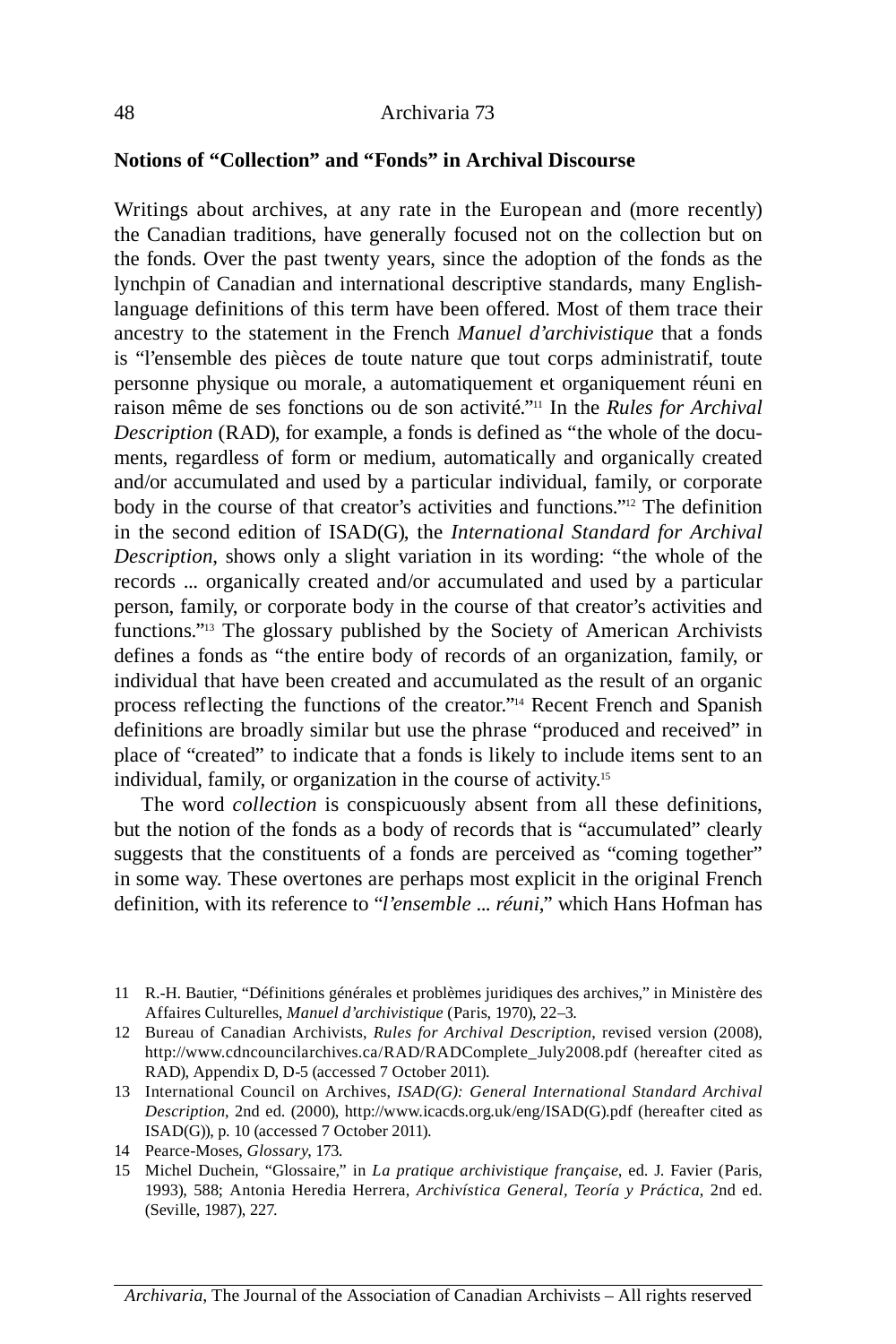the creation and accumulation of the *pièces* are characterized as organic or on the seashore or clouds on a mountaintop than to acts of co-location by translated as "the whole ... brought together."16 In all the definitions, however, even automatic, from which we might infer that the processes by which they are brought together bear a closer resemblance to the assembly of driftwood human agents.<sup>17</sup> The "activities and functions" of the creator are presumably purposeful, but the fonds is presented as a natural outcome of those activities and functions rather than a product of intentional decision-making.

 In line with archival thinking in continental Europe, both RAD and ISAD(G) reserve the word *collection* for aggregations that are described as out regard to the provenance of those documents." In RAD, it is "a group- some common characteristic."18 For Carol Couture and Jean-Yves Rousseau, whose work reflects the French-Canadian tradition, "an archives collection Promoters of this view insist that collections are fundamentally different from fonds. ISAD(G) tells us that a collection is "not to be confused with an archival fonds."20 Couture and Rousseau described collections as "anti- tionally assembled, usually around some theme or topic") from "archives," artificial or intentionally assembled, typically comprising items of unrelated provenance. According to ISAD(G), a collection is "an artificial assemblage of documents accumulated on the basis of some common characteristic withing of documents of any provenance intentionally assembled on the basis of … is an artificial construct, an arbitrary creation, often the work of chance."19 fonds" and as "l'antithèse du fonds," and the same tone is found in the *Manuel d'archivistique*, which asserts that "une collection ne saurait avoir le caractère organique du fonds d'archives."21 American writers such as Maygene Daniels and Kris Kiesling voiced similar concerns, although the word *fonds* is rarely used in the United States, and these writers distinguished collections ("inten-"records," or "personal papers."<sup>22</sup>

- 16 hans hofman, "The Archive," in *Archives: Recordkeeping in Society*, eds. S. McKemmish et al. (Wagga Wagga, NSW, 2005), 133.
- less plausibly) to use? In Pearce-Moses, *Glossary*, 173, the reference to use is removed and 17 It must be admitted that there is some ambiguity in the phrase "organically created and/or accumulated and used," which appears in both RAD and ISAD(G): is it merely the act of creation that is said to be organic, or does the organicity extend to accumulation and (even the words are reordered to indicate that both creation and accumulation supposedly result from an "organic process."
- 18 ISAD(G), 10; RAD, Appendix D, D-3.
- 19 Carol Couture and Jean-Yves Rousseau, *The Life of a Document: A Global Approach to Archives and Records Management* (Montreal, 1987), 161.
- 20 ISAD(G), 10.
- 21 Couture and Rousseau, *Life of a Document*, 161; Jean-Yves Rousseau, Carol Couture et collaborateurs, *Les fondements de la discipline archivistique* (Sainte-Foy, Qué., 1994), 81, 283; Bautier, "Définitions générales," 24.
- 22 Maygene F. Daniels, "Introduction to Archival Terminology," in *A Modern Archives Reader*,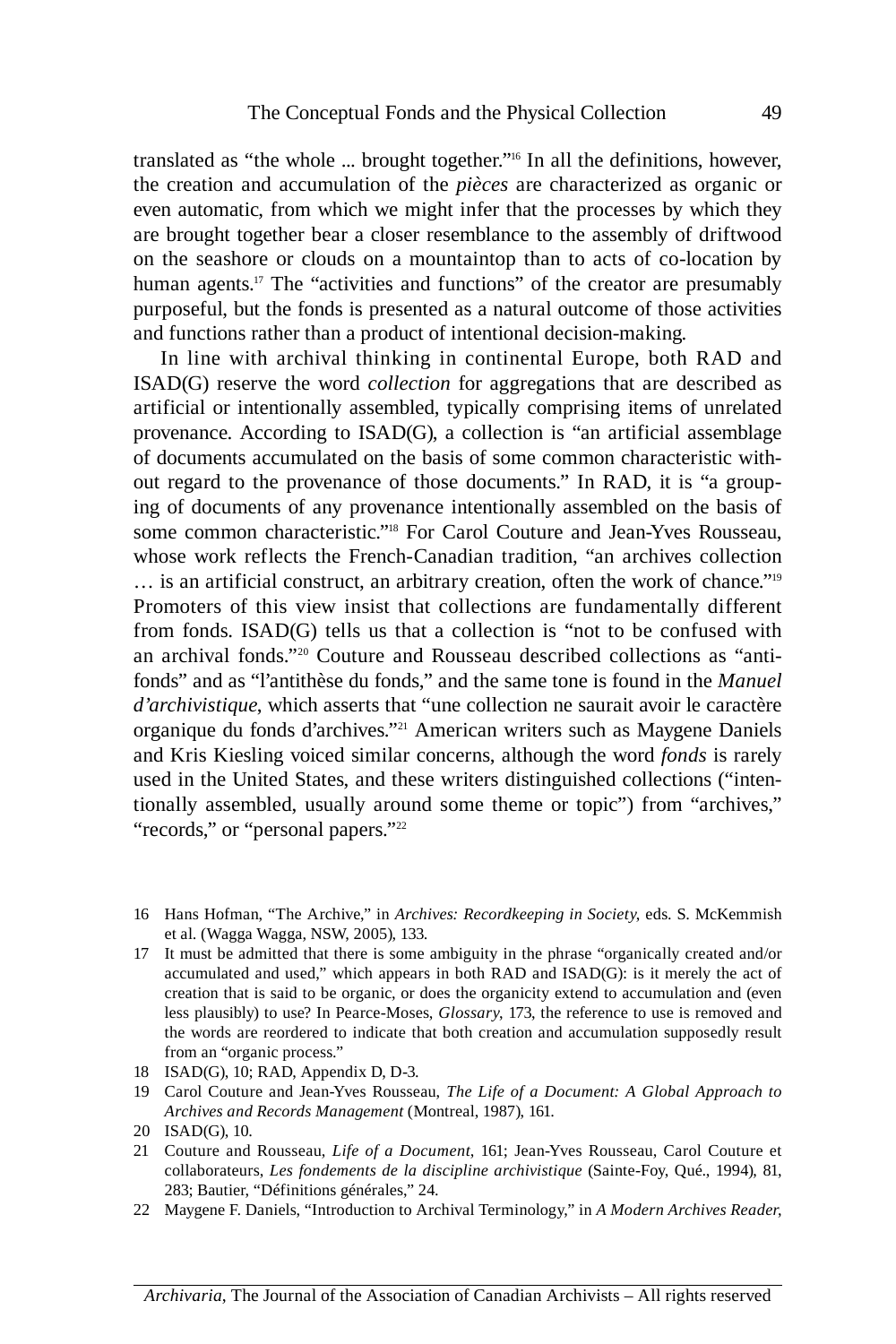In the literature of librarianship, the term *collection* usually bears posi- of pejorative metaphors involving squirrels or pack rats. As Kiesling noted, "archivists have sometimes had a rather elitist attitude toward collections, characterizing them as being somehow impure or second-class materials." said, "I wish the word 'collection' could be banished from the archivist's tive connotations of ownership, place, control, or permanence,<sup>23</sup> but for many archivists these connotations seem to be absent and "collection" conjures up notions of acquisitiveness, antiquarianism, and artificiality, as well as a range Purists, especially in the European tradition, dislike the idea that collections might fall within the purview of archivists, and Sir hilary Jenkinson famously vocabulary."24

 In practice, however, many archivists show no desire to restrict the use of the term. It is widely employed in the USA, especially by those who work with personal papers; and in their public discourse many archivists in the UK refer to all highest-level aggregations as "collections," alleging that the term operates as a user-friendly synonym for "fonds." Among these archivists, a collection can be either "artificial" or "organic"; artificial collections are commonly distinguished from those that are supposedly organic, but (fol- lowing a precedent set by T.R. Schellenberg) the term *collection* is applied to both.25

 In 2004, the American descriptive standard DACS claimed to have the idea of the artificial collection has not disappeared from professional "collection" should be reserved for "an intentionally assembled collection," and other archival units should be denominated as "records" or "papers."<sup>27</sup> In Canada, most archivists assume that any given accumulation is *either*  a collection *or* a fonds; RAD insists that, when choosing a "title proper," or the Joe Smith Collection. Collections are admitted to standards such as eliminated the concept of the artificial collection. More precisely, it claimed to have removed the notion that such collections should be handled or described differently from "materials traditionally considered to be organic."<sup>26</sup> However, thinking and practice. In DACS, the distinction survives in a rule that the label archivists must designate Joe Smith's accumulation either the Joe Smith Fonds

 Standards? RAD2 and DACS" (2004), formerly at http://www.wien2004.ica.org/images eds. M.F. Daniels and T. Walch (Washington, D.C., 1984), 337; Kris Kiesling, "Why Two Upload/pres\_140\_KIESLING\_Z-DRY%2001.pdf.

<sup>23</sup> Mary Frances Casserly, "Developing a Concept of Collection for the Digital Age," *Libraries and the Academy* 2, no. 4 (2002): 579.

 24 Kiesling, "Why Two Standards?"; and hilary Jenkinson, *The English Archivist: A New Profession* (London, 1948), 4.

<sup>25</sup> T.R. Schellenberg, *The Management of Archives* (New York, 1965), 173–4.

<sup>26</sup> Society of American Archivists, *Describing Archives: A Content Standard* (Chicago, 2004), viii.

<sup>27</sup> Ibid., rule 2.3.18.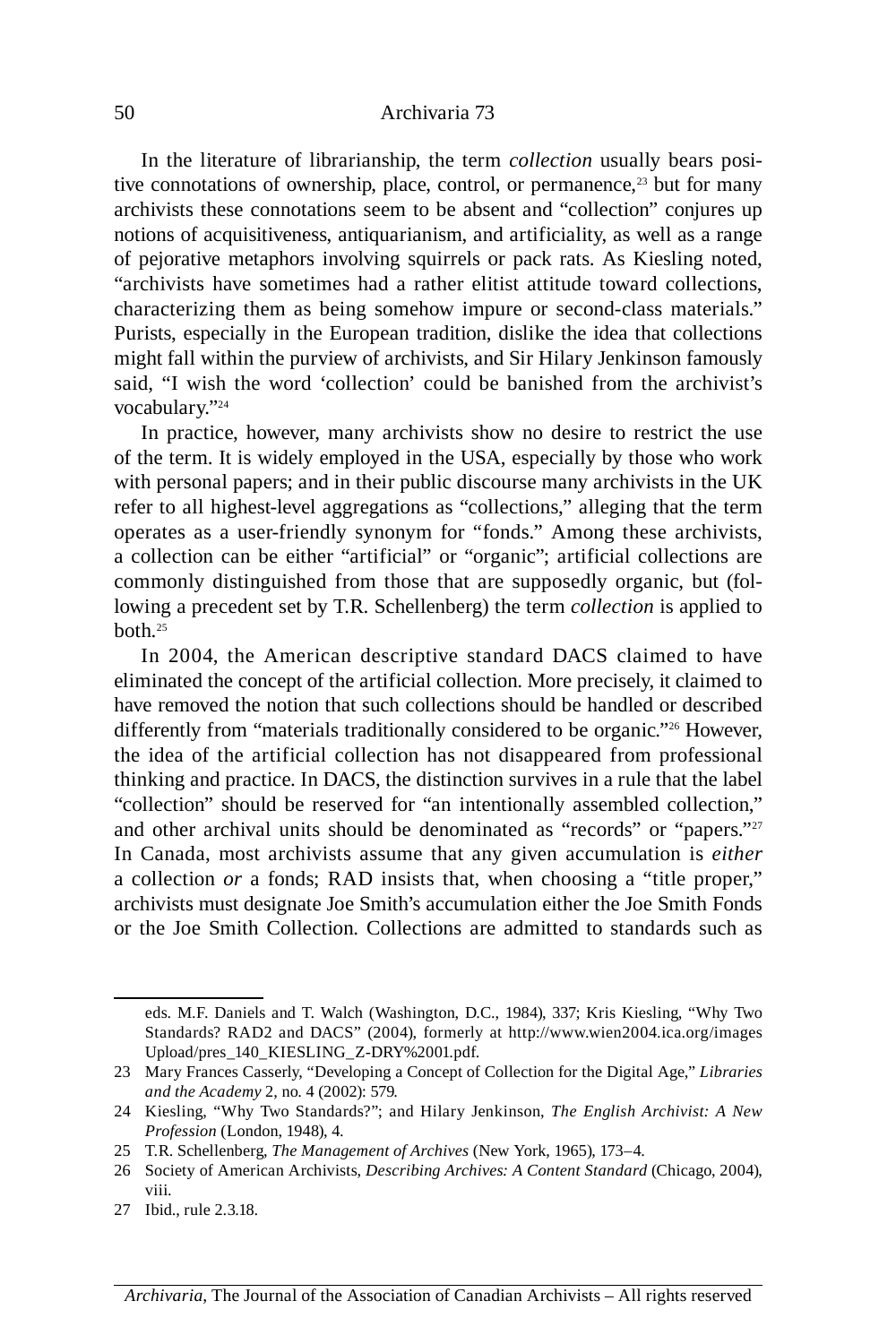"artificial" collections of which archivists must (however reluctantly) take of description and to be describable in the same manner, but they are still work: any given item is part of either an artificial collection or an organic RAD, not because the distinction between artificial and organic has collapsed, but because many of the holdings of archival repositories are perceived to be cognizance. Collections and fonds are assumed to operate at the same level believed to be mutually exclusive categories. A dualism is assumed to be at fonds, but no aggregation can partake of the nature of both.

## **"Artificial" and "Organic": A False Dichotomy?**

 however, I discovered that at least 37 percent of the aggregations included items that had been added by third parties at a later date. Many contained supplementary items inserted by a widow after her husband's death; oth- ers had been added to, and sometimes rearranged, by later custodians. One To test the validity of these assumptions, in 2008 I made a survey of aggregations of personal papers assigned to students in the UK for archival description projects.28 Each of these aggregations was supposedly a fonds consisting of "documents created and/or accumulated by a particular individual" in the course of personal activity; none had been labelled an "artificial collection." comprised items reassembled from the dispersed papers of a noted individual together with items of different provenance that mentioned him in their textual content.<sup>29</sup> I found it impossible to make a clear division between aggregations that were artificial and those that were not. It seems preferable to suggest that a continuum runs from aggregations created during daily life that have remained largely intact to those whose present shape results from interplay by many hands, including collecting by antiquarians who may be more interested in subject matter than provenance.

 Even when responsibility for the present shape of an aggregation rests "organic fonds" of individuals include a few documentary items that the individual appears to have bought or been given, in addition to the surviv- acquisition activities as well as the range of items that the antiquarian took with a single individual, similar conclusions may be drawn. Many supposed ing records of his or her life and personal activities.<sup>30</sup> At the other extreme, so-called "antiquarian collections" may be found to contain some records of pains to acquire. In the middle ground, we encounter aggregations such as the

 28 For details of the survey, see Geoffrey Yeo, "Custodial history, Provenance, and the Description of Personal Records," *Libraries and the Cultural Record* 44, no. 1 (2009): 50–64.

<sup>29</sup> Ibid., 57.

<sup>30</sup> For some examples, see Laura Millar, *Archives: Principles and Practices* (London, 2010), 108.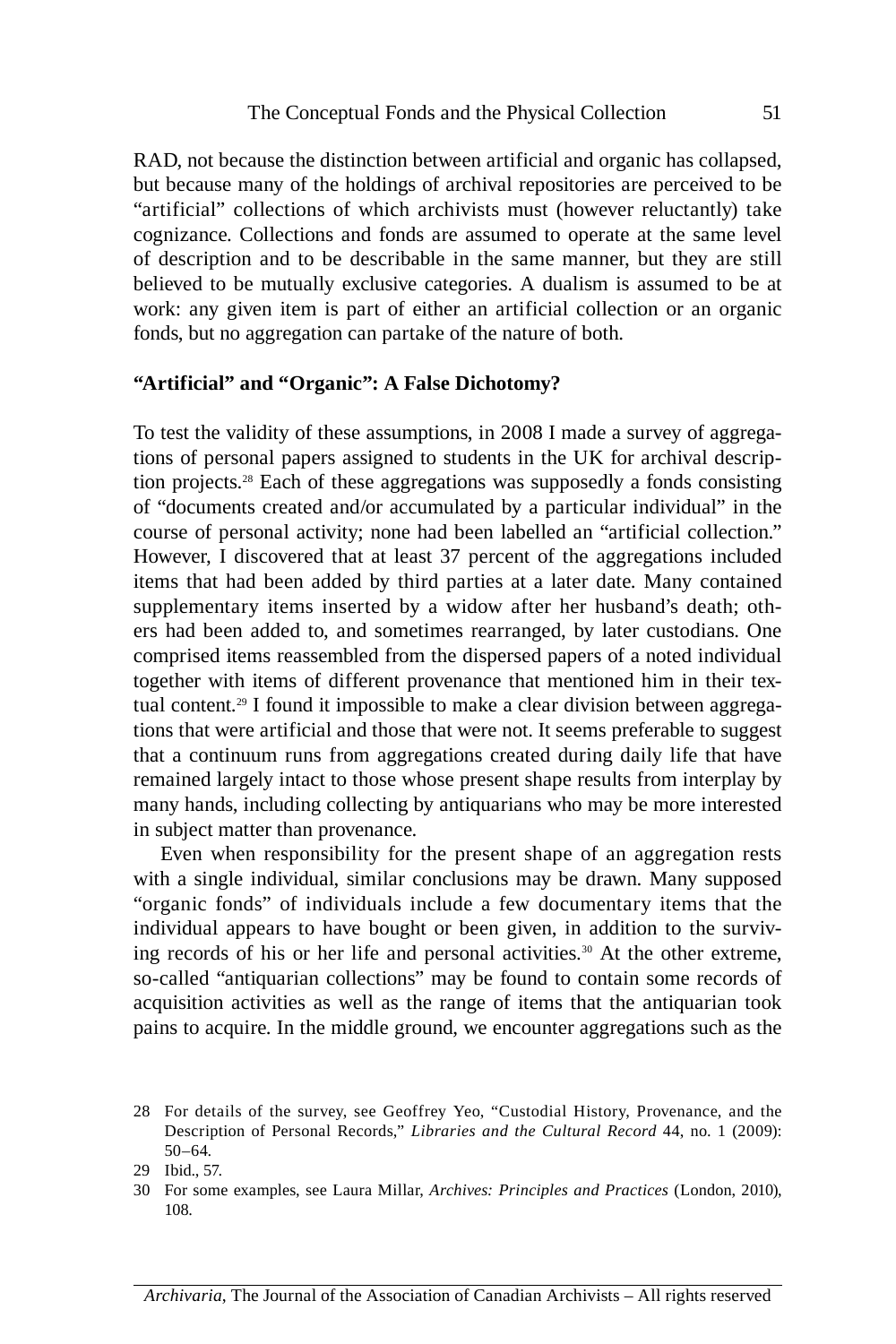from third-party sources.<sup>31</sup> Writers and scholars may collect such materials Joseph Medicine Crow papers at Little Big horn College in Montana, where records produced or received during the activities of Crow's life appear to be intermixed with numerous items from other provenances, which he collected for research purposes as part of their daily activities, but it does not seem possible to impose a hard boundary between individuals who collect miscellanea for research and those who collect for antiquarian reasons. Once again, rigid distinctions between "organic" and "artificial" are unsupportable; we have a continuum, from aggregations composed entirely of records generated during an individual's life and work to those whose contents were wholly acquired from external sources or in the marketplace, with innumerable intermediate gradations.

 Ultimately, any aggregation that results from conscious human action is an artificial creation. Collections of driftwood may result naturally from aggregation of records are matters of choice made by humans. Of course, classification schemes. But in every case, the aggregation is determined by tides, but the processes of appraisal, capture, and arrangement that shape the the amount of thought given to such choices may vary: an individual writer's decision to keep copies of her letters may be less carefully considered than an organization-wide retention program devised by a records manager or archivist, and quick decisions to store sets of documents in convenient places may be less systematic than formal resolutions to structure them using functional decision-making on the part of human beings; in the language of RAD and DACS, it is "intentionally assembled."

## **Physical and Conceptual Aggregations**

 What, then, are we to make of the terms *fonds* and *collection*? Traditional thinking has often led to assertions that "the only difference between a collection and a fonds is that a collection is artificially accumulated while a fonds is organically accumulated,"32 but I have attempted to show that such claims are problematic. If there is a critical difference between fonds and collection, we must seek it in another dimension. Since the pioneering articles by Debra Barr and Terry Cook,<sup>33</sup> some archivists have begun to consider that the fonds might

 31 Little Big horn College, "Joseph Medicine Crow Collection Inventory" (1990), http://lib. lbhc.edu/archives/inventory\_crow.php (accessed 7 October 2011). I am grateful to Erin hollingsworth for drawing my attention to this finding aid.

<sup>32</sup> Cynthia J. Durance, "Interpretation of the Concepts of Fonds, Collection, and Item in the Description of Archival holdings: A Position Paper" (unpublished paper, 1993), 24.

 Report," *Archivaria* 25 (Winter 1987–88): 163–70; Terry Cook, "The Concept of the Archival Fonds: Theory, Description, and Provenance in the Post-Custodial Era," in *The Archival Fonds: From Theory to Practice*, ed. T. Eastwood (Ottawa, 1992); Terry Cook, 33 Debra Barr, "The Fonds Concept in the Working Group on Archival Descriptive Standards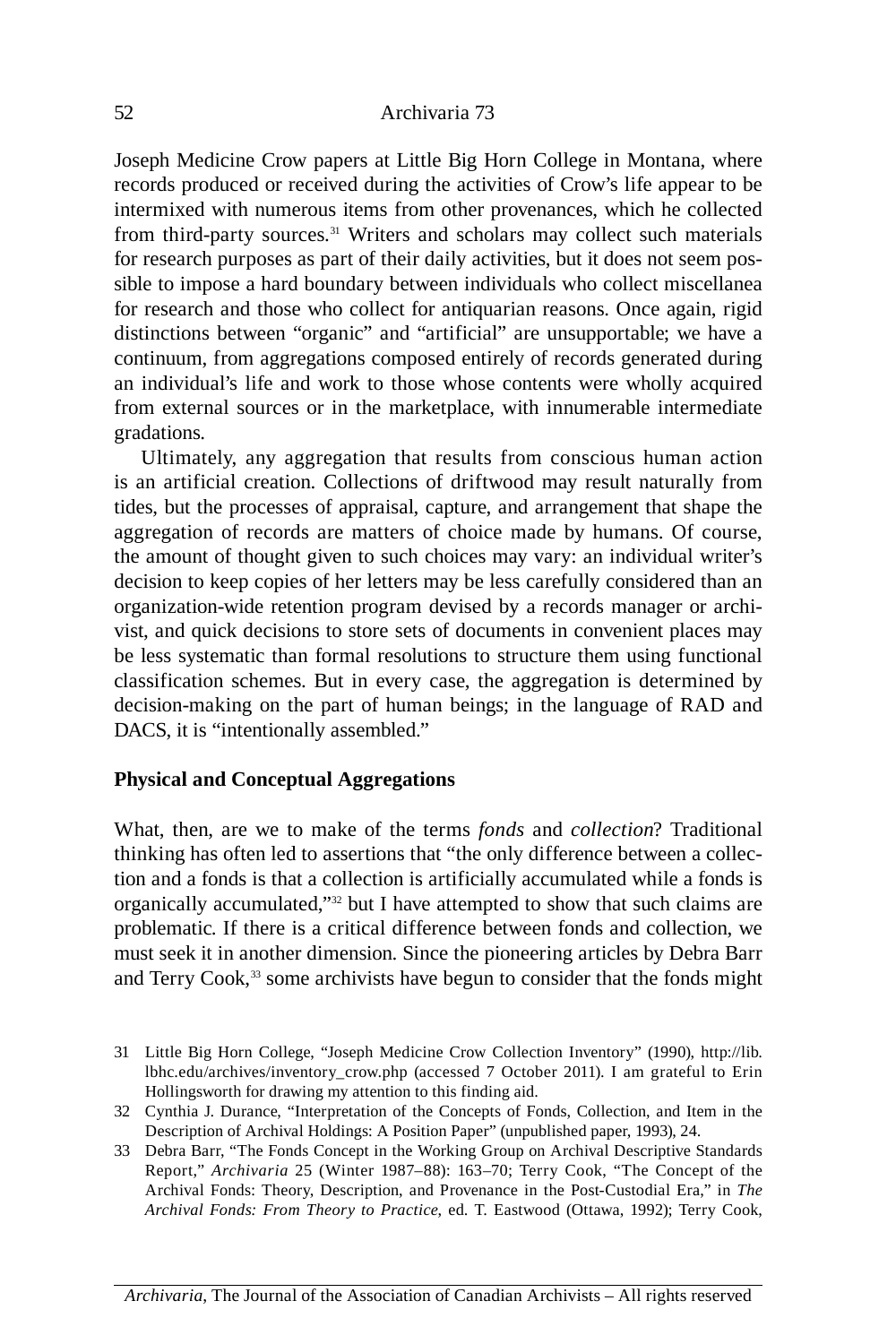be better understood as a conceptual abstraction rather than a physical entity. I wish to argue that the organic/artificial distinction fails because it assumes that fonds and collections are both essentially physical. We can perceive that a collection has physicality, but a fonds, as Cook affirmed, should be seen as an intellectual construct.<sup>34</sup>

 Some of the ground that I need to traverse has been trodden before. In 1994, Sue McKemmish noted that the rules devised by Jenkinson and the Dutch trio were "rooted in an understanding of the fonds as a physical object ... capable of reconstruction on the shelves in the repository."35 Much the same can be said of the rules expounded more recently by the compilers of RAD and ISAD(G). Subsequent writers, including Laura Millar and Peter horsman in this journal in 2002, have noted that physical aggregations in repositories rarely equate to a fonds as ISAD(G) and RAD define it. Horsman observed that the records of an organization are often divided across multiple locations and that by the time records are made available for consultation in an archival repository "the vast majority of what once existed has been destroyed, … by neglect, accident [or] decision." Millar noted that when the records of an organization are split between several repositories, each repository may describe its holdings as a fonds, but this practice makes nonsense of the notion that the fonds is a single entity comprehending the entire records of the organization.<sup>36</sup> Similarly, if an archival repository holds only "non-current" records and the organization's "current" records remain with the creator, it seems erroneous to use the term *fonds* to refer to the non-current records alone, since they are not the "whole of the records" that constitute a fonds as descriptive standards define it.

 More perhaps than organizational records, personal papers are also subject of the papers that initially came into the hands of Arthur Atye, Leicester's The articles by horsman and Millar focused on organizational records, but personal papers are also subject to loss "by neglect, accident [or] decision." to dispersal. For example, Simon Adams has shown how the papers of Robert Dudley, Earl of Leicester and favourite of Queen Elizabeth I, were dispersed among his servants and officers upon his death in 1588 and were subject to numerous further dispersals and losses over the centuries that followed. Most principal secretary, were owned by the manuscript collector Sir Robert Cotton

 "The Concept of the Archival Fonds in the Post-Custodial Era," *Archivaria* 35 (Spring 1993): 24–37.

<sup>34</sup> Cook, "The Concept of the Archival Fonds: Theory, Description, and Provenance," 73.

 35 Sue McKemmish, "Are Records Ever Actual?" in *The Records Continuum: Ian Maclean and Australian Archives First Fifty Years*, eds. S. McKemmish and M. Piggott (Clayton, victoria, Australia, 1994), 188.

 36 Peter horsman, "The Last Dance of the Phoenix, or the De-discovery of the Archival Fonds," *Archivaria* 54 (Fall 2002): 22; Millar, "The Death of the Fonds," 7.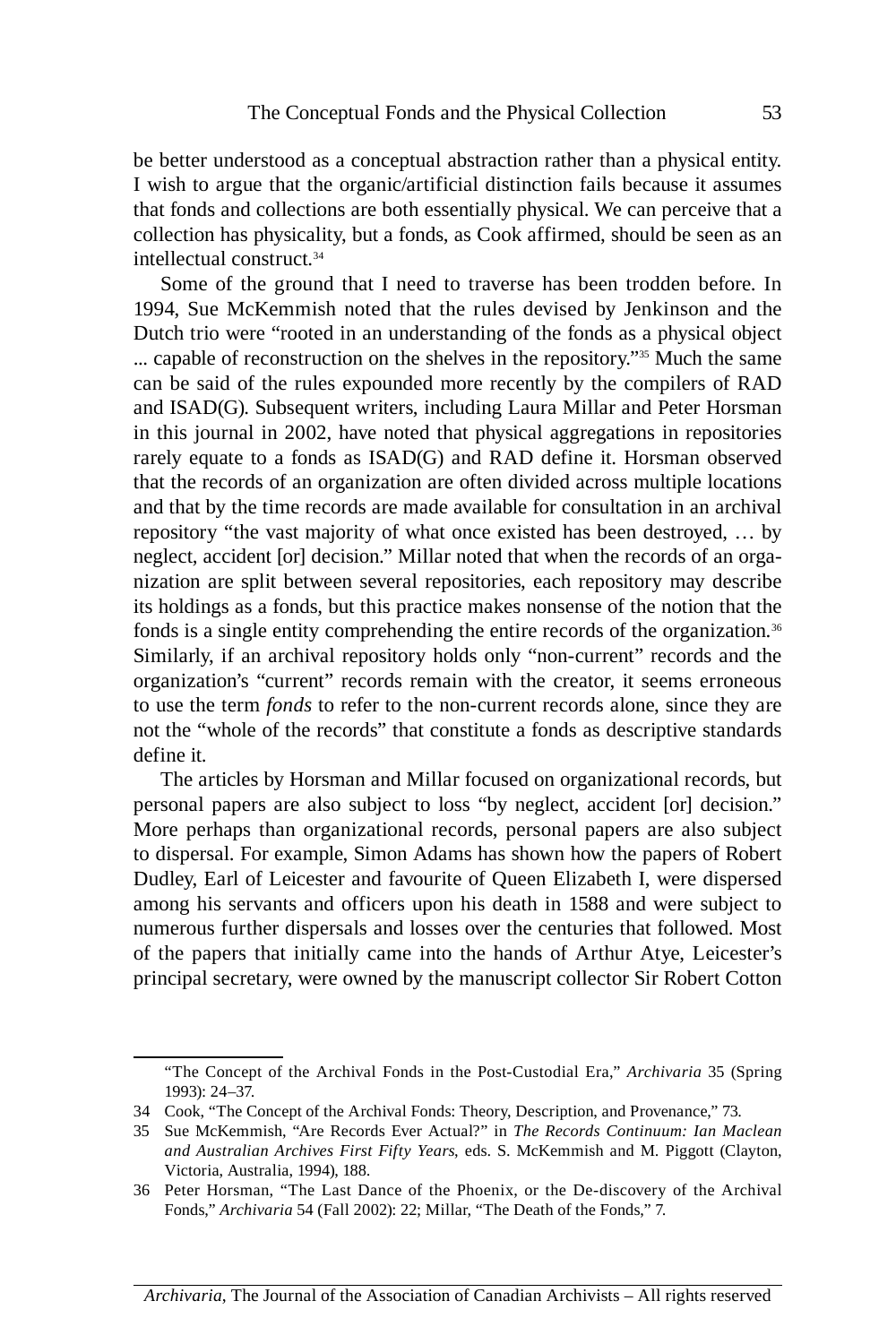in the seventeenth century, but some found their way into the custody of George Carew, Earl of Totnes, and others were distributed among at least four other collectors. The papers that were in the hands of Richard Browne when Leicester died were subdivided into at least three separate aggregations during the seventeenth century, and each of these was further subdivided at later dates, chiefly as a result of the activities of nineteenth-century antiquarians. Two of Leicester's account books were destroyed in a fire in 1879, and other papers, including many relating to Mary, Queen of Scots, have been lost.<sup>37</sup>

 Dispersal among private collectors is often paralleled by the distribu- *British Colonial Governors, 1782–1900*, issued by the Royal Commission The guide to *Papers of British Politicians, 1782–1900*, published in 1989, tion of personal papers among archival repositories. The guide to *Papers of*  on historical Manuscripts in 1986, gave details of 353 personal archives, of which about 160 were known to be divided between two or more repositories. listed 704 personal archives, with almost 270 divided between two or more repositories. In his study of the family papers of the Dukes of Portland, R.J. Olney reported that they had been distributed among five different repositories.38 Most readers of *Archivaria* will know of many other examples.

 Less well documented than losses and dispersals are the many aggrega- tions that acquire extraneous additions before (or even after) transfer to an archival repository. About a quarter of the aggregations of personal papers that I surveyed in 2008 were largely created by a named individual but also contained materials created or inserted later by other family members. Some of these might perhaps have been more accurately described as family rather than personal papers; as Millar has noted, an aggregation that originates as the personal papers of an individual can be repeatedly transformed over time as it develops into the archives of an ever-widening family.<sup>39</sup> But it is not only family members who add, remove, or rearrange items. In my survey, I discovered seven instances in which extraneous items appeared to have been inserted into the papers of an individual by later custodians who were not family members and (more worryingly) two instances in which such items had been inserted by the repository where the papers were held.<sup>40</sup> The inserted items mentioned the individuals in question but had not been created by them. Extraneous additions are sometimes found in aggregations of organizational records but seem

<sup>37</sup> Simon Adams, "The Papers of Robert Dudley, Earl of Leicester," *Archives* 87 (1992): 63–85, and *Archives* 90 (1993): 131–44.

 38 Royal Commission on historical Manuscripts, *Papers of British Colonial Governors, 1782–1900* (London, 1986); Royal Commission on historical Manuscripts, *Papers of British Politicians, 1782–1900* (London, 1989); R.J. Olney, "The Portland Papers," *Archives*  82 (1989): 78–87.

<sup>39</sup> Millar, *Archives: Principles and Practices*, 106.

<sup>40</sup> Yeo, "Custodial history," 55.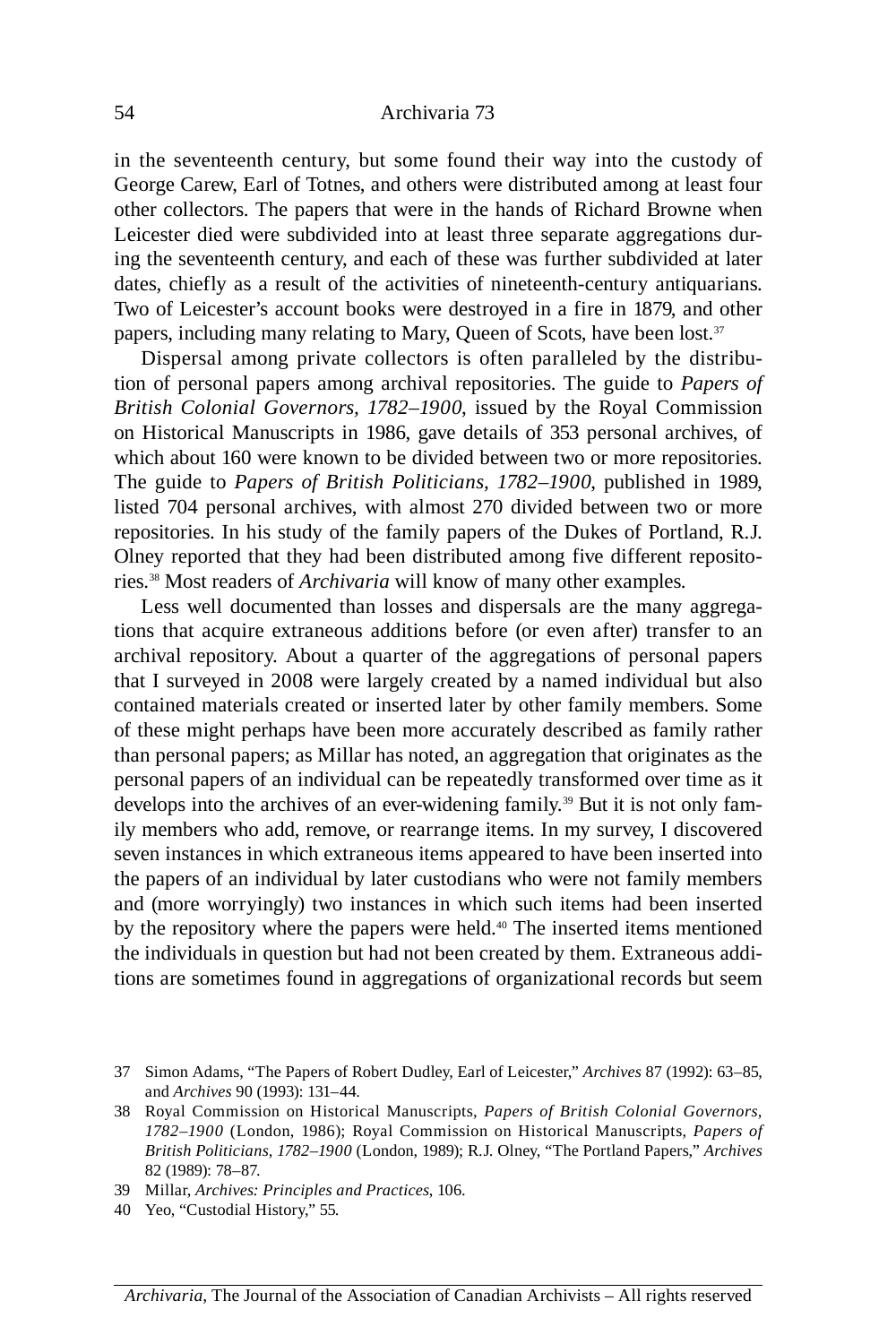more common among personal papers.<sup>41</sup>

 what we have are collections. When the records of an organization or the to be constituted as a number of smaller collections (like the collections into which the Portland papers have been divided); or some or all of these Collections of this latter kind – particularly those assembled by noted antiquarians such as Cotton (now in the British Library) and Carew (now in Lambeth Palace Library, London) – are likely to be the first that come to mind when archivists consider the notion of an "artificial" collection. Sir Thomas Phillipps called "the ardour of the pursuit ... to secure good manuscripts<sup>"42</sup> and from a desire to memorialize aspects of the past that the collector considers significant; they commonly include selections from After dispersals have occurred or extraneous material has been inserted, papers of an individual or family are dispersed, their components may come components may become attached to existing collections that contain material from a variety of sources (like the Leicester papers acquired by Cotton, which were bound into volumes together with other papers of varying provenance). Such collections arise both from what the great nineteenth-century collector numerous dissolved archives. Aggregations that emerge when later custodians insert materials into the papers of an individual are perhaps less prototypical, but we may assume that those responsible for such insertions often act from motives of memorialization not unlike those of an antiquarian collector. The aggregations they create must be seen as collections, not fonds.

 Individual items may be members of different collections at different their relation to a conceptual fonds. For example, the fifteenth-century car- tulary of the London church of St. Peter Cornhill left the church's custody times, but if the fonds is "first and foremost a concept linked to the creator" (as Cook argued in 1992) $43$  or linked to the contexts of creation (as we might now prefer to say), this variability of collection membership does not affect

- 41 Much of the explanation for this phenomenon doubtless lies in the frequency with which personal papers progress through the hands of other family members, and perhaps a more often transferred directly, with no intermediaries involved. Christine Wiesenthal's sequence of further custodians, before transfer to a repository. Organizational records are account of the papers of the murdered poet Pat Lowther indicates that even if family custodians do not insert items themselves, they may allow others to do so: "of the many anonymous visitors who have passed through the boxes over the years, some have left posthumous donations, miscellaneous materials ... mixed in willy-nilly" (Wiesenthal, "The Archives of Pat (and Roy) Lowther," *Journal of Canadian Studies* 40 (2006): 36). however, custodians and "anonymous visitors" are not the only sources of additional materials; both organizational and personal aggregations sometimes contain extraneous items because a third party entrusted them to the organization or individual concerned, or merely because third parties worked or lived on the same premises and their records became intermixed.
- 42 Seymour de Ricci, *English Collectors of Books and Manuscripts, 1530–1930* (Cambridge, 1930), 119.
- 43 Cook, "The Concept of the Archival Fonds: Theory, Description, and Provenance," 65.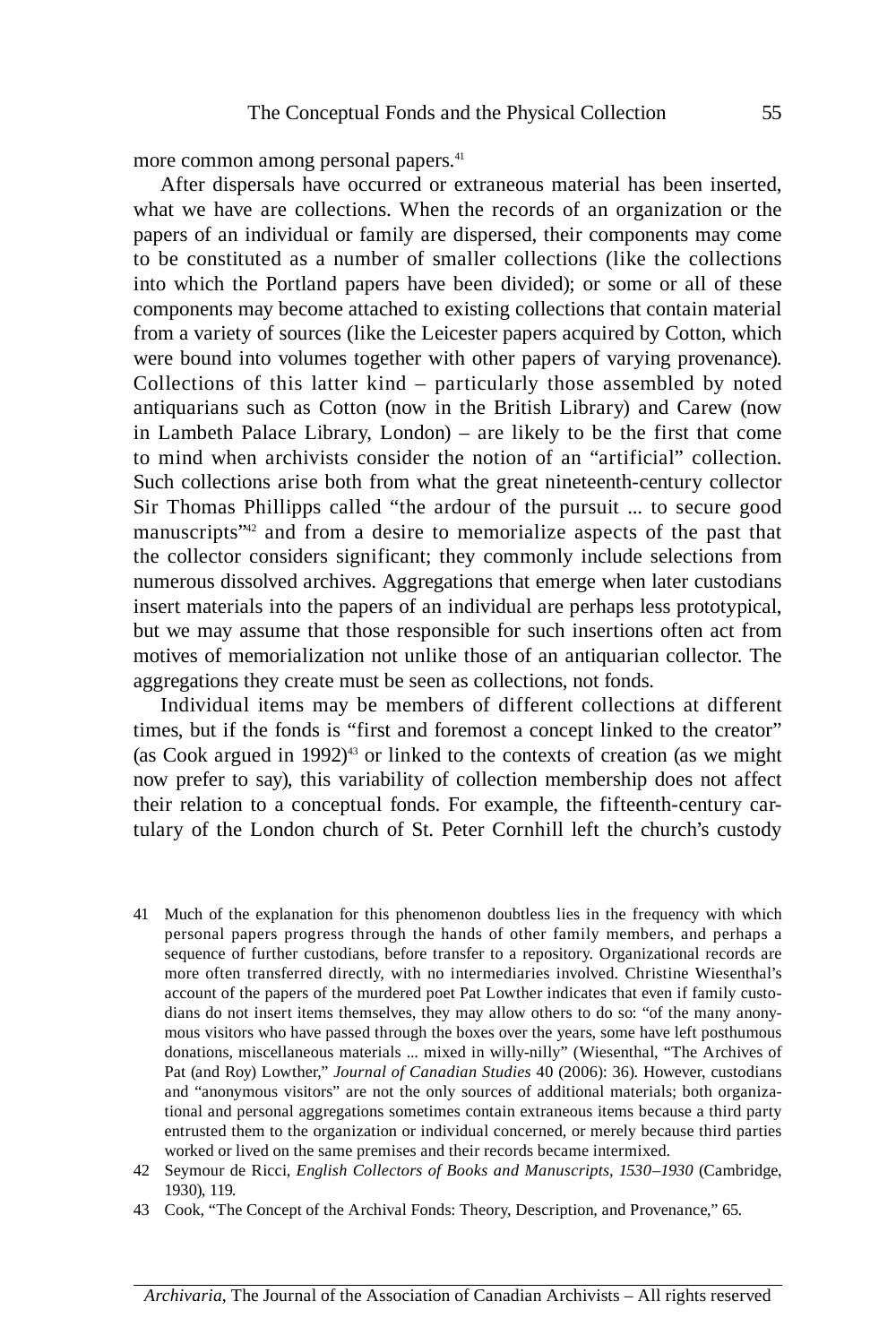in the twentieth century.<sup>44</sup> During its life, the cartulary has almost certainly belonged to a variety of collections, but we can perceive its membership of the church's fonds as unaltered by the vicissitudes of its physical location. val documents confiscated from Austria, Germany, Spain, and elsewhere,<sup>45</sup> London, where (according to a contemporary account) they were randomly intermixed and "made altogether useless," and subsequently "trodden under foot upon the floor in a far greater confusion,"46 these adventures did not several centuries ago; like many medieval "treasures," it found its way into the hands of private owners and collectors, but unlike many of its coevals, it was eventually reunited with the church's archives, at Guildhall Library (London) Similarly, but on a far larger scale, when more than 100,000 "registers, bundles or cartons" were removed from the vatican archives by Napoleon's agents between 1808 and 1813 and taken to Paris to join the huge quantities of archineither their brief sojourn in the centralized collection at the hôtel de Soubise nor their subsequent return to their place of origin affected their membership of the vatican's conceptual fonds. Even when many of the records of English cathedrals were confiscated in the 1640s and taken to a secular depository in diminish the conceptual fonds – the totality of records created in the course of the work of each cathedral – but in their day, they had profound effects on the physical collections and their availability for use.

 turn, as materials pass from one collector to another. When Sir Thomas Phillipps's vast collection, perhaps the largest ever assembled by a private had acquired found their way into numerous private and public collections, in "every part of Europe and ... America"; some of the purchasers pursued market. The archivist at University College London is responsible for the When collections are dispersed, other collections may be formed in their collector, was dissolved and sold after his death in 1872, items that Phillipps choice items through the salerooms with an ardour comparable to that shown by Phillipps when he initially acquired them.<sup>47</sup> Archival institutions also play their part in the formation of collections. In London, the Manuscripts Section of Guildhall Library has been active in assembling collections of items from the dispersed archives of the seventeenth-century banking business of Clayton and Morris, buying documents from dealers as they become available on the

 44 Guildhall Library, London, Ms.4158. Cf. *Sixth Report of the Royal Commission on Historical Manuscripts* (London, 1877), Appendix, 407.

 45 Raymond J. Maras, "Napoleon's Quest for a Super-Archival Center in Paris," in *The Consortium on Revolutionary Europe 1750–1850: Selected Papers, 1994*, eds. R. Caldwell et al. (Tallahassee, Fla., 1994).

 8, no. 1 (1986): 32–33; Bodleian Library, MS Tanner 141, fo.109, quoted by Dorothy M. 46 Geoffrey Yeo, "Record-keeping at St Paul's Cathedral," *Journal of the Society of Archivists* Owen, "Bringing home the Records," *Archives* 8 (1967–68): 124–25.

<sup>47</sup> M.R. James, *The Wanderings and Homes of Manuscripts* (London, 1919), 90; A.N.L. Munby, *The Dispersal of the Phillipps Library* (Cambridge, 1960).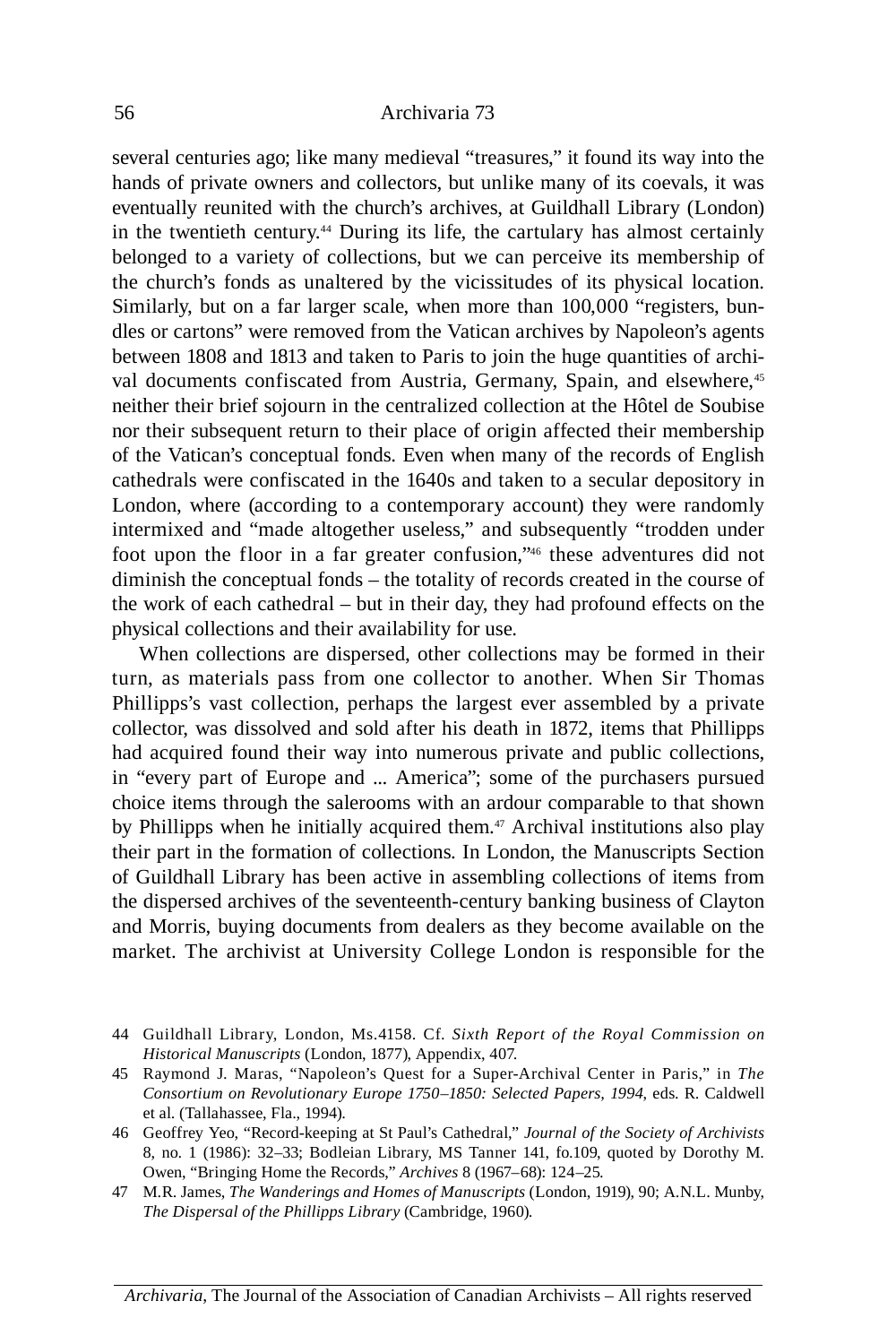and numerous items of "Orwelliana" acquired by the college from other Library, London, contain both Fawcett's personal papers and a range of "George Orwell Archive," a collection that contains both Orwell's own papers sources. Similarly, the "Papers of Millicent Garrett Fawcett" at the Women's Fawcett memorabilia assembled by the library from various provenances. The work of generating collections is not exclusive to private collectors.

 terial by undertaking appraisal, selecting for long-term preservation those together and thus lead to the formation of collections. Decisions on what to that an exhaustive collection is impractical. Their fields of interest and the Of course, a more "normal" role for archival institutions is to acquire maparts of undispersed personal or corporate archives that are perceived to have continuing value. I suggest that these selected residues are also effectively collections. As we have seen, several writers have noted that a selected residue cannot be identified with a fonds as defined in RAD and ISAD(G). In response to these concerns, the compilers of RAD added a rubric that "for the purposes of these rules, that part of a fonds that is actually present in the repository is what is described at the fonds level."<sup>48</sup> Following this change, RAD now asserts that the word *fonds* has a particular meaning ("the whole of the documents ... organically created ...") but will be used in practice to mean something else. It defines the fonds conceptually but advises practitioners to use the term to refer to physical aggregations that may not correspond to the conceptual definition. This kind of compromise cannot be satisfactory. It would be preferable to recognize that archival appraisal and selection exercises involve acts of gathering keep and what to reject are inherent in differentiated collecting; we may recall Pearce's remark, quoted earlier, that "the selection process is the crucial act of the collector." Ultimately, the archivist who initiates sampling exercises or appraises records or functions on the basis of their supposed "value" is acting in much the same way as the collector of Big Green Things who acknowledges environments in which they operate may differ, but both are making retention choices because they feel unable to keep everything. In undertaking appraisal, archivists select a (supposedly permanent) collection of objects destined to survive and make another (much more temporary) collection of those destined for shredding or incineration. Insofar as the collection that survives the appraisal process comprises records with a common provenance, it might be labelled a "record group," following American usage, as horsman suggested in 2002; but such a group is not a fonds as archivists acknowledge it.<sup>49</sup> In the conceptual

<sup>48</sup> RAD, Appendix D, D-5.

<sup>49</sup> horsman, in "The Last Dance of the Phoenix," 21, argued that "almost all fonds in the custody of archivists are just record groups or groupings of records ... the term 'record group' actually expresses better the nature of the archivists' construct." Cf. Pearce-Moses, *Glossary*, 76, where it is suggested that the term *collection* is "synonymous with record group" if its common characteristic is provenance.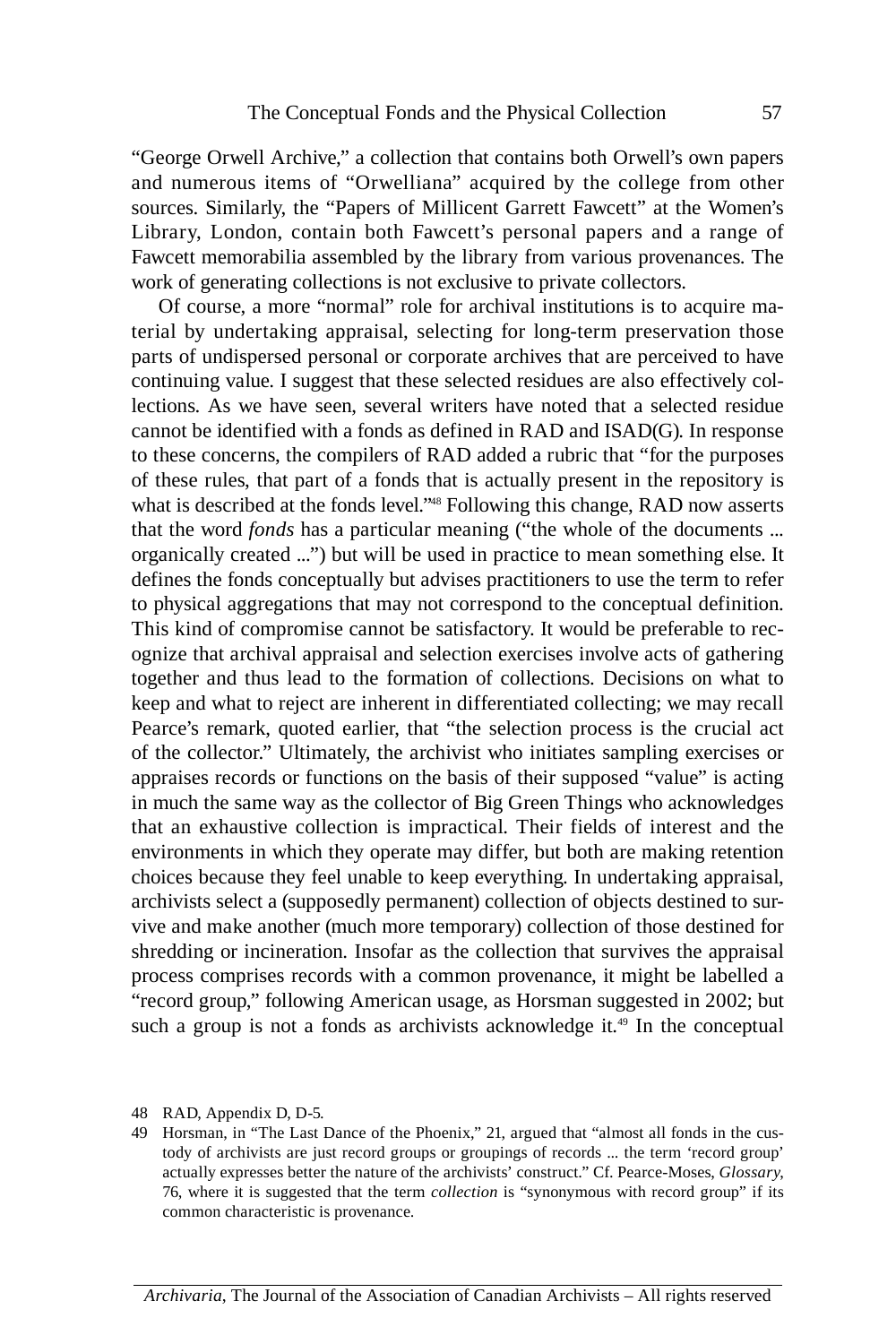fonds, "records no longer extant or moved elsewhere can still be observed in the place they once occupied" (as Frank Upward claimed of records' continuity in spacetime), but in the physical collection they are absent.<sup>50</sup>

 between conceptual and physical groupings. The fonds is re-imagined as a brought together. Physical aggregations that result from human decisions Many of the collections discussed in this article employ tangible media Distinctions between fonds and collections now emerge as differentiations concept; its components are logically interrelated but need not be physically about selection or co-location are most appropriately labelled as collections. such as paper, but collections are also formed when we aggregate electronic objects; in the words of one commentator, "the bits ... are somewhere real and physical,"51 and collections are equally at home in the digital world.

 These understandings of physical aggregations as collections can also be applied to "original" aggregations maintained by the organizations and the fonds. Because archivists perceive the fonds as intimately bound to the actions of individuals and organizations, the aggregations maintained by may appear to embody the fonds in its elemental purity: its untarnished state before it is disturbed by the caprices of history or the implementation of disposal schedules or archival appraisal exercises. As we have seen, the fonds is commonly presented as an organic growth. According to Luciana Duranti, writing in the European tradition, it is "the whole of the records that a physical or juridical person *naturally accumulates* by reason of its activities and as byproducts of them."52 In this tradition, organizations and individuals seem to exercise little or no conscious judgment in assembling a fonds; once actions are decided on and undertaken, their records come into existence and accumulate as an inevitable consequence, and the fonds is formed as a matter of course, its components linked by a bond or bonds individuals that performed or participated in the actions the records represent. This may seem a radical suggestion in conflict with established ideas about those individuals and organizations at or near the time the actions took place that are ineluctably determined by the actions that give rise to the records.<sup>53</sup>

 50 Frank Upward, "Modelling the Continuum as Paradigm Shift in Recordkeeping and Archiving Processes and Beyond: A Personal Reflection," *Records Management Journal* 10, no. 3 (2000): 119. I have appropriated Upward's phraseology while recognizing that he probably would not agree with my account of collections.

<sup>51</sup> David M. Levy, *Scrolling Forward: Making Sense of Documents in the Digital Age* (New York, 2001), 156.

<sup>52</sup> Luciana Duranti, "The Concept of Electronic Record," in *Preservation of the Integrity of Electronic Records*, eds. L. Duranti, T. Eastwood and h. MacNeil (Dordrecht, 2002), 16; my italics.

 53 Giorgio Cencetti, *Scritti Archivistici* (Rome, 1970), 39–40; Elio Lodolini, *Archivistica: Principi e Problemi*, 2nd ed. (Milan, 1985), 127, 161; Luciana Duranti, "The Archival Bond," *Archives and Museum Informatics* 11 (1997): 213–18; Luciana Duranti, "More than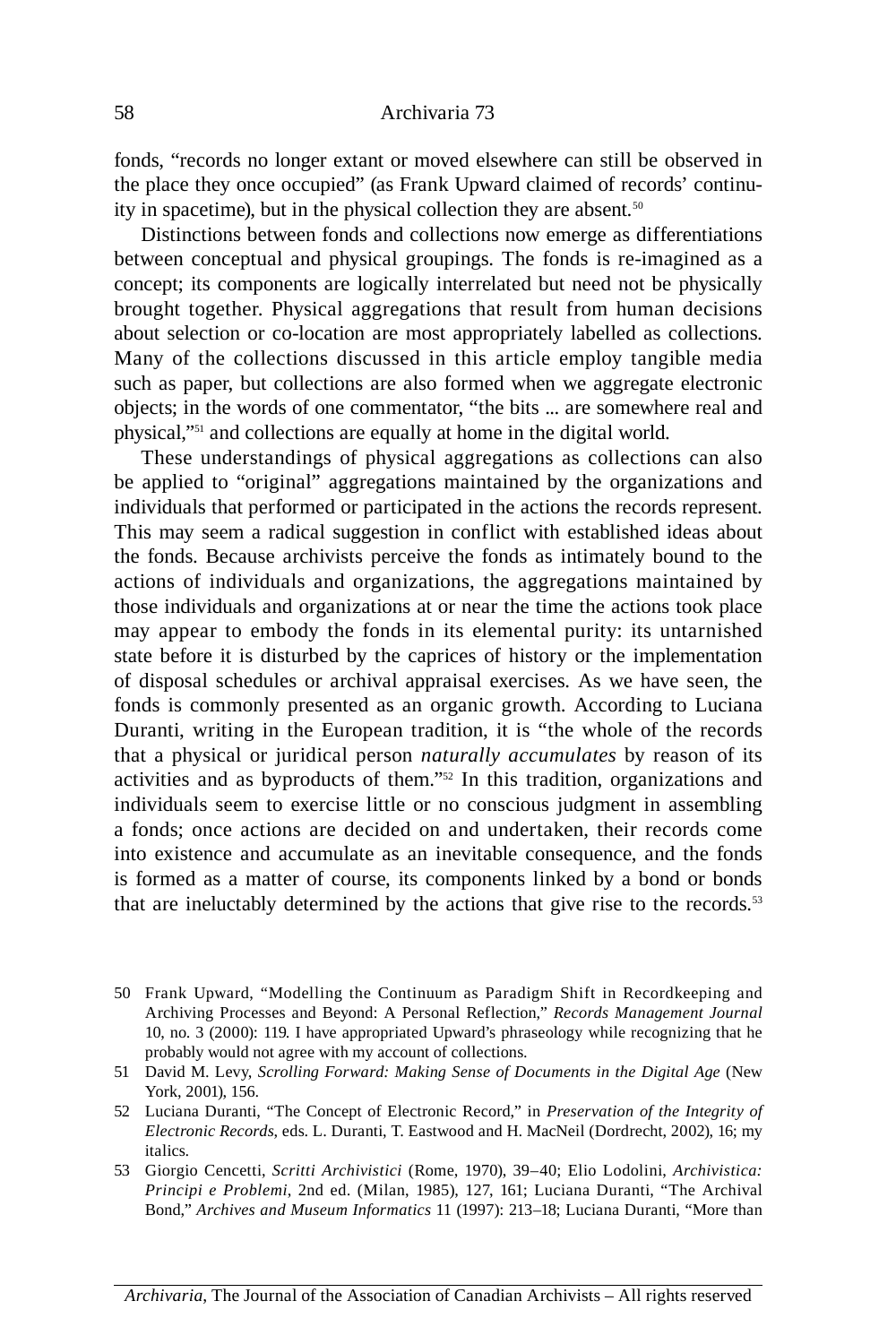themselves interrelated, but when we examine the growth and retention of physical aggregations, we will find that assumptions about naturalness and to come into existence more or less naturally as life or business progresses, but no individual or organization retains everything automatically. In most their creation, and some are left to take their chance in the no man's land by administrators, records managers, or secretarial assistants who choose whether copies of outgoing letters will be made for filing, and determine whether internal drafts will be kept or destroyed. These are not natural or We should have no difficulty in accepting that records of related actions are inevitability are open to challenge. Records at item level may perhaps be said contemporary organizations, some items are consciously destroyed soon after between accidental loss and random survival. Formal aggregations are created which documents will be systematically captured and which will not, decide inevitable outcomes but decisions based on fallible human judgment. I would argue that a selective aggregation assembled on this basis should also be seen as a collection.

 In 1992, Cook wrote that "the key lies in viewing the fonds, not as a tive approach would be to see the fonds solely as what Christine Nougaret conceptual, we need not exclude from membership interrelated records that  interdependent records produced and received in the course of an individual's physical entity, but as an abstract concept."54 however, in a later paragraph, he described it as "primarily" an intellectual construct, and the tone of his writing suggests a reluctance to reject physical aspects unequivocally. An alternahas called "une réalité théorique,"<sup>555</sup> detached from physicality and unaffected by decisions about the assembly or dismantling of physical aggregations. Its components have (or once had) a physical existence, but the fonds itself need never have taken formal shape as a physical collection. If we see a fonds as for one reason or another have not been, or could not be, physically captured. viewing the fonds in this way enables us to conceptualize it as a totality of life or an organization's functions and activities, without limiting it in any way by considerations of physical aggregability or survival.

 Conceptually, the fonds of an individual grows while that individual remains active, but its growth ceases when the individual dies. Likewise, organizational fonds can expand no further when organizations cease to function. Collections, however, can continue to change, as collectors and custodians subject them to division, enlargement, merger, or dispersal. Over time, collections can be formed and re-formed. Some owe their shape largely or wholly to the

Information, Other than Knowledge: The Nature of Archives in the Digital Era," *Cadernos BAD* 2 (2003): 6–16.

<sup>54</sup> Cook, "The Concept of the Archival Fonds: Theory, Description, and Provenance," 65.

<sup>55</sup> Christine Nougaret, "Classement et description: des principes à la pratique," in *La pratique archivistique française*, ed. J. Favier (Paris, 1993), 140.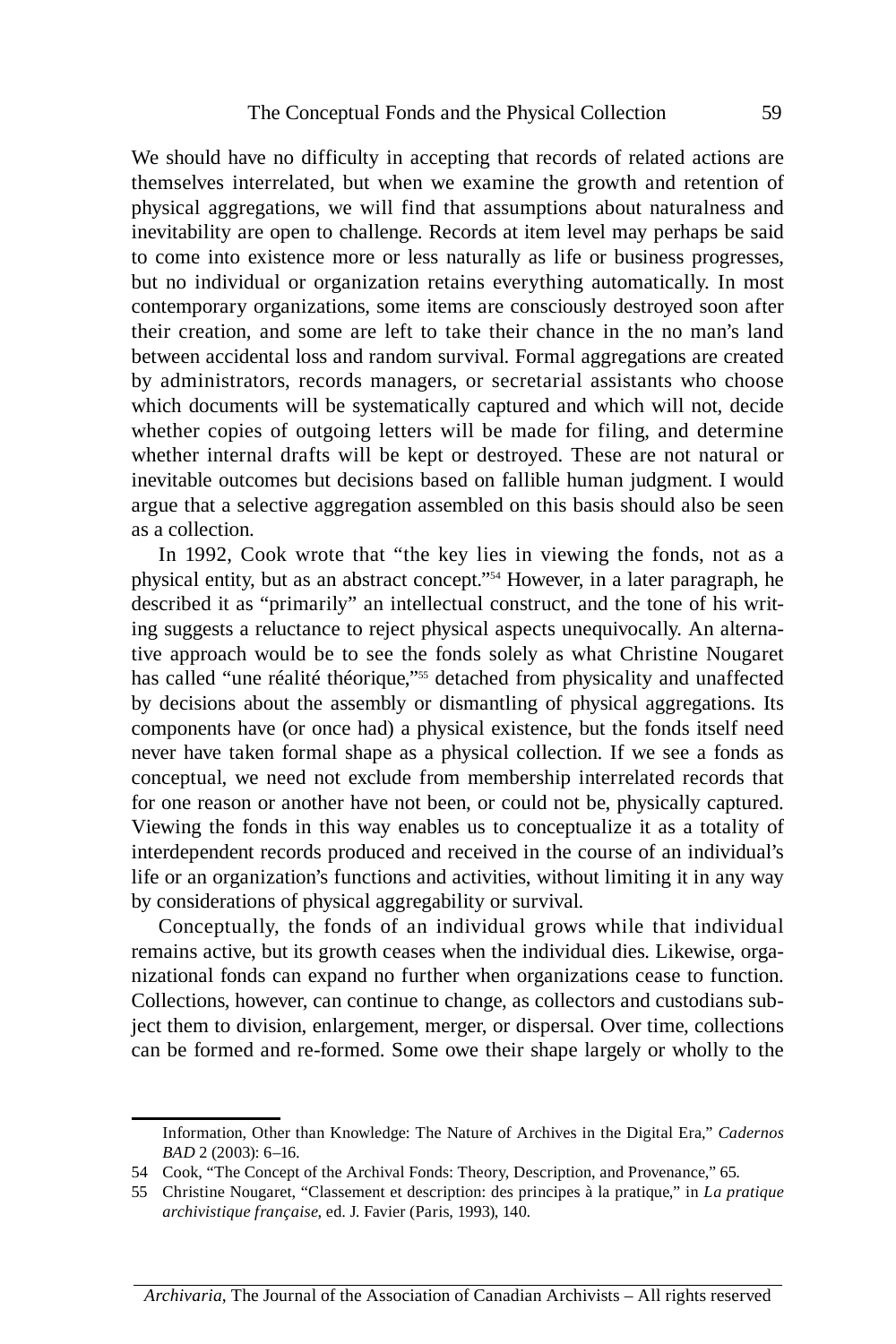work of a single person, but others have multiple creators; some emerge from the actions of many different people over many years.

## **Realizing Fonds**

 Conceptual fonds and physical collection can sometimes coincide. For at certain points of time, although when the quantity of records is greater, such a state of affairs may be less likely to persist over longer periods. or wrote while serving on diplomatic missions in Portugal and Spain; the documents that his widow brought back from Spain after his death in 1666 formed a single aggregation that closely corresponded to the fonds as many longer realized as a single physical collection, it may have been realized at example, a small and short-lived voluntary association may create only a very few records in the course of its activities, and these may remain together as a discrete and intact collection while the association exists and perhaps also after its demise. Larger collections may also correspond to conceptual fonds Elsewhere I have offered a case study of the papers of Sir Richard Fanshawe, a seventeenth-century English diplomat.<sup>56</sup> These papers are now dispersed and confused, but originally Fanshawe seems to have kept everything he received archivists would understand it. Cases such as this demonstrate that even if we perceive the fonds as a conceptual abstraction, such a fonds *can* be realized physically. Even when (as in the case of the Fanshawe papers) a fonds is no some moment in the past.

 Even a collection that persistently realizes the whole, or a large part, of a conceptual fonds will experience some alteration. Most obviously, it will be deterioration of its contents, both during the lifetime of the records creator and subsequently. Changes may also be made to its classification or storage arrangements. heather MacNeil has recounted how the Archivio di Stato of In practice, no collection of records remains entirely unchanged over time. subject to wear and tear through handling, and to aging and possible physical Florence has been arranged and rearranged in accordance with the changing professional perceptions of its guardians, and how the Bakunin family archives in Russia have been reorganized on several occasions, with differing systems of numeration, by successive custodians. With each custodial intervention, "the relationships between and among bodies of records" are reconfigured.<sup>57</sup>

its correspondence with a conceptual fonds. However, the range of possible Of course, when collections undergo internal rearrangement, their external boundaries need not change; a collection that has been reorganized can retain

<sup>56</sup> Yeo, "Custodial History."

<sup>57</sup> heather MacNeil, "Archivalterity: Rethinking Original Order," *Archivaria* 66 (Fall 2008):  $14-21$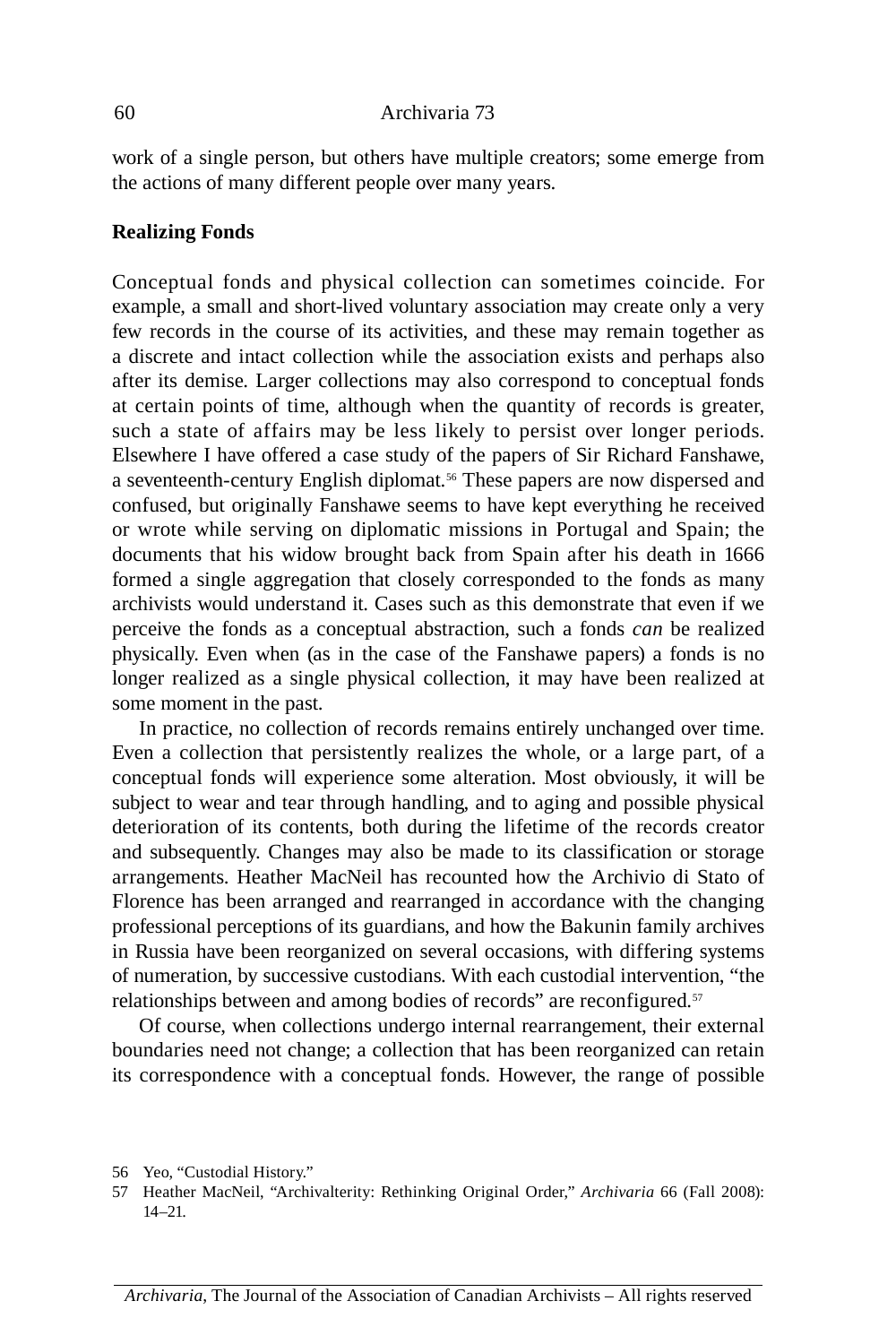interventions by custodians is not limited to disturbing or rearranging the order in which collections are presented. Selections are made when collec- practicable for organizations or individuals to preserve every record they spread, and one-to-one correspondence between fonds and collection seems much rarer. We are more likely to encounter collections that correspond to part of a fonds or parts of several fonds. Some collections may include tions are formed, and custodians can destroy or remove items from existing collections. In doing so, they distance the collection further from the totality of records that once existed. In earlier times, when fewer records were created and destruction may have been less commonplace, it was perhaps more produced or received so that the collections they held might realize a fonds in its entirety. Now destruction occurs frequently, losses and dispersals are widematerial that cannot be associated with a fonds. The components of a fonds may be distributed across several collections and may move from one collection to another. Some of its components may no longer exist in any collection.

 If fonds are indeed conceptual rather than physical, acts of ordering and arrangement (and the troublesome notion of "original" order) cannot be applied directly to a fonds and must necessarily relate to a collection. lied original order.<sup>58</sup> The adventures of archives over time are part of their MacNeil suggested that reordering by custodians should not be seen as mere "contamination," to be eradicated by archivists seeking to present an unsulstory and determine much of the shape of the archives as users see them. The stories at issue here are the adventures of physical collections, not conceptual fonds, and they embrace changes to collection boundaries over time as well as reordering within a single collection. The condition in which we now see an archival item is partly determined by the collections to which it has belonged, and we should not try to erase or ignore the evolving histories of collection membership.

 and what combinations they have believed might constitute a satisfactory whole. Selection and aggregation decisions are inevitably influenced by the All collections convey levels of meaning. Each has its own contexts: where the formation of a collection results from human activity, the purposeful seeking out of material and the decisions made by the collector come into play, as well as the actions of other parties (or accidents of history) that delimit the collector's range of choice. Collections – past or present – indicate what collectors over time have thought interesting, important, typical, or exceptional, cultural contexts in which they are made, and the composition of collections reflects the contextualized modes of thought of those who assembled them.

 In an era when selection seems a prerequisite for retention, these statements are as true of the work of archivists as of the activities of antiquarians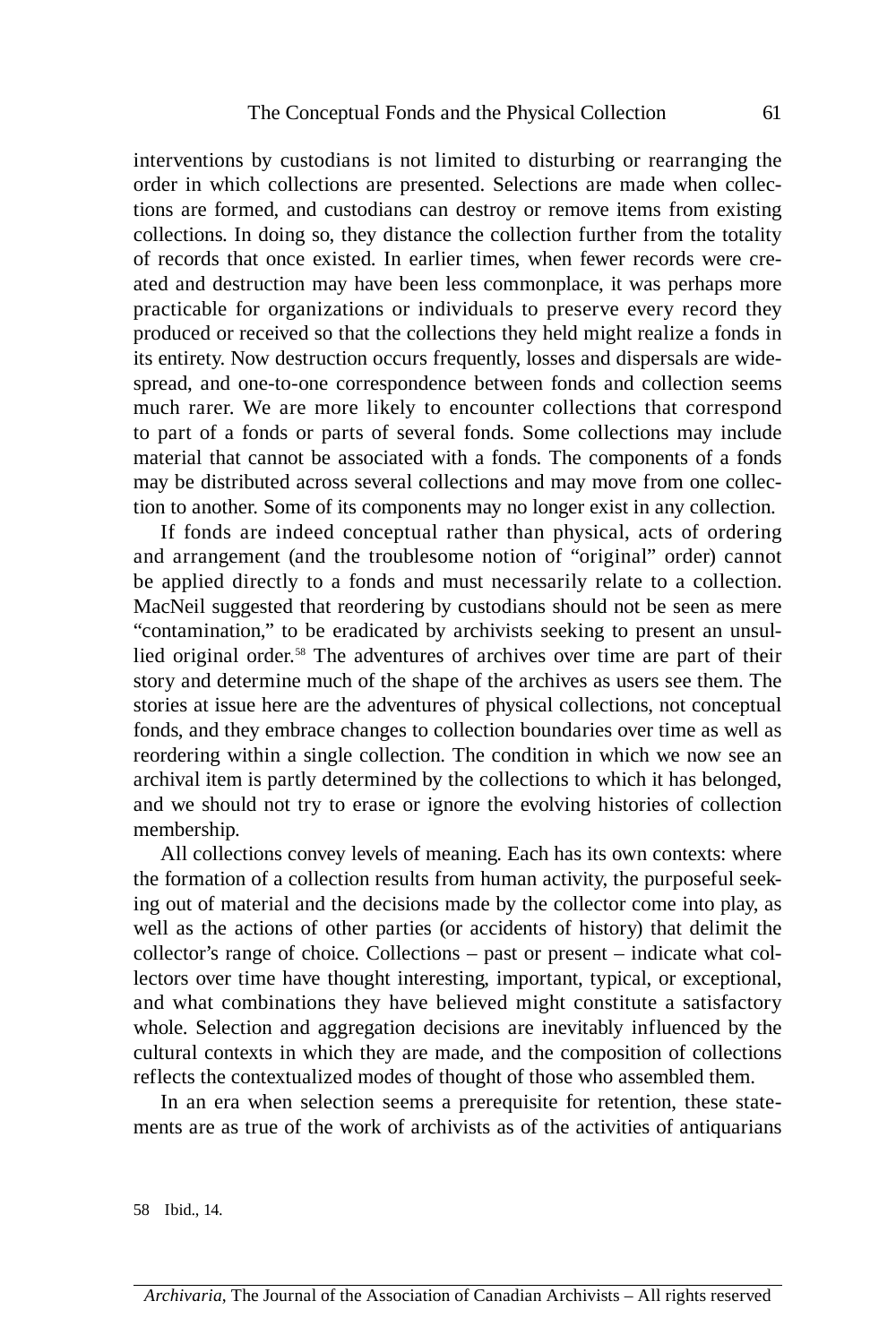and private collectors. Many of them apply equally to collections assembled tell us a lot about the assessments of value that records managers and archi at or near the point of records creation: the collections that seem most likely to correspond to a conceptual fonds. In organizational contexts, a collection physically put together by records creators or records managers can normally be expected to represent the work of the organization (or some part of it), but will also provide insight into the priorities of those who assembled the collection and the ways in which they perceived the functioning of the organization or wanted others to perceive it. Decisions about what to capture and preserve vists have made and how they have exercised their power to accept or reject.

 In Pearce's words, "collections make a difference."59 Any collection merely the responses of the people who encounter it. Regardless of how closely a collection may correspond to a conceptual fonds, the judgments that have Collections are what custodians store, process, and present to their users. offers one possible view of the world, but its configuration is likely to affect moulded the extent and shape of the collection are principal factors in determining what archivists curate and what users retrieve and examine. For those whose primary interest is in the impact of archives on users in contemporary society, the constitution of collections is paramount. When studies in the UK suggest that "community archiving" initiatives offer benefits in terms of "supporting lifelong learning, community empowerment, digital inclusion ... a dialogue about identities ... and ... a greater sense of self-belief and esteem," they emphatically claim that these benefits are achieved through engagement with a collection of materials, and perhaps also through the act of collecting.<sup>60</sup>

however, it would be a mistake to give so much emphasis to collections and their development over time that we lose sight of understandings embodied in traditional notions of the fonds. In earlier work, I suggested that it can be helpful to see records in terms of representations. Archivists often speak about representation when discussing description or imaging, but I proposed that we can also characterize a record as a kind of representation: a persistent representation of an activity, a set of activities, or some other occurrent.<sup>61</sup> A

- 59 Pearce, *On Collecting*, 181.
- 60 Andrew Flinn, "The Impact of Independent and Community Archives on Professional Archival Thinking and Practice," in *The Future of Archives and Recordkeeping*, ed. J. hill (London, 2011), 154–55. Of course, collections and collecting are not limited to the sphere of archives; for an examination of similar affordances of the collecting impulse more generally, see Ruth Formanek, "Why They Collect: Collectors Reveal Their Motivations," *Journal of Social Behavior and Personality* 6, no. 6 (1991): 275–86.
- 61 Geoffrey Yeo, "Concepts of Record (1): Evidence, Information, and Persistent Representations," *American Archivist* 70, no. 2 (2007): 334–43; "Concepts of Record (2): *occurrents* encompasses activities, functions, processes, transactions, events, and other Prototypes and Boundary Objects," *American Archivist* 71, no. 1 (2008): 135–40. The term temporal phenomena that may be represented in records. These phenomena are ill defined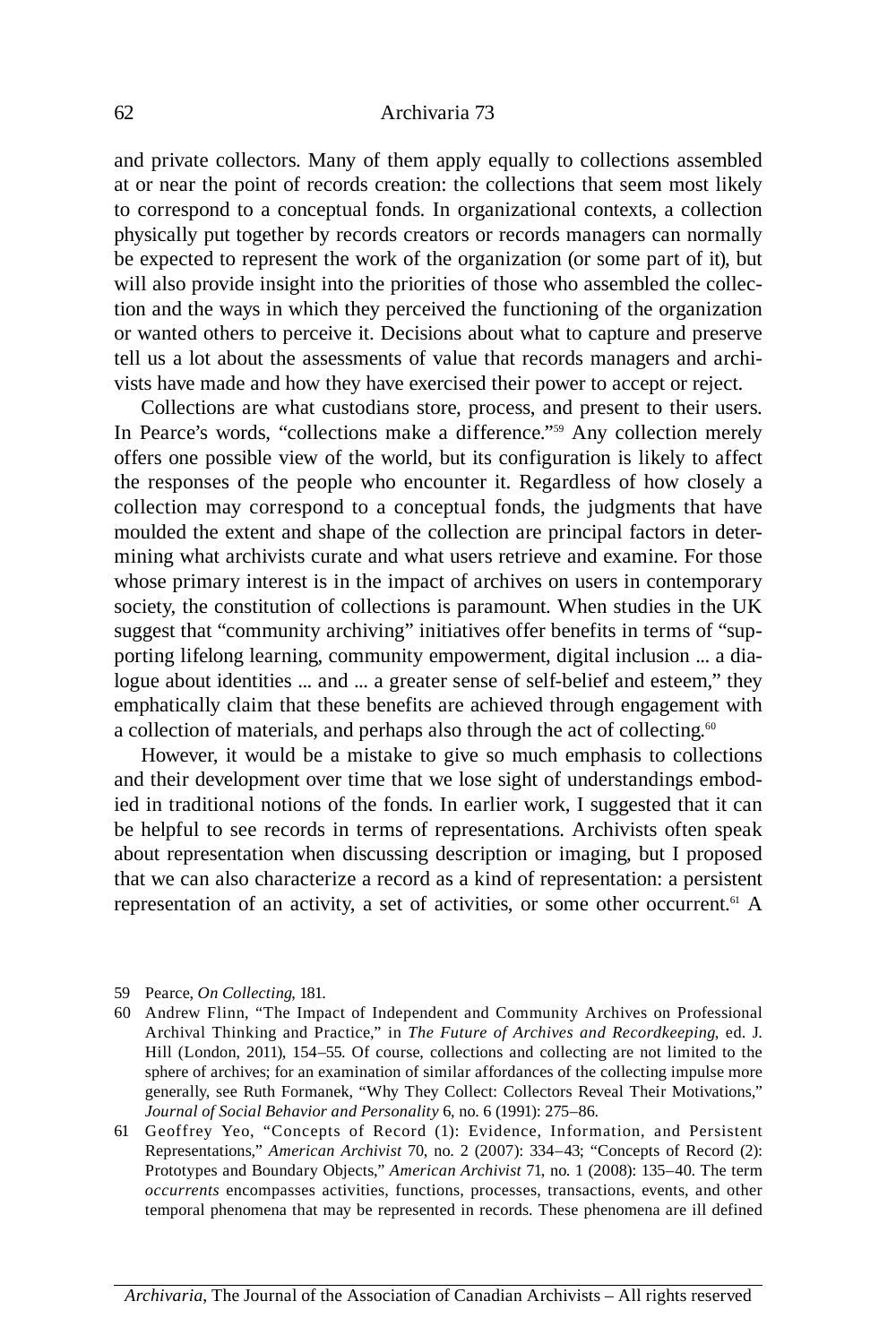fonds has the potential to be just such a record; conceptually, it represents the work of an organization or the life of a person or a group of persons, and its components can be assumed to have associations and interrelationships determined by the circumstances of their creation. We must accept that no representation is perfect, and no fonds can represent work or life in its fullness, not least because some ideas, actions, and events remain unrecorded; nevertheless, it can be argued that people and organizations keep records because they feel impelled to maintain representations of their activities, and that a fonds marks out the fullest such representation we can feasibly postulate.

 record to another as relations linking the activities these records represent. A fonds transcends the notion of a collection brought together in a particular space. The interrelationships of its components do not depend on custody or co-location; indeed, they are not so much relations linking one component We may perceive them as logical relations even if they are never realized in a physical aggregation. The components of a fonds are also related to other entities in their environment; the classificatory systems we commonly use are only partially able to encode the complexity of the relationships that may be found or imagined. $62$  Nevertheless, as a conceptual unit the fonds is underscored by what seems to be the densest possible web of mutual relationships; given the inevitable limitations of any attempt to understand and tame complexities, the fonds also appears to offer the most effective framework within which we can seek to achieve a degree of comprehension.

 Of course, in the real world, conceptual units can only be apprehended dimly, and fonds need to be realized if we are to use them in any practical way. A physical collection that realizes a fonds in its entirety may be increasingly rare; nevertheless, it can be expected to bestow our most comprehensive opportunity to explore a record of organizational work or personal life and to

and archival literature lacks a collective term for them; in my 2008 paper, I suggested that *occurrents* might be the most appropriate term to use. A record of an occurrent could be a single item, a part of an item, or a group of items at any level of aggregation.

 62 Geoffrey Yeo, "Debates about Description," in *Currents of Archival Thinking*, eds. T. Eastwood and h. MacNeil (Santa Barbara, Calif., 2010), 92–94. In contrast to Luciana and "put into relation with other records" (Duranti, "The Archival Bond," 216), I would argue that, like fonds themselves, relationships of the components of fonds are concep- tual; they are independent of physical arrangements or formal structures of registration. The phrase "archival bond" derives from Italian archival tradition, and other writers in ized in a physical aggregation or classification scheme (see, for example, Paola Carucci, Duranti's view that an "archival bond" arises at the moment when documents are "set aside" this tradition have asserted that such bonds exist conceptually even if they are never real-*Le Fonti Archivistiche: Ordinamento e Conservazione* (Rome, 1983), 230; Donato Tamblè, *La Teoria Archivistica Italiana Contemporanea* (Rome, 1993), 109). For a further critique of notions that acts of capture or "setting aside" achieve a kind of intellectual transformation, see Geoffrey Yeo, "Rising to the Level of a Record? Some Thoughts on Records and Documents," *Records Management Journal* 21, no. 1 (2011): 8–27.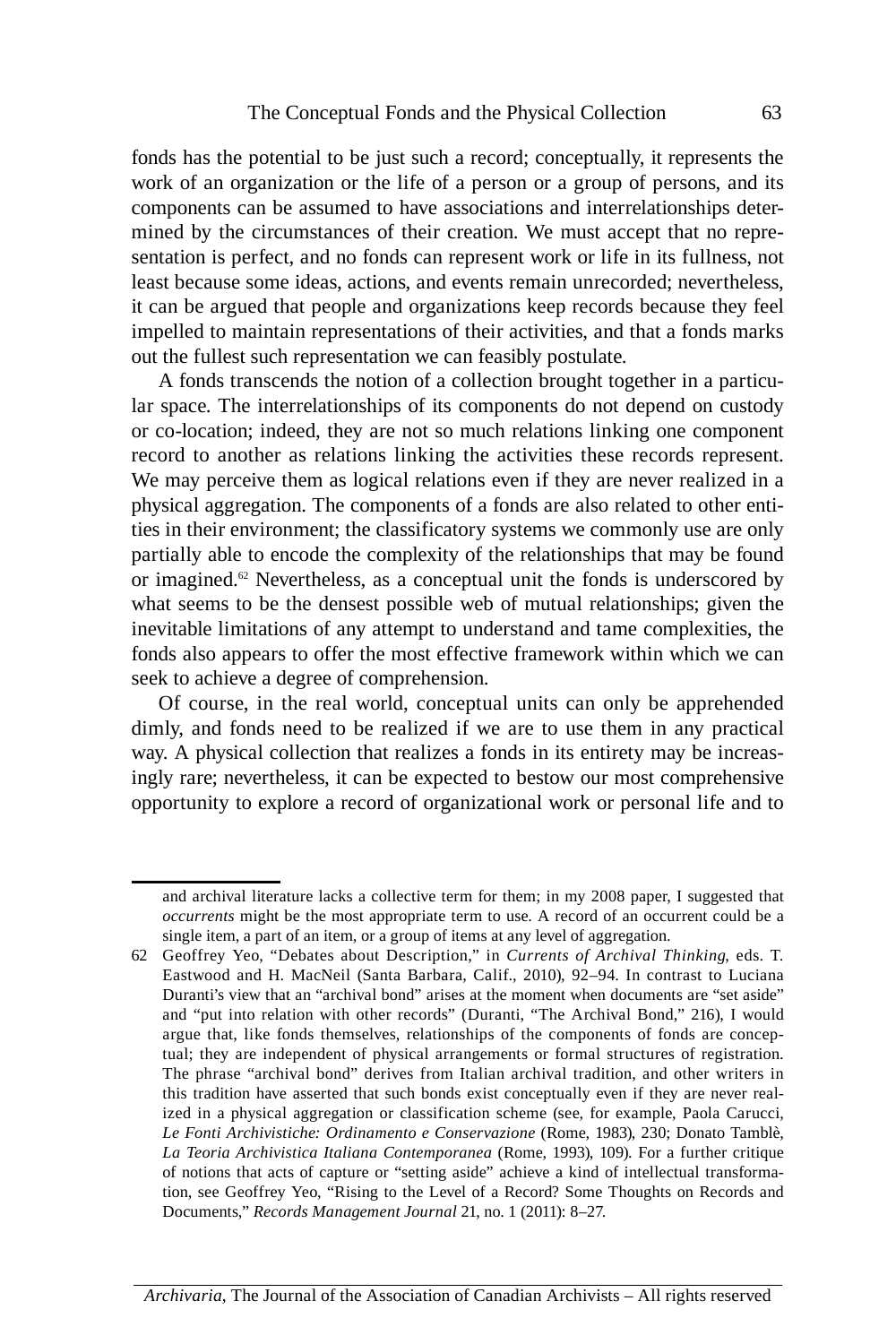examine the interrelationships of its components. A selective collection that realizes only part of a fonds is likely to be easier to manage, makes fewer demands on archivists' finite resources, and may be simpler for users to navigate, but its interrelationships are less intact and it is necessarily a less complete representation.

# **A Multiplicity of Conceptual Fonds**

 Cook's assertion that the fonds should be seen as an intellectual construct was founded on arguments about the volatile administrative structures and of multiple provenance that exercised Peter Scott in Australia in the 1960s, changes, and different creators add records to a single series. To archivists complex patterns of record creation in contemporary organizations, the issues and the supposedly fluid and collaborative nature of much record creation in the digital era. The arguments regarding organizational change are now well known. When responsibilities for business processes move from one agency or department to another, the life of a series of records often extends across such who see the fonds as a physical aggregation, series of this kind are problematic because they have claims to membership of several fonds. The traditional solution has been to assign such a series to just one of a number of possible fonds, but (in Scott's words) this "provides a partly false administrative context." As Cook remarked in 1992, "obscuring the act of multiple creation by assigning records physically to single fonds distorts provenance."63

 to these challenges by separating what Scott called "context control" from analysts of the series system accept that it implicitly allows a series to be a each fonds as a distinct physical aggregation on repository shelves. If we The Australian "series system," which emerged from Scott's work, responds "record control." Its separate description of creators and series allows a series to be linked to as many different record-creating entities as context documentation requires.64 Australian practice usually eschews the term *fonds*, but some member of many different fonds. From this perspective, the totality of records associated with each creating entity can be recognized as a fonds, but since the components of fonds are not mutually exclusive, it is impossible to assemble accept this, we cannot maintain that fonds are essentially physical; instead, we

*Archivaria*, The Journal of the Association of Canadian Archivists – All rights reserved

<sup>63</sup> Peter J. Scott, "The Record Group Concept: A Case for Abandonment," *American Archivist*  29, no. 4 (1966): 495; Cook, "The Concept of the Archival Fonds: Theory, Description, and Provenance," 65.

 in *The Records Continuum: Ian Maclean and Australian Archives First Fifty Years*, eds. S. McKemmish and M. Piggott (Clayton, victoria, Australia, 1994); Clive Smith, "The 64 Mark Wagland and Russell Kelly, "The Series System: A Revolution in Archival Control," Australian Series System," *Archivaria* 40 (Fall 1995): 86–93; Adrian Cunningham, ed., *The Arrangement and Description of Archives amid Administrative and Technological Change* (Brisbane, 2010).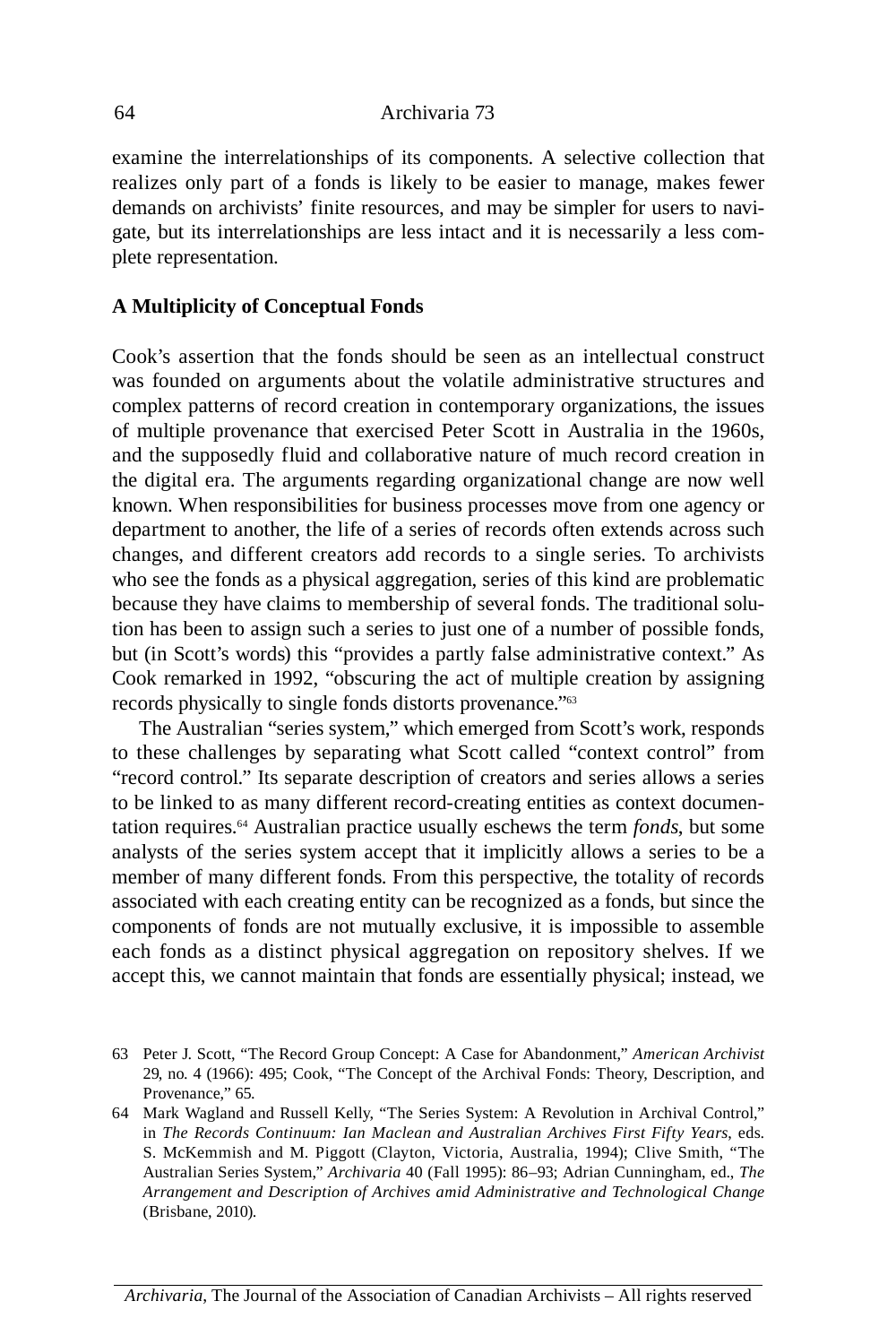must see them as conceptual totalities whose membership can be documented but need not be physically brought together.<sup>65</sup> Scott's work thus underpins and endorses Cook's ideas; although Scott did not use (and might not have recognized) Cook's terminology, McKemmish and her colleagues were broadly correct in saying that Scott's approach "rested on an understanding of the fonds as a logical not a physical construct."66

 The notion that a fonds might have non-exclusive membership is not countenanced in traditional archival practice, but if we view the fonds as Archives Department of St. Bartholomew's Hospital, London, for example, Physically the volume is housed within the series of governors' minutes in not from a transfer of responsibility for a single business process, but from conceptual, we should have no difficulty in recognizing that even individual items may belong to more than one fonds. A sixteenth-century volume in the contains both the accounts of the churchwardens of the London parish of St. Nicholas Shambles, 1526–1546, and minutes of the meetings of the governors of St. Bartholomew's hospital, 1549–1561; the pages in the second half of the volume were used for the governors' minutes after the parish was dissolved. $67$ the records of the hospital, but conceptually it has membership in two distinct fonds. In this instance, our understanding that the fonds is conceptual arises the use of a single physical volume to record the distinct business processes of two different organizations.

papers as well as organizational records,<sup>68</sup> but most subsequent discussions Scott's seminal article, published in 1966, discussed personal and family of multiple provenance have focused on organizational contexts. Because the lives of individuals are not susceptible to the kinds of administrative restructuring that affect the work of organizations, it has often been thought that personal papers are exempt from the difficulties to which traditional notions of the fonds give rise. Writers in the 1990s claimed that "personal fonds are the simplest" and that "in the field of personal records there is a direct correlation

 and Metadata" (2001), http://enj.org/portal/biblioteca/funcional\_y\_apoyo/archivistica/42. pdf (accessed 7 October 2011); Chris hurley, "Parallel Provenance: (2) When Something 65 Chris hurley, "The Australian 'Series' System: An Exposition," in *The Records Continuum*, 167–68; Adrian Cunningham, "Recent Developments in Standards for Archival Description Is *Not* Related to Everything Else," *Archives and Manuscripts* 33, no. 2 (2005): 67–9. See also Barr, "The Fonds Concept," 163, 168; Terry Eastwood, "Putting the Parts of the Whole Together: Systematic Arrangement of Archives," *Archivaria* 50 (Fall 2000): 108, 114.

 66 Sue McKemmish, Barbara Reed and Michael Piggott, "The Archives," in *Archives: Recordkeeping in Society*, eds. S. McKemmish et al. (Wagga Wagga, NSW, 2005), 168. It is interesting to note hilary Jenkinson's concern (*A Manual of Archive Administration*  (Oxford, 1922), 84) to define "the qualities of a fonds ... in terms of administration rather than terms of documents," a distinction that seems to prefigure understandings of fonds as logical constructs.

- 67 St. Bartholomew's hospital Archives (London), hA1/1.
- 68 Scott, "The Record Group Concept," 502.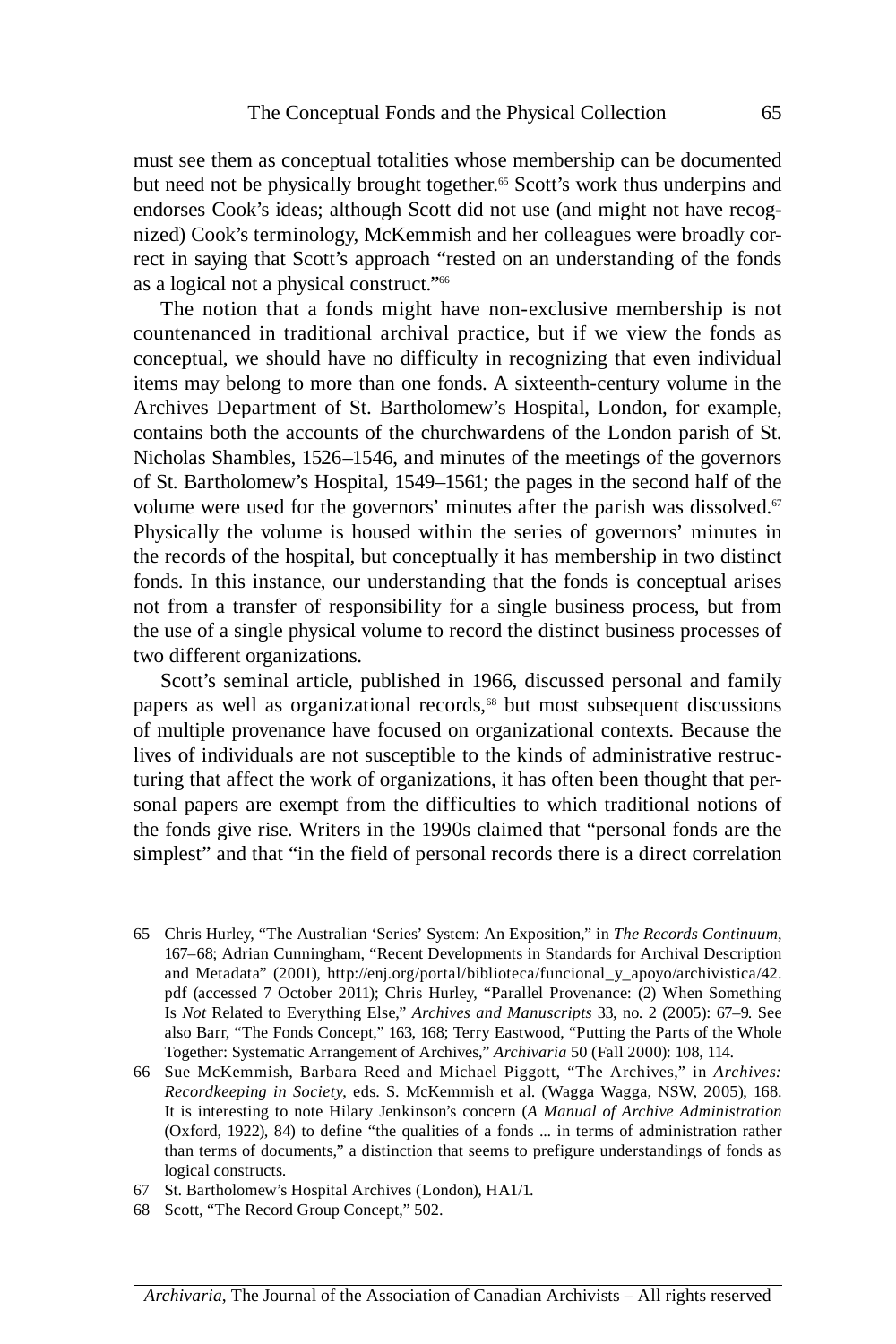between the fonds and the individual's recordkeeping systems."<sup>69</sup> However, as Cook noted, in reality personal papers are much more complex; $\pi$ <sup>0</sup> we cannot assume that, outside the corporate world, identification of fonds is unproblematic, and that conceptual and physical aggregations always coincide. We have already seen how an individual's papers can be distributed across several collections. It is also possible for single items to be attributed to more than one conceptual fonds. Personal and official papers are often intermixed.

 family fonds are wholly distinct. Let us suppose that a letter arrives in an Joe Smith is both an individual and a member of the Smith family, and we may doubt whether he can fully distinguish the actions he performs and the records he creates as an individual from those he performs and creates in his capacity as a family member, on behalf of his family, or in conjunction with them. It must be equally debatable whether his personal fonds and the Smith envelope addressed to Joe, but some of the contents of the letter are directed by name to Joe's wife and children; the sender has written to Joe but expects him to share the letter with his family. Any attempt to assign it exclusively to Joe's personal fonds or exclusively to a wider Smith family fonds can only be arbitrary; if we accept that these fonds are conceptual, we can attribute the letter to either or to both.

 children, a fonds that also includes his parents or grandparents, perhaps a fonds that embraces more distant relatives. If Joe were to remarry or if his cannot all be assigned exclusively to the fonds of a single person or family Depending on our understanding of how Joe and his family interact, we might also seek to identify a variety of family fonds: a fonds of Joe and his children were to be adopted, we might conceptualize further fonds of the new families that would emerge. The people in these family groupings are interconnected; if we perceive that their lives and actions are also intertwined, and that the records produced and received in the course of those lives and actions grouping, we will need to recognize a multiplicity of overlapping fonds.

 at some (possibly ill-defined) moment in the past. On this basis, the fonds of other people in her family (or, at any rate, if her records did not arrive It has often been assumed that the boundaries of personal and family fonds are defined by recordkeeping practices: that the records constituting a single fonds are those that are kept together, or perhaps those that were kept together membership of the letters that Joe receives is assumed to depend on whether they have been placed in his own filing system or a shared family system. If Joe's daughter is thought not to have kept any records separately from those

 69 hugo Stibbe, "Implementing the Concept of Fonds: Primary Access Point, Multilevel Description and Authority Control," *Archivaria* 34 (Summer 1992): 134; Adrian Cunningham, "The Archival Management of Personal Records in Electronic Form: Some Suggestions," *Archives and Manuscripts* 22, no. 1 (1994): 100.

<sup>70</sup> Cook, "The Concept of the Archival Fonds: Theory, Description, and Provenance," 46.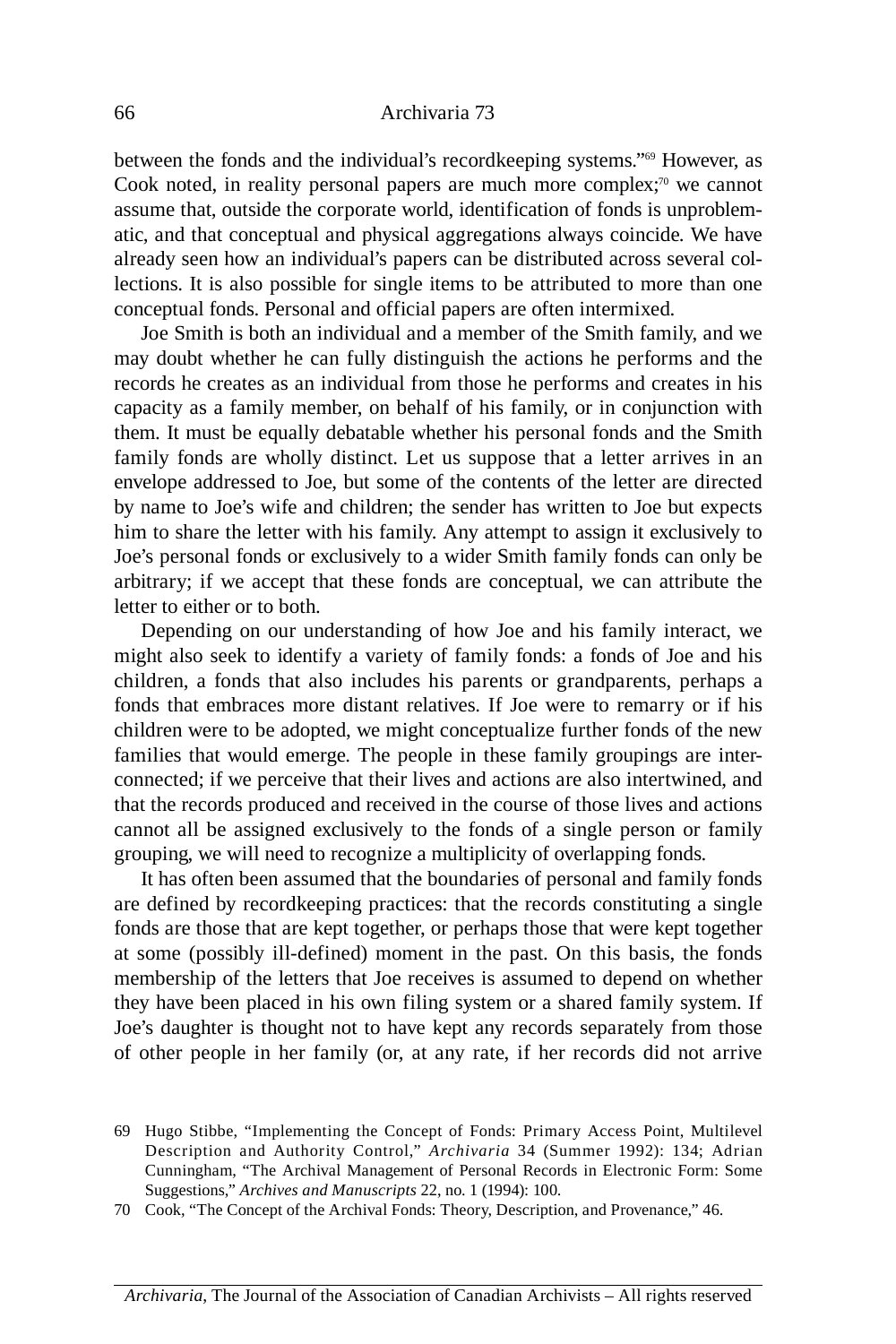ment relates not to conceptual fonds but to physical collections, whose stor- Centre at Churchill College, Cambridge, England, papers of Blanche Lloyd (née Lascelles) can be found both in the collection entitled Papers of Lord but these storage arrangements need not impede conceptual understandings separately at the archival institution), then – so the argument runs – she has no records that qualify for the status of a separate fonds. however, this arguage arrangements may in any case vary over time. In the Churchill Archives Lloyd of Dolobran and in the collection entitled Papers of Sir Alan Lascelles, $71$ that her dispersed papers may constitute a single personal fonds (representing her own activities) as well as parts of the fonds of the two families in which she was a member. Associations and interrelationships between records are not confined to those housed together; it is open to us to describe as many overlapping fonds as we think appropriate.

 Even the fonds of a single individual is unlikely to have a clear perimeter. Does Joe's personal fonds include items that he created but failed to capture in his recordkeeping systems? Does it include the photographs that he posted to Flickr or Picasa as well as those he pasted into his physical photograph album? Might it encompass his contributions to his friends' blogs as well as to his own? Perhaps his fonds includes records he created while working for his employer as well as those that arose from his personal life; or objects he used in his work or daily life as well as records he produced or received. A case could be made for including any or all of these in Joe's fonds, but their inclusion will undoubt-edly be contested; the boundaries are fuzzy and open to varying interpretation.

Archivists have traditionally perceived the fonds as a grouping determined by the scope of record capture and possession in the "real world," as well as by its logical interdependence and its connection to individual and organizational functions and activities. According to the conventional view, if Joe discards a draft he has been working on or decides not to keep an invitation he has just received, his decision not to capture these items means they are not considered part of his fonds; if he sends a letter to someone else, the fact that he no longer possesses it means it does not become part of his fonds and can only form part of the fonds of its recipient.<sup>72</sup> But these perceptions still confine the

- 71 Elizabeth Wells, "Related Material: A Study of the Treatment of Family Papers in Specialist Repositories" (Master's diss., University College London, 2009), 57. The titles assigned to these collections are not fully indicative of their contents.
- does not refer to "authors," the compilers of DACS also recognized that "the creator of a whether a fonds is necessarily a "body of materials" in this sense. Physical aggregations 72 Lodolini, *Archivistica*, 119. In this connection, RAD distinguishes between "creators" and "authors" on the grounds that "the creator of a fonds may be different from the individual responsible for the ... content of, for example, a letter" (Kent M. haworth, "The voyage of *RAD*: From the Old World to the New," *Archivaria* 36 (Autumn 1993): 8). Although DACS single document may not be the same as the creator of the ... body of materials" in which it is housed (Kiesling, "Why Two Standards?"). This must be correct, but it is open to dispute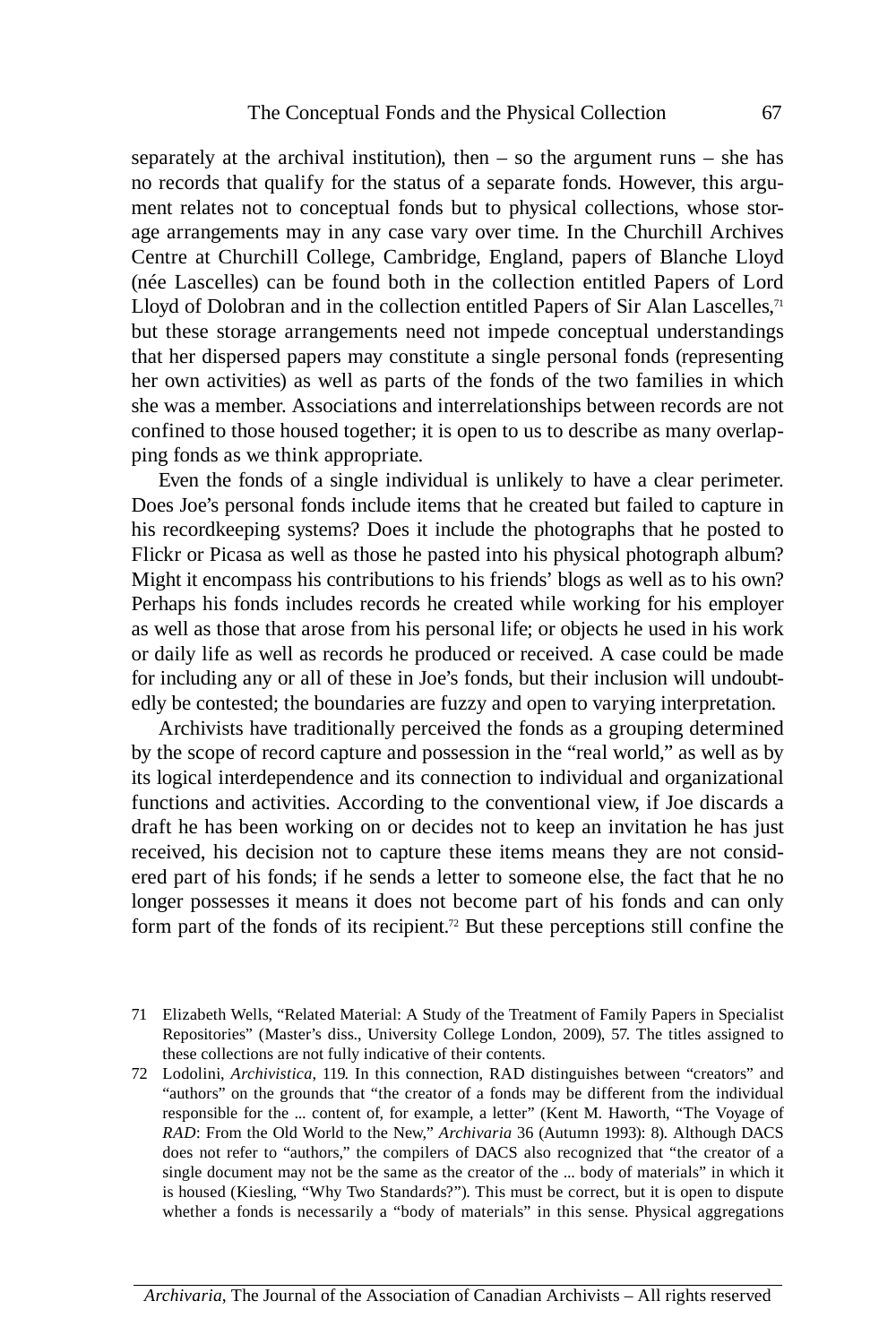fonds within the limitations of the physical world of collections. If we are willing to release our notions of the fonds from the constraints of materiality, we need not feel obliged to restrict it to objects that were physically retained by an individual or organization in the course of their life or work; conceptually, we can envisage Joe's fonds as an interrelated whole arising from activities in which he participated, irrespective of whether its components are all known to survive or where they have been held.

 Many archivists will be startled by the suggestion that Joe's fonds might be thought to include the originals of letters that he wrote and sent to other people as well as the copies (if any) that he kept for himself. Yet each original letter that Joe sent represents activity he performed; each is presumably related to its reply, and very probably to other letters that Joe sent and received, and to enclosures that he may or may not have retained. As well as documenting the fact that Betty received a letter from Joe and placed it in her collection on a certain date, we might also want to associate the letter with the contexts of its production among the activities that Joe undertook. Could we not choose to see it as part of Joe's conceptual fonds as well as Betty's? Original letters that Joe dispatched and drafts that he discarded do not form part of his physical collection but might still be perceived as part of his immaterial fonds.

 We could perhaps associate Joe with many overlapping fonds: a fonds of records that he captured in his recordkeeping systems, a fonds that also includes the records he sent to a third party or consigned to the wastepaper basket early in their life, a fonds that (to adapt Jenkinson's famous example) includes Joe's pet elephant as well as the letter from the viceroy, or from the pet shop, that accompanied its acquisition. Alternatively, we might choose to conclude that Joe has a single fonds whose core may be largely undisputed but whose boundary is fluid.

 pretations of their borders. To those archivists who believe that boundaries Attempts to assign a fixed limit to the fonds – to determine it with finality – are almost always doomed to failure. Recognition that fonds are conceptual opens the possibility not only of overlapping fonds but also of varying interof fonds can be objectively defined, this idea will probably appear heretical. Yet even Michel Duchein, normally perceived as a traditionalist thinker, has admitted that "la notion de documents ‹‹ produits ou reçus [par une personne ou un organisme] dans l'exercice de son activité ›› est, au fond, imprécise."73 Some observers may seek to define the boundaries tightly; others may want to allow more latitude.

can be said to be created by the persons who assemble them, but if fonds are conceptual it is legitimate to ask how far they can be said to have creators responsible for "housing" their components.

 73 Michel Duchein, "Archives, archivistes, archivistique: définitions et problématique," in *La pratique archivistique française*, ed. J. Favier (Paris, 1993), 24.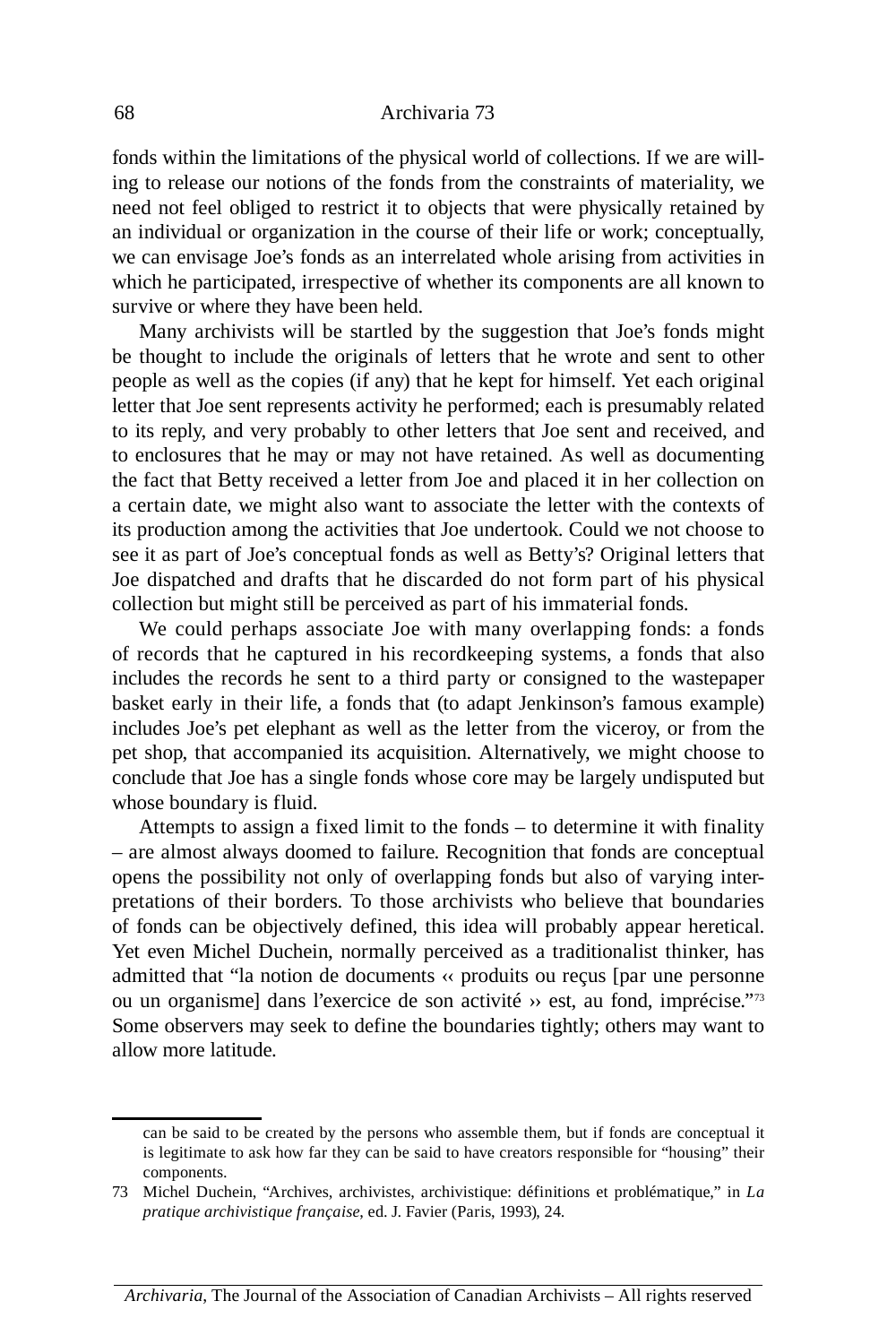I have exchanged with the editor of this journal form part of my personal Canadian Archivists, or the Internet providers who hosted the messages on their journeys; depending on the perspective we adopt, we might choose to Nevertheless, the subjectivity of its boundaries and the multiplicity of possible boundaries do not negate the concept of the fonds or render it meaningless. The fuzziness of the limits of a fonds does not mean that we must see it as having no limits at all. We may argue about whether the email messages fonds or the fonds of my employer, the editor, the journal, the Association of conclude that some or all of them belong to any or all of these fonds, but we would find it much less easy to construct an argument that they belong to the fonds of Leonardo da vinci or the Bank of Azerbaijan.

#### **Description and Modelling**

 In view of the multiplicity of fonds and the physical reality of collections, it might be expected that archivists and records managers would seek to provide for mapping units of description both to fonds and to collections. document both fonds and collections and to expose current and past relationships between them. however, ventures of this kind are poorly supported by existing practices and descriptive methods. Our descriptive standards do not ISAD(G) assumes that descriptive work is focused on single and largely static aggregations. In professional practice, description of a conceptual fonds often seems to be subordinated to, or conflated with, description of a physical collection in a particular repository.

 When records associated with a single creator have been dispersed or subjected to selective destruction, one possible solution might be to create planned to survive any episodes of destruction or dispersal. A collection description, if limited to the contents of the collection currently to hand, descriptions of two distinct kinds. A description of a fonds might gather such information as is available about the larger whole from which the existing collection or collections have been selected; hypothetically, fonds descriptions in controlled recordkeeping environments could use or reuse metadata captured systematically at the point of records creation, including "stubs" of metadata might appropriately be labelled a "finding aid." Either or both of the descriptions could be expected to evolve further over time, and mechanisms would be needed to indicate how collections and fonds are related.

 using images. Digital imaging provides an obvious means of presenting a The perceived scope and extent of dispersed fonds can also be represented unified view of dispersed materials and has been used in projects such as the Charles Booth Online Archive (http://booth.lse.ac.uk) and the Walt Whitman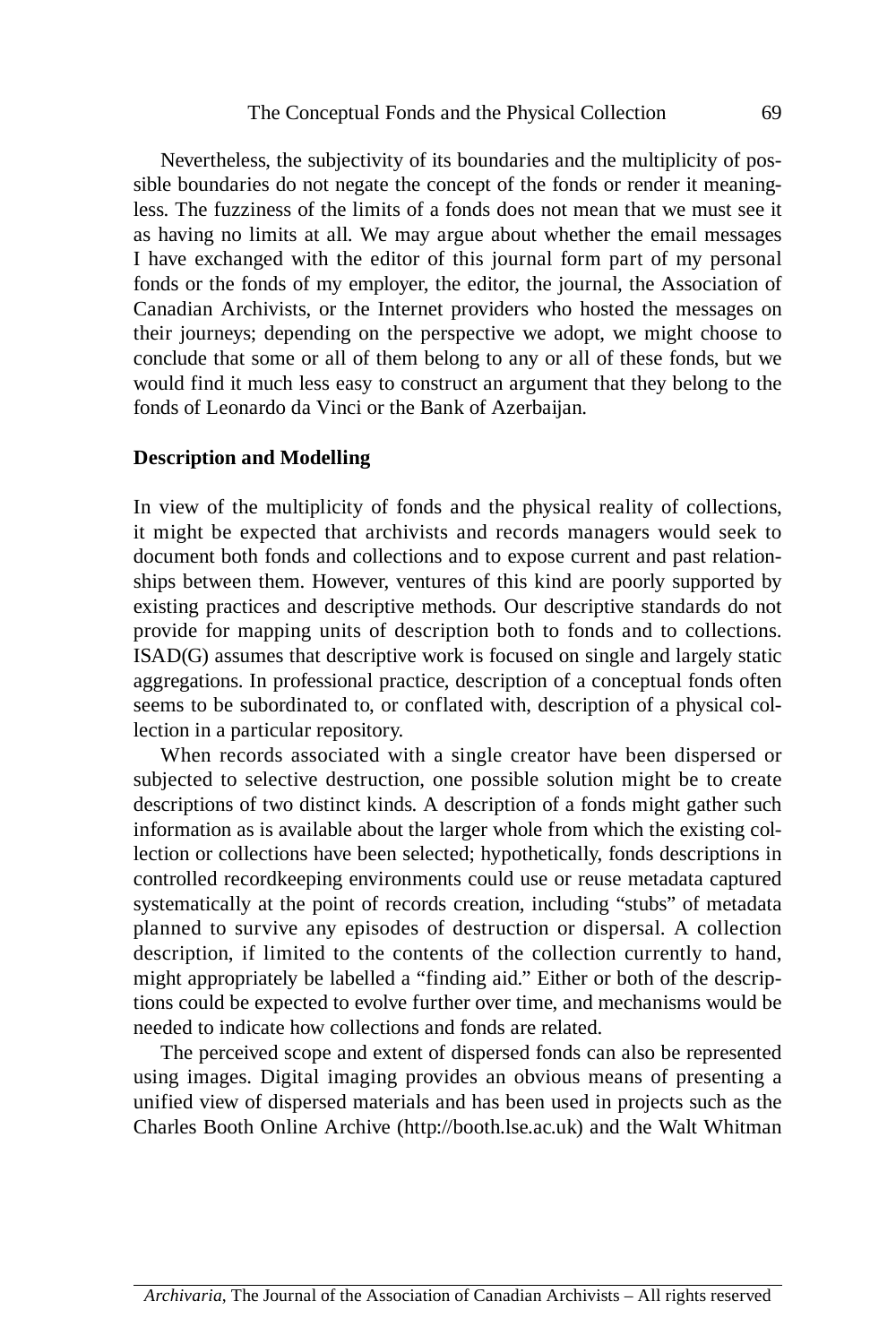Archive (http://www.whitmanarchive.org), which bring together images of items held in different physical collections.74 Projects of this kind can be archives but is now itself dispersed. Representational systems can provide highly successful. Even if some original items have been lost or destroyed, it may be possible to represent them using copies or transcripts. If such copies are unavailable, missing components of a conceptual fonds can still be represented by textual metadata if information about them is known. Moreover, it is not only collections corresponding to conceptual fonds that can be presented in this way. One could imagine, for example, projects to assemble images or other representations of the collections of notable collectors like Sir Thomas Phillipps, whose vast collection was assembled from the dissolution of earlier us with surrogates for a plenitude of things that are otherwise unavailable or beyond our reach.

 however, these approaches may be less effective if we want to depict a ing a different interpretation of its boundaries. We may want to represent memberships at different time periods, we need efficient mechanisms that number of overlapping fonds. We may want to be able to represent Blanche Lloyd's fonds as well as the fonds of the various families to which she was attached at different stages of her life. We may want to construct a number of representations of Joe's personal fonds or the fonds of his family, each offer-Joe's fonds as it was when he was young or middle-aged, as well as the larger fonds of Joe's old age. We could depict these various alternatives using separate descriptions or separate sets of images, but only at a cost of considerable repetition of duplicate information. Similar issues arise if we want to address the changing shape of collections. If we seek to document differing collection avoid unnecessary redundancy.

 that restricts each lower-level record to membership of a single high-level ambiguously between conceptual and physical aggregation. Although the standards recommend the use of metadata elements such as "archival his- representing the evolving relationships between individual records and the Standards such as ISAD(G) and RAD are not designed to support this multiplicity of representation. ISAD(G) presupposes a monohierarchical structure entity, labelled a "fonds," which – as descriptive standards present it – wavers tory" or "custodial history," these elements provide only a minimal basis for collections in which they have been held;<sup>75</sup> ISAD(G) offers no effective means

 74 Caroline Shaw, "Creating the Charles Booth Online Archive: From Nineteenth Century London Poverty to Twenty-first Century Digital Riches," *Library Review* 50, no. 5 (2001): 225–30; Katherine L. Walter and Kenneth M. Price, "An Online Guide to Walt Whitman's Dispersed Manuscripts," *Library HiTech* 22, no. 3 (2004): 277–82.

 75 For a discussion of the limitations of these elements, see heather MacNeil, "Trusting Description: Authenticity, Accountability, and Archival Description Standards," *Journal of Archival Organization* 7, no. 3 (2009): 94–99.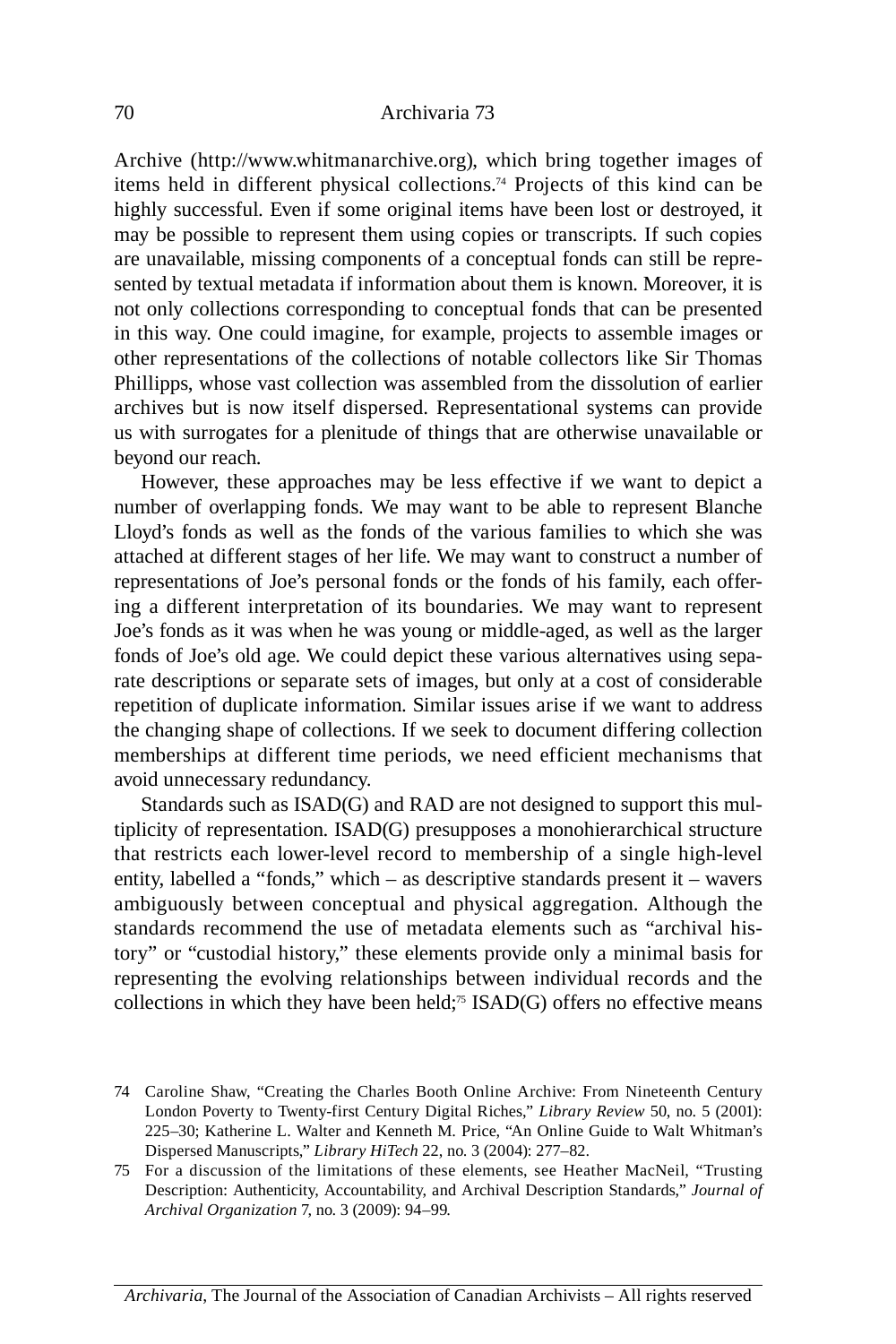to the challenges of documenting multiple creators of single aggregations, but some commentators remain doubtful whether any authority system can adequately represent the contexts of archival materials;<sup>76</sup> the current suite of collections as well as fonds, acknowledges that fonds may overlap and may of acknowledging that such records may also be perceived as having membership of many conceptual fonds. Authority control systems using ISAAR(CPF) – and the subsequent development of EAC – can be seen as tentative responses authority standards offers little to help us model the complex relations between collections and fonds. What appears to be needed is a richer framework that does not require us to impose a single set of boundaries, allows us to represent not correspond precisely to any existing collection, and recognizes that items or sets of items may move from one collection to another as collections are formed and re-formed over time.

 At present, the most promising approaches to developing such a frame- model.77 The growing interest in modelling entities and their relationships functions, but potentially also with collectors and custodians, whose role is work are to be found in the world of relational and object-oriented modelling, which in recent years has formed the basis of the CIDOC reference model for museums, the FRBR model in librarianship, and a handful of initiatives in the archives and records domain, of which the best known is the Australian SPIRT reflects a growing awareness in our domain that logical associations of records extend beyond the records themselves and embrace relations with other entities in the wider world. These include relations not only with creators and business

- *Record for Corporate Bodies, Persons and Families*, 2nd ed. (2004), http://www.icacds. org.uk/eng/ISAAR(CPF)2ed.pdf (accessed 7 October 2011). Critics of authority control Provenance: (1) What, If Anything, Is Archival Description?" *Archives and Manuscripts* 33, no. 1 (2005): 113. A more optimistic view of ISAAR(CPF) can be found in Maurizio Savoja and Stefano vitali, "Authority Control for Creators in Italy: Theory and Practice," 76 International Council on Archives, *ISAAR(CPF): International Standard Archival Authority*  systems include McKemmish, "Are Records Ever Actual?" 195, and Chris Hurley, "Parallel *Journal of Archival Organization* 5, nos. 1–2 (2007): 121–47. For EAC (Encoded Archival Context), see Daniel v. Pitti, "Creator Description: Encoded Archival Context," *Cataloging and Classification Quarterly* 38, nos. 3–4 (2004): 201–26; and Richard v. Szary, "Encoded Archival Context (EAC) and Archival Description: Rationale and Background," *Journal of Archival Organization* 3, nos. 2–3 (2005): 217–27.
- *Requirements for Bibliographic Records* (Frankfurt, 1997); Sue McKemmish et al., 77 ISO 21127:2006 *A Reference Ontology for the Interchange of Cultural Heritage Information*  (*CIDOC CRM*); International Federation of Library Associations and Institutions, *Functional*  "Describing Records in Context in the Continuum: The Australian Recordkeeping Metadata Schema," *Archivaria* 48 (Fall 1999): 3–43. Proponents of the CIDOC model have claimed that it is compatible with Encoded Archival Description (Lina Bountouri et al., "Integrating Cultural heritage Information Sources" (2009), http://www.ercim-dis.org/ercim\_dis\_09.pdf (accessed 7 October 2011)) and with functional understandings of records management (Lina Bountouri et al., "Modelling the Public Sector Information through the *CIDOC* Conceptual Reference Model" (2010), http://www.cidoc-crm.org/docs/64280404.pdf (accessed 7 October 2011)), but these claims remain untested outside the CIDOC community.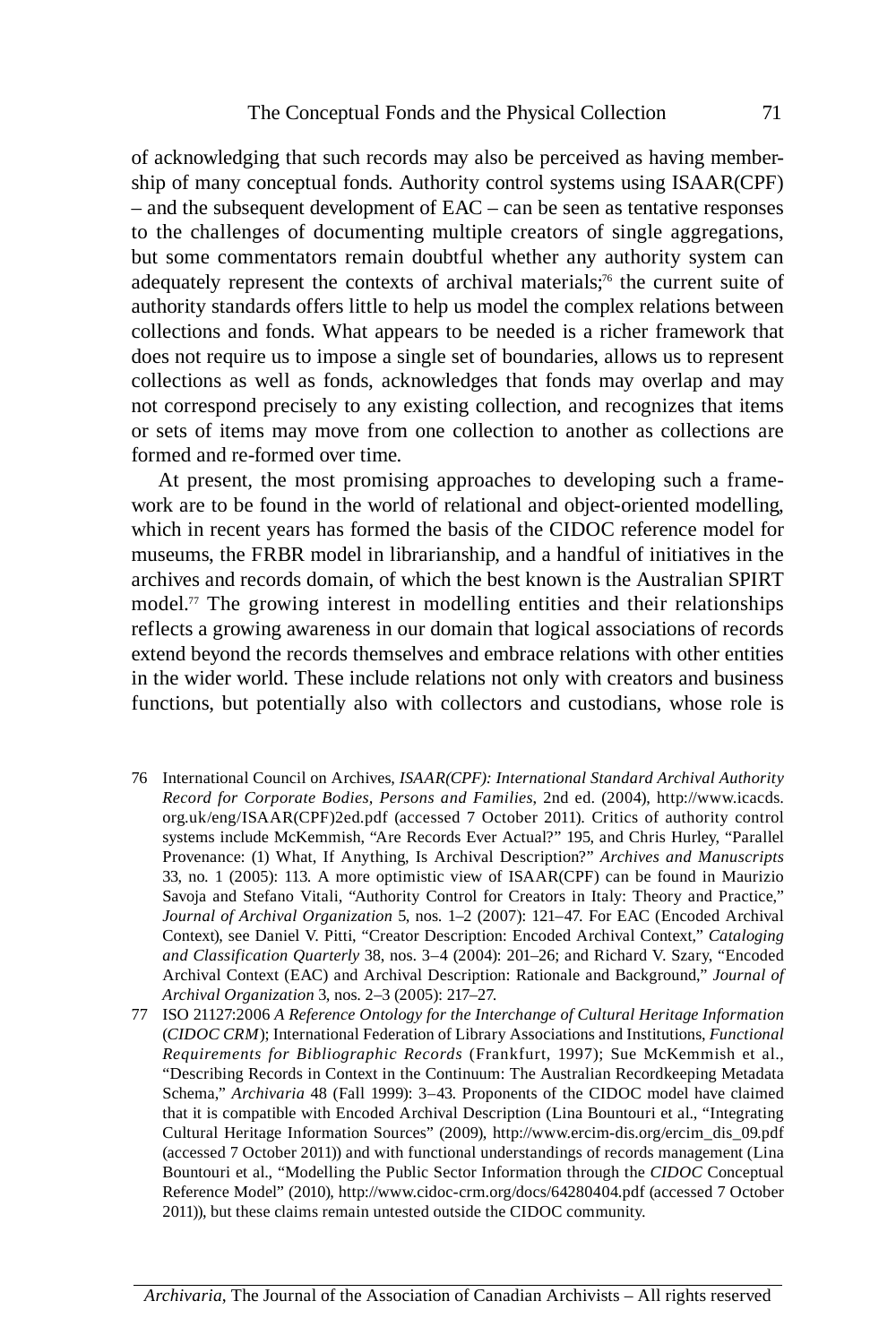largely ignored in existing standards.

The SPIRT model was developed in 1998–99 and was subsequently incorporated into the ISO 23081 metadata standard. It was designed for use in organizational contexts and shows relationships between three (or four) classes of entity: agents, records, and business, and the mandates associated with them.78 It also depicts a subclass, entitled "business recordkeeping." Additionally, each class supports internal relationships; for example, the "agents" class includes "person/actors" who belong to "work groups," which in turn form part of a "corporate body." In principle, there is no reason to limit the number of entity classes to three or four; ISO 23081-2 claims that the model is hospitable to further classes,79 although it follows SPIRT in restricting its detailed analysis to agents, records, business processes, and their mandates and relationships.

 According to the authors of the SPIRT model, "the records entity class is meant to be physical or conceptual.<sup>80</sup> SPIRT was developed at the height of Australian enthusiasm for postcustodialism, and we may assume that its authors did not wish to consider the possibility that collections could have encompasses records at any layer of aggregation or disaggregation," and these layers include the "archive," which SPIRT defines as "the whole of the records of an organization." SPIRT makes no mention of "fonds" or "collection," but its definition of "archive" is reminiscent of traditional definitions of the fonds and perhaps leaves us similarly uncertain whether this "layer of aggregation" meanings that are independent of notions of "record-ness."81

- *for Records: Part II: Conceptual and Implementation Issues*; McKemmish et al., 78 ISO 23081-1:2006 *Metadata for Records: Part 1: Principles*; ISO 23081-2:2009 *Metadata*  "Describing Records in Context," 13–15.
- TS 23081-2:2007, clause 6.2) was removed from the 2009 revision, but perhaps remains implicit in the assertion that the model "supports any number of entities" (ISO 23081 79 The 2007 edition of ISO 23081-2 made this claim more strongly than its 2009 successor. The statement that "there can be other classes or types of class beyond those shown" (ISO/ 2:2009, clause 6.1).
- 80 McKemmish et al., "Describing Records in Context," 14. SPIRT's use of "archive" is derived from Upward's writings about the records continuum, but also carries overtones of the use of words such as *archief* and *archivio* as synonyms for "fonds" in various European languages.
- 81 The orthodox view at the time was that "in the electronic environment ... the location of Series" (2001), formerly at http://www.rmaa.com.au/events/natcon2001/papers/section030. saw "collection description" as inimical to the provision of "contextualising knowledge" ing" to pioneer Australian thinkers such as Peter Scott and Ian Maclean (hurley, "What, If Anything, Is the Australian ('Series') System?" (2008), http://www.infotech.monash. edu.au/research/groups/rcrg/publications/ch-australian-system.doc, 3 (accessed 7 October the records is meaningless" (Marian hoy and Andrea Rosenbusch, "Describing Electronic pdf). This view (often still held today), when combined with archivists' traditional suspicion of so-called "artificial" collections, led many writers to conclude that any consideration of collecting and co-location should be deprecated and that physical collections were relics of a custodial mindset that should play no part in archival thinking. Chris Hurley, for example, (hurley, "The Making and Keeping of Records: (1) What Are Finding Aids For?" *Archives and Manuscripts* 26, no.1 (1998): 59) and went so far as to attribute "a hatred of collect-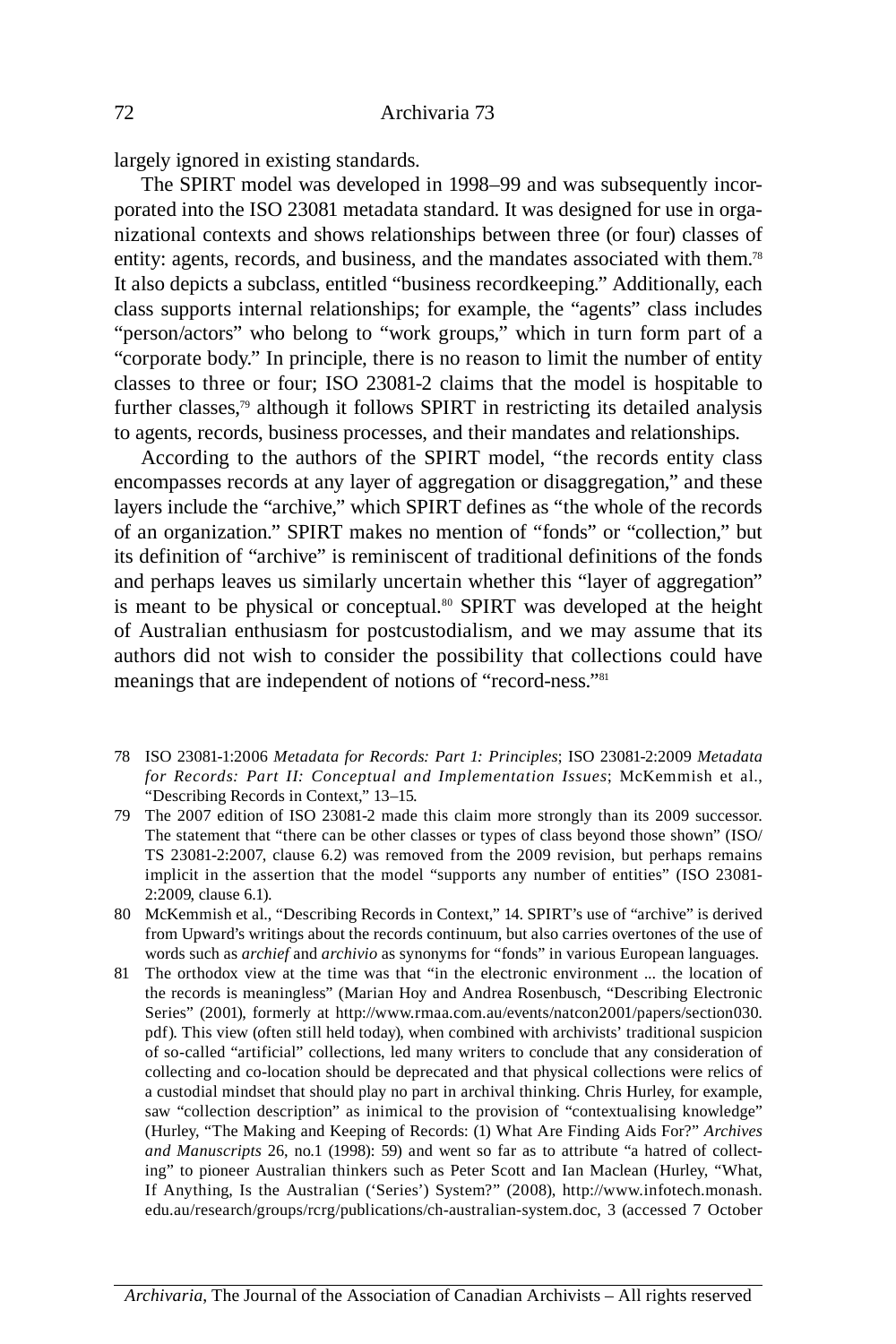of organizations; it would also allow us to acknowledge that the fonds is a however, relational models need not be limited to the SPIRT world view. If we accept that assemblages that arise from collecting decisions can be meaningful, we could set out to model the fragmented histories and changing membership of physical collections as well as the links between records and business activities. Description of "agents" should remain separate from description of records, but the class of agents could embrace collectors and custodians as well as creators and recordkeepers. An inclusive model would more fully recognize that records emerge from the lives of individuals as well as the work meaningful concept, though its boundaries are necessarily subjective.

depict what Horsman called "custodial fonds" and to maintain a distinction More recently, the Spanish *Modelo Conceptual de Descripción Archivística*  has included both *fondos* and *colecciones* in its adaptation of the SPIRT model, but its basis is merely the time-worn distinction between supposedly model, but its basis is merely the time-worn distinction between supposedly "organic" and "artificial" *agrupaciones*.<sup>84</sup> The Committee on Best Practices We can assume that developing such a model would not be a simple task. Besides SPIRT, other existing models might be helpful, though none address the full range of issues explored in this paper. A good starting point might be horsman's 1998 *Design for an Archival Description System*, which sought to between custodial aggregations and conceptual provenance.<sup>82</sup> Heaney's study of "collections and their catalogues" is also relevant; his model relates collections to agents, items, and locations, but is firmly in the library tradition and shows little awareness of archival concepts of provenance and contextuality.<sup>83</sup> and Standards of the International Council on Archives has plans to develop a new conceptual model, but its scope for creative problem-solving seems likely to be constrained by expectations that it must accommodate the existing standards – ISAD(G), ISAAR(CPF)*,* and ISDF – in any modelling it undertakes.

 23081-1 and extensively analyzed in 1999–2000 in the INDECS project), A new model could embrace a wider range of entity classes than its predecessors. These might include rights (mentioned as a putative entity in ISO places, and dates (both of which have entity status in CIDOC but are mere data elements in SPIRT). Elsewhere I have suggested that since records, artifacts, and information products are not mutually exclusive categories, such a model

*Archivaria*, The Journal of the Association of Canadian Archivists – All rights reserved

<sup>2011)).</sup> Whatever feelings Maclean and Scott may have had about "collecting," it is certainly a notion that the later generation of Australian "recordkeepers" found distasteful.

 82 Peter horsman, "Design for an Archival Description System, Application of ISAD(G): A Study" (1998), http://www.asap.unimelb.edu.au/asa/stama/conf/WWKisad.htm, sec.2.3 (accessed 7 October 2011).

<sup>83</sup> Michael heaney, "An Analytical Model of Collections and Their Catalogues" (2000), http:// www.ukoln.ac.uk/metadata/rslp/model/amcc-v31.pdf (accessed 7 October 2011).

 84 Comisión de Normas Españolas de Descripción Archivística, "Modelo Conceptual de Descripción Archivística" (2008), http://www.mcu.es/archivos/docs/NEDATiposEntidad\_ 20081215.pdf (accessed 7 October 2011).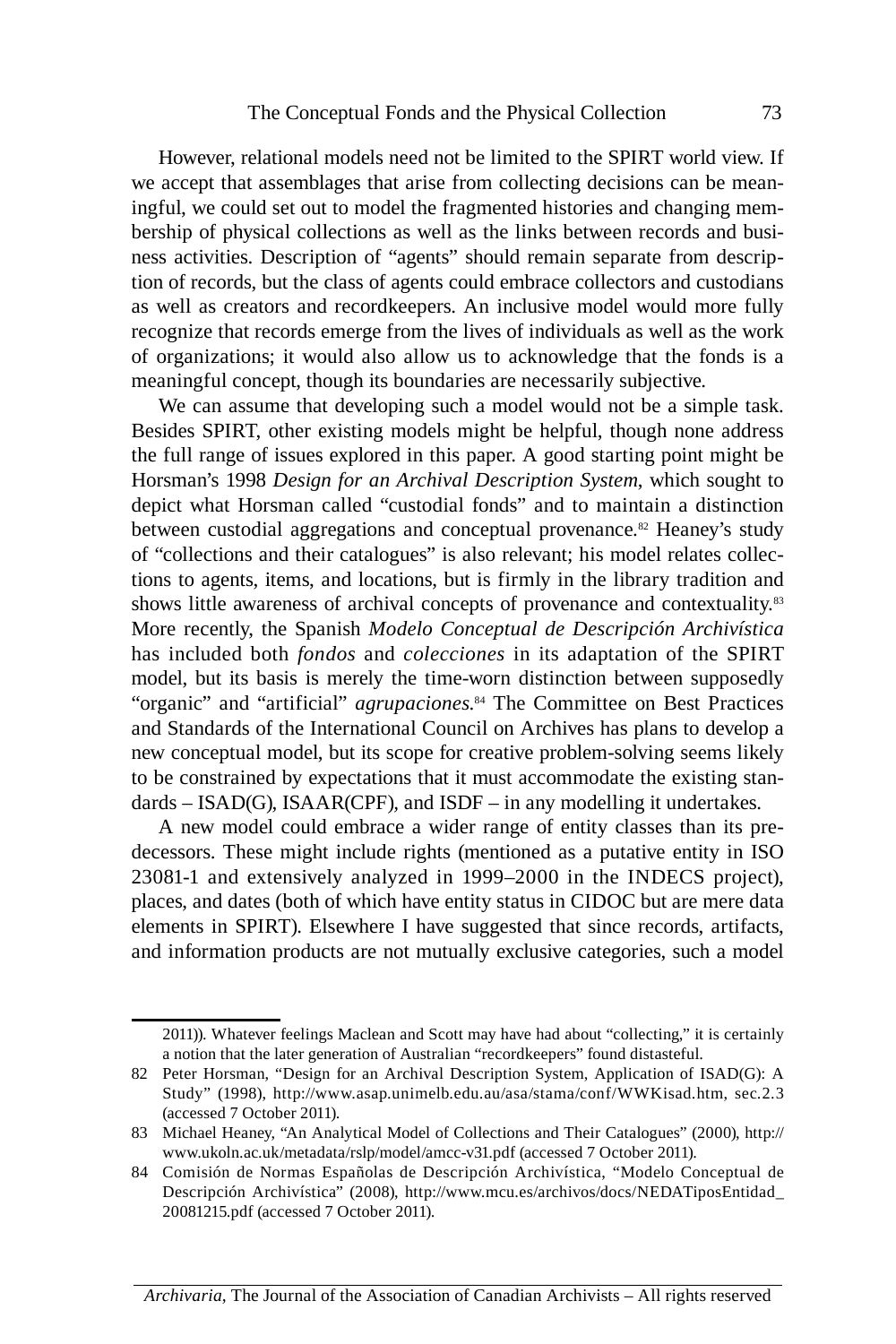might also move closer to a goal of an integrated system serving the needs of artifact curators and bibliographers, as well as archivists, record creators, and multifarious user communities.<sup>85</sup> Considerable research would be needed to take this forward; it would be premature to make further strategic recommendations in this paper. Focusing specifically on issues relating to fonds and collections, however, one tentative suggestion is that collections but *not* fonds should be declared as entities; when representations of fonds are needed, they should be derivable in other ways.

 ation. If relationships between individual records and their producers and to third parties), the fonds need not appear as a formal entity in the model; aries to match differing perceptions and also represent overlapping fonds Much will depend on our knowledge of the circumstances of record crerecipients are documented, and if we have information about records that are unavailable (e.g., metadata stubs for records that have been destroyed or sent instead, by identifying all the records in whose creation particular "agents" or combinations of agents played a part, we can obtain representations of fonds when we want them. Moreover, as we have seen, the boundaries of fonds are to some extent a matter of interpretation; provided that contextual relationships are documented at a granular level, we should be able to set different boundwhen needed. If the model seeks to reflect relationships among agents, their actions, and the individual records with which they are associated, we should be able to set the parameters of the fonds we wish to present without incurring descriptive redundancy or undertaking laborious physical rearrangement. Because fonds are not modelled as predetermined entities, this approach helps to accommodate different groupings and alternative interpretations.

Identification of collections is less subjective. Although the boundaries of collections may change over time, their physicality means that their boundaries at any given moment are less open to debate than the boundaries of fonds; it seems both feasible and useful to model collections as entities. Since a collection is rarely "the whole of the records" but is usually a fragment of that whole, or an assemblage of fragments from several wholes, it would be appropriate to declare collection entities separately from "record" entity classes and to offer reciprocal links indicating current and past membership of collections. Collections appear to have distinctive characteristics and relationships to collectors, custodians, and locations. They are subject to a wide range of actions and events, not merely those definable as "business recordkeeping." In terms of description, we may want to say things about a collection that go beyond particularized information about its components; documentation of collection entities could include a considered overview of each collection, the "view from

85 Yeo, "Concepts of Record (2)," 142–43; "Debates about Description," 104–6.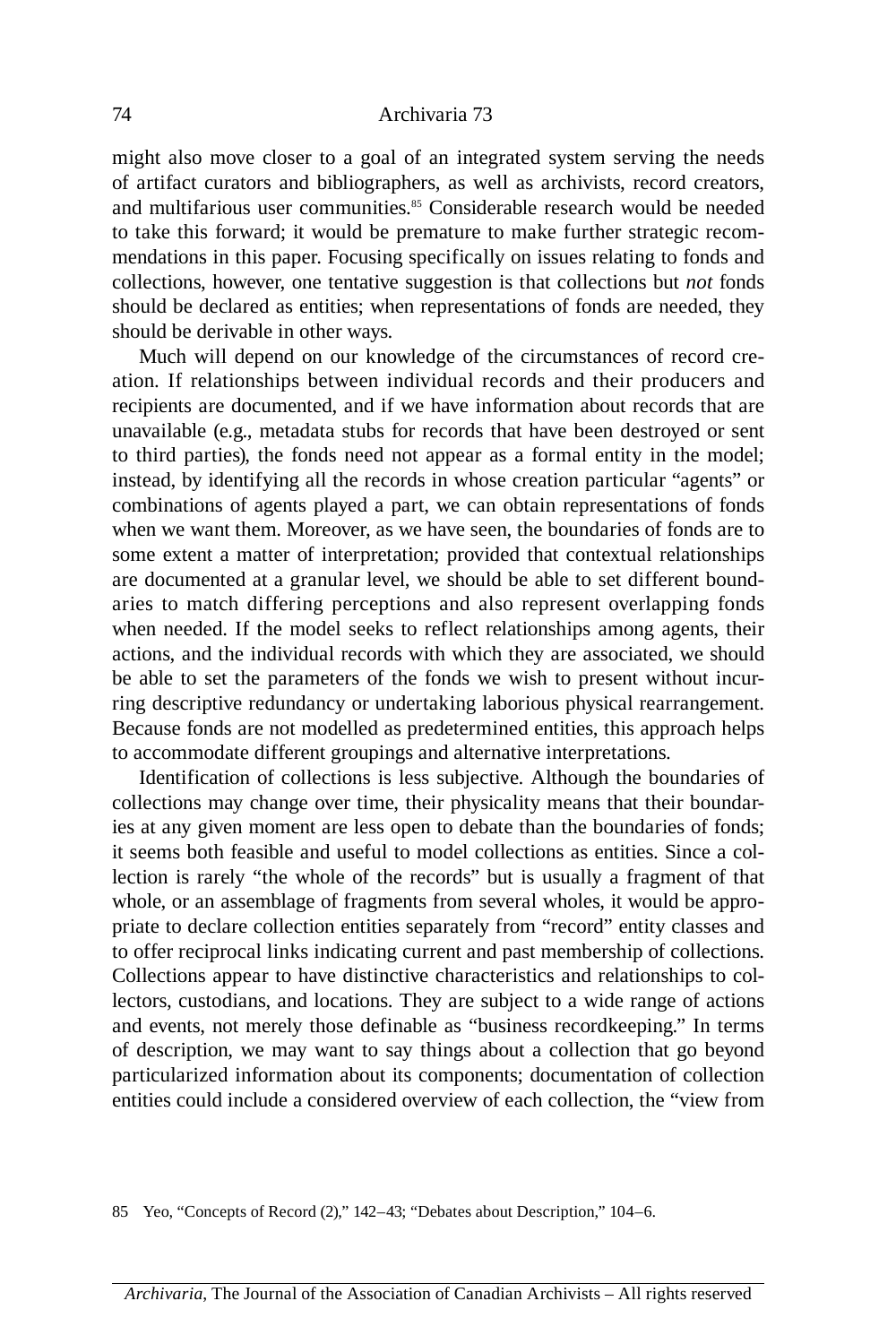the plane" that MacNeil called for in 1995.<sup>86</sup> We may also want to describe states at different time periods. Equally importantly (especially if metadata temporal aspects of the collection: its dates of assembly and dismantling or its stubs are deficient), we may want to provide an account of the extent to which a collection is (or was) believed to contain all the records produced or received by a named agent.

how the participants translated their understanding of the records into deci- textuality or from maintaining collections that correspond as nearly as pos- realization of a fonds is often impossible. Provenance is crucial, but relying Where does this leave respect des fonds? Clearly, it is important that we do not lose information about the extent and structure of collections assembled, at or near the time of occurrents represented in the records, by persons who participated in those occurrents. Although such information cannot be expected to supply everything we might wish to know about the records, it can indicate sions about filing; it will tell us what aggregations of records were available for reference at that time; particularly with older collections, it will also frequently enable us to make inferences about the records and their contexts and logical interrelationships that we can no longer reach in any other way. Nothing said in this paper is intended to discourage archivists from striving to preserve consible to some particular interpretation of the fonds. However, we must accept that mapping fonds to collections will frequently be contentious and that full on our ability to identify a fonds with a physical collection is a very imperfect way of protecting it. Relational approaches of the kind proposed here can be more effective in documenting the complexities of provenance, but they make it apparent that the fonds is an ending of an archival quest as much as a beginning, a destination as much as a starting point.

 Of course, use of relational models may require substantial changes in mendations, many organizations have been reluctant to adopt them. Reports working methods; there are likely to be many questions about the availability of resources to implement these approaches. In Australia, despite widespread promotion of recordkeeping metadata standards based on the SPIRT recomalso suggest that museums have seen implementation of the CIDOC model as too onerous.87 But such models have the potential to supply levels of expressive power that otherwise seem unachievable; we need to find ways to make their adoption less burdensome.

*Archivaria*, The Journal of the Association of Canadian Archivists – All rights reserved

 86 heather MacNeil, "Metadata Strategies and Archival Description: Comparing Apples to Oranges," *Archivaria* 39 (Spring 1995): 25.

 87 Joanne Evans, "Building Capacities for Sustainable Recordkeeping Metadata rejp\_thesis.pdf, 19 (accessed 7 October 2011); Kirk Martinez and Leif Isaksen, "The Interoperability" (PhD diss., Monash University, 2007), http://users.monash.edu.au/~joevans/ Semantic Web Approach to Increasing Access to Cultural heritage," in *Revisualizing Visual Culture*, eds. C. Bailey and h. Gardiner (Farnham, England, 2010), 39–40.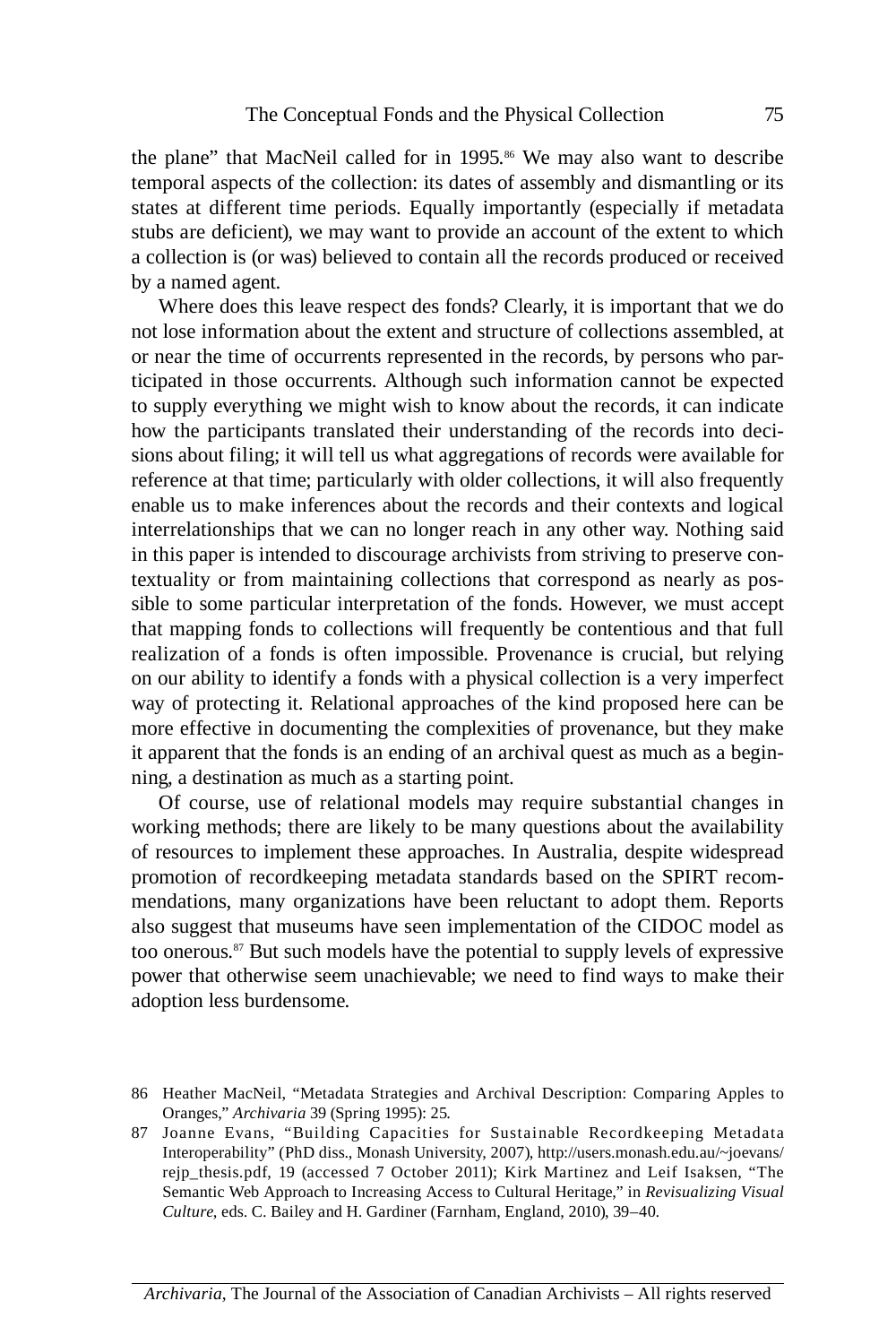In the field of information technology, models of this kind play a major role in developing what computer scientists call "ontologies." An ontology and offers explicit formal specifications of entities and their relationships.<sup>88</sup> Most ontologies are rigorously designed to support computer processing. they are expected to form key components of semantically aware informa- tion systems, particularly the long-awaited Semantic Web. The challenges archivists face in implementing highly developed models are repeated on a expresses a shared understanding of the structure and composition of a domain Together with uniform resource identifiers (URIs) and use of "linked data,"89 much larger scale in Semantic Web initiatives, but Semantic Web projects are underpinned by research in data mining and artificial intelligence, in which automated and semi-automated techniques for ontology generation are being explored. Besides techniques for recognizing and analyzing content, methods of automatically harvesting certain kinds of contextual information are under investigation and could prove greatly valuable in archival work.<sup>90</sup> This research

- 88 B. Chandrasekaran et al., "What Are Ontologies, and Why Do We Need Them?" *IEEE Intelligent Systems* 14, no. 1 (1999): 20–6. Technologists and information scientists have borrowed the term "ontology" from philosophy, where it refers to the study of being, and use it to label specific approaches to representing "how things are" or how they are supposed to be. The CIDOC model is often described as an ontology.
- 89 Tim Berners-Lee, "Linked Data" (2006), http://www.w3.org/DesignIssues/LinkedData.html (accessed 7 October 2011).
- See, for example, P. Chirita et al., "Desktop Context Detection Using Implicit Feedback" 2011); A. Marins et al., "Modeling Provenance for Semantic Desktop Applications" (Semi-) Automatically Extracted Context of Digital Objects" (2009), http://www.idi.ntnu. no/~neumayer/pubs/MAY09\_ciao.pdf (accessed 7 October 2011). Much computer science work in this area (such as U. Braun et al., "Issues in Automatic Provenance Collection" (2006), http://www.eecs.harvard.edu/syrah/pass/pubs/ipaw06.pdf (accessed 20 January Activity-Based Computing System," in *CHI '09: Proceedings of the 27th International*  video Preservation," *International Journal of Digital Curation* 1 (2009): 175–92), email Electronically Stored Information" (2009), http://web.archive.org/web/20100722172246/ Collection with NetLens," *Journal of the American Society for Information Science and*  90 Attempts at automated extraction of context or provenance present much greater challenges than the analysis of content, but several interesting projects have already been undertaken. (2006), http://pim.ischool.washington.edu/pim06/files/chirita-paper.pdf (accessed 7 October (2007), http://www.cidoc-crm.org/docs/Modeling%20Provenance%20for%20Semantic%20 Desktop%20Applications.pdf (accessed 7 October 2011); R. Mayer et al., "Interacting with 2012)) is concerned with provenance of *data*, but there are also "activity-based computing" projects that seek to capture contemporaneous information about activities in the workplace (S. voida and E.D. Mynatt, "It Feels Better than Filing: Everyday Work Experiences in an *Conference on Human Factors in Computing Systems* (New York, 2009): 259–68), as well as initiatives seeking to mine contextual information retrospectively in such diverse fields as digital video curation (C. Shah, "Mining Contextual Information for Ephemeral Digital analysis (M. Dredze et al., "Automatically Classifying Emails into Activities," in *IUI '06: Proceedings of the 11th International Conference on Intelligent User Interfaces* (New York, 2006): 70–7; M. Esteva et al., "Finding Narratives of Activities through Archival Bond in http://www.law.pitt.edu/DESI3\_Workshop/Papers/DESI\_III.Esteva-Xu-Nair.pdf (accessed 7 October 2011); h. Kang et al., "Making Sense of Archived E-mail: Exploring the Enron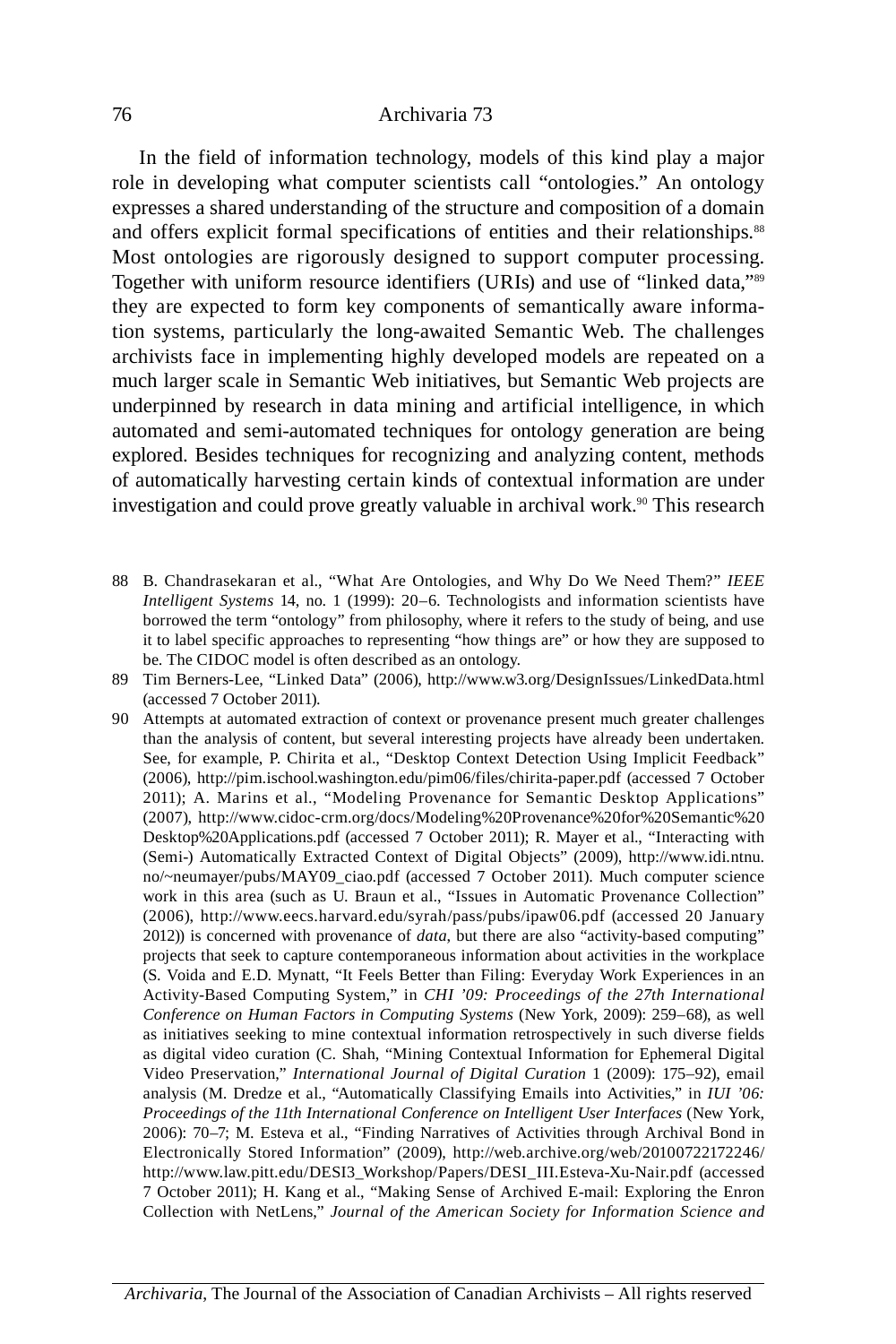can use, if we have in place technological frameworks that allow us to take is still in its infancy, and its early findings must be treated with caution, but in the longer term automated solutions are likely to expedite what are currently time-consuming manual processes; we can expect to see tools that archivists advantage of them. It seems reasonable to foresee a time when artificial intelligence capabilities will relieve archivists of some of the more mundane aspects of description, thereby allowing us to employ richer models and concentrate our resources on aspects that cannot be automated.

 A further caveat relates to assumptions that underlie much recent work in this arena. The SPIRT model and the standards that use it appear to be have been abolished. It also seems to be a world of Big Brother or Jeremy particular viewpoint. Australian recordkeeping standards are certainly not we may suspect that the patrolled universe assumed by their designers does hospitable to the records of individuals, community groups, and informally structured organizations, and also to retrospective description and lessdesigned for a world where messiness is absent and competing interpretations Bentham's panopticon: a world in which records are perhaps "always becoming," as McKemmish has affirmed, but where the becomingness is constantly monitored by the recordkeeping system, which delimits every action in which the record participates. Like most promoters of ontologies, the developers of recordkeeping metadata standards have tended to assume that their domain of interest can be precisely defined and controlled in a way that conforms to their the "liberatory" standards advocated by Wendy Duff and Verne Harris,<sup>91</sup> and not resemble the messy, diffuse, and frequently unsatisfactory world in which most archivists must operate. We need a more open approach: a model that is controlled collecting environments.

 If we accept that records have evolving relationships and that collection We must be able to take account of uncertainties and ambiguities, not just plar that appears to offer at least some of these capabilities is the MPEG-7 standard for describing multimedia, which allows objects or relationships to memberships change over time, it will be appropriate to use relational systems that support documentation of change, but we will want systems that offer flexibility to interpret relationships in different ways and to accommodate degrees of uncertainty. Custodial histories of older archives may not be fully known, and past contextual relationships may have to be inferred long after the event. about what relationships might once have existed, but about when they were formed, how they were structured, and how long they lasted. A possible exem-

 Ciula et al., "Expressing Complex Associations in Medieval historical Documents: The *Technology* 61, no. 4 (2010): 723–44), and digitization of medieval accounting records (A. henry III Fine Rolls Project," *Literary and Linguistic Computing* 23 (2008): 311–25).

<sup>91</sup> Wendy M. Duff and verne harris, "Stories and Names: Archival Description as Narrating Records and Constructing Meanings," *Archival Science* 2, nos. 3–4 (2002): 284–5.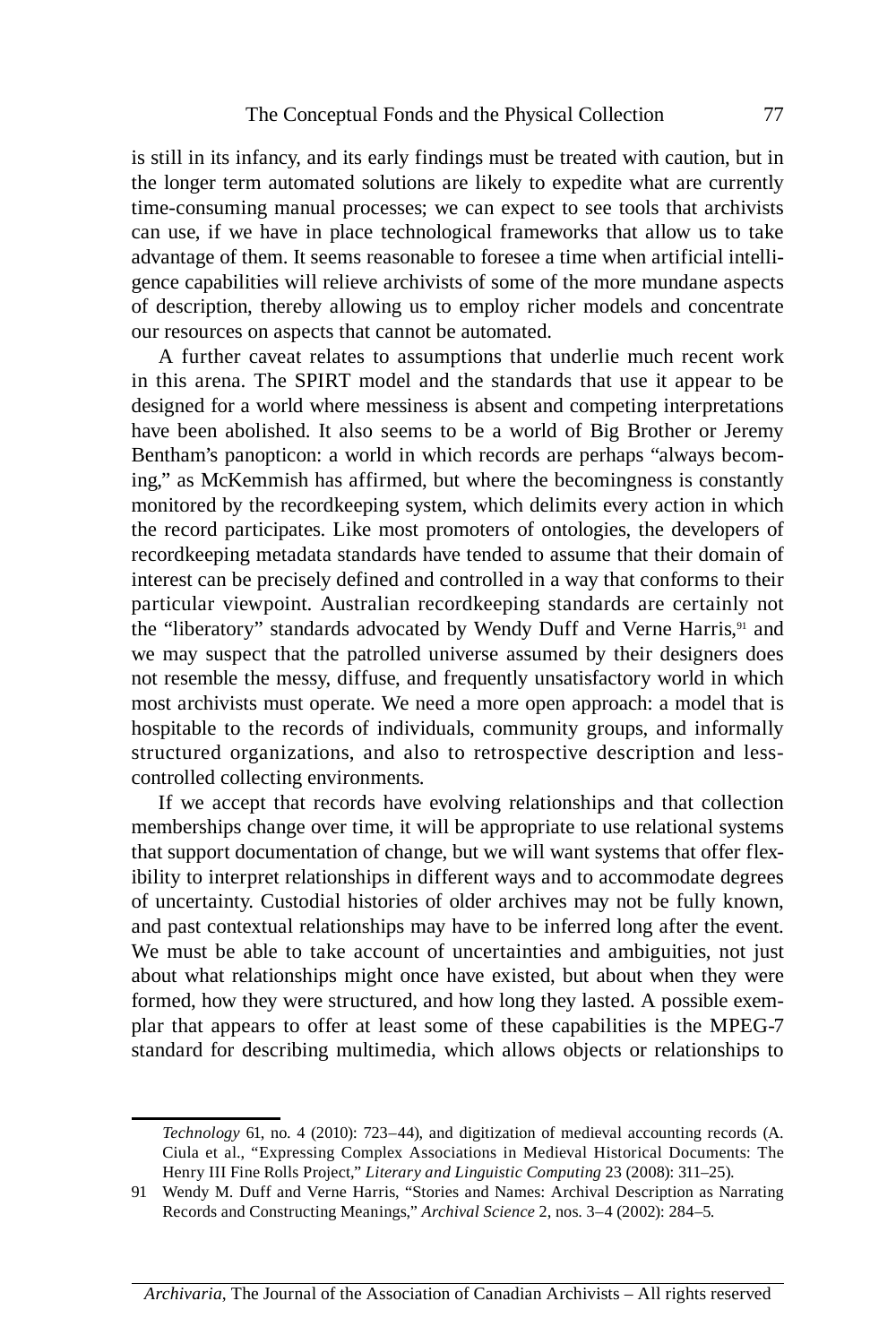be documented even if they are not precisely defined, and also permits the addition of further detail when descriptions can be amplified.<sup>92</sup> Standards of this kind could be expected to support a variety of curatorial and user requirements as well as different levels of interactivity and resource availability.

## **Conclusion**

 to construct the world."93 For many archivists, the prototype of a collec- tion is an assemblage of miscellanea put together by well-meaning but mis- that divisions are removed and boundaries dissolved in digital space) such collections. The aggregations that organizations and their records managers As Pearce has observed, "collections are a significant element in our attempt guided antiquarians; however, the scope of the term is much wider than this. Collections are ubiquitous, in digital environments as well as in the analogue world. Joe has a collection of files stored on his computer, and I have a different collection on mine. Joe and I can share access if we want, and can move or copy files from one collection to another, but (despite the frequent allegations sharing and copying does not eliminate the physical separateness of the two assemble – and those that archival repositories acquire from organizations or individuals – are also best understood as collections. Internal orderings of collections need not be fixed, but their external borders at any given moment are usually easy to recognize.

 The collections held by archival repositories and by other organizations, communities, and individuals are the aggregate entities that their custodians physically in the past but are now broken up; across space, to other collec- time and space, to conceptual groupings that might never have had a physi- cal realization. Such conceptualizations may perhaps take different forms (a manage and maintain; if open to use by third parties, they are the aggregate entities that users encounter at particular times and places. But they are also related to other, perhaps larger, entities: across time, to collections that existed tions existing physically in the present; and, in ways that may transcend both possibility that I will consider in a forthcoming paper), $94$  but many strands of archival thinking suggest that our pre-eminent intellectual construct should be the fonds.

 We must acknowledge, however, that fonds are difficult to circumscribe, not only because they are conceptualizations rather than physical aggrega-

- 93 Pearce, *Museums, Objects and Collections*, 37.
- 94 Yeo, "Bringing Things Together," forthcoming.

 92 hawley K. Rising and Corinne Jörgensen, "Semantic Description in *MPEG-7*: The Rich Recursion of Ripeness," *Journal of the American Society for Information Science and Technology* 58, no. 9 (2007): 1338–45.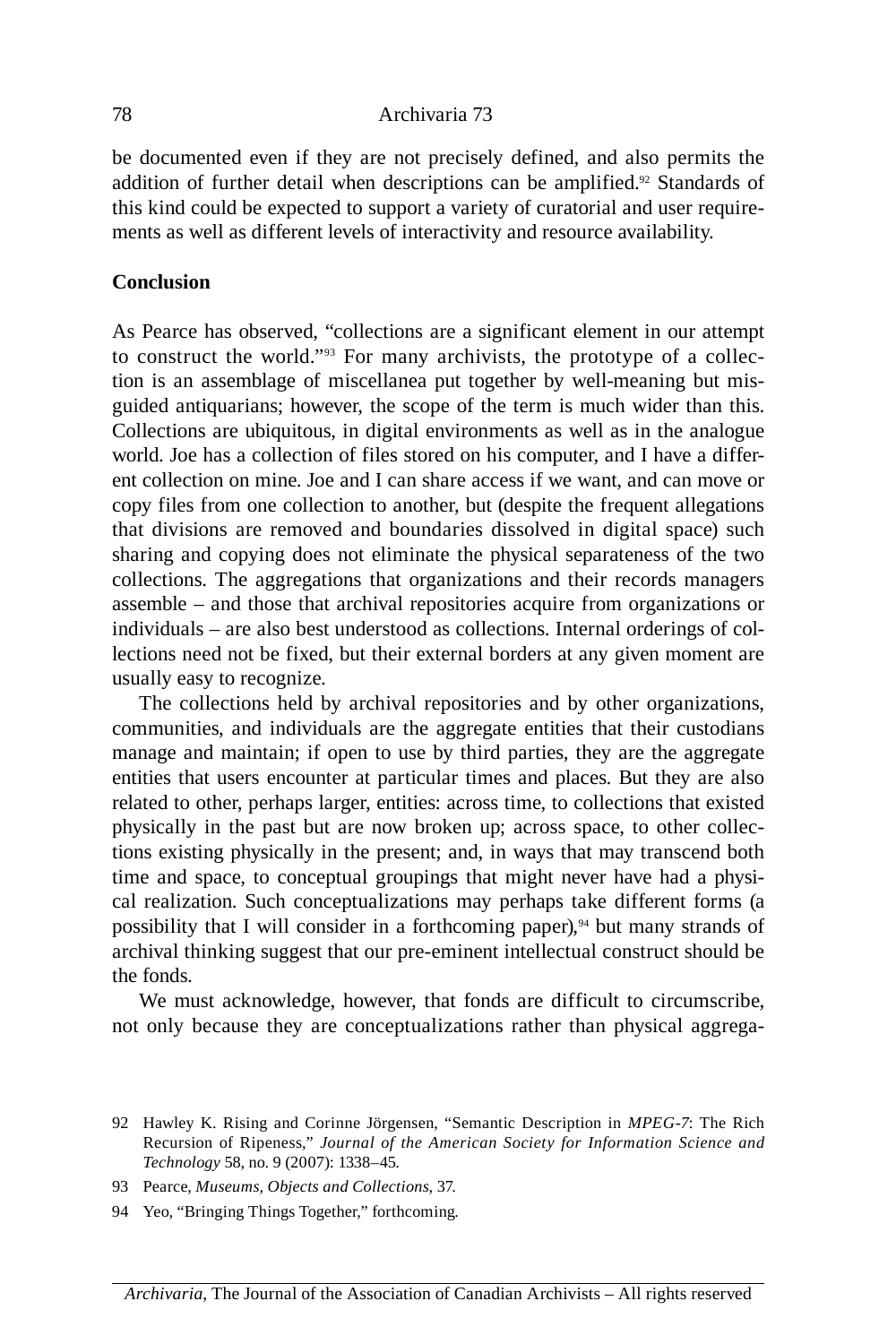tions, but also because their boundaries are a matter of interpretation. It is ably exceptional. The possibility of realization is never wholly absent from usually, perhaps always, impossible to construct a definitive statement of what constitutes "*all* the records" of the life of an individual, a family, a partnership, or an organization. Sometimes the perceived boundaries of a fonds may correspond to a collection held in a particular repository, but such cases are probconceptual notions of the fonds, but in practice, in an era of multiple overlapping fonds, coincidence between fonds and collection is increasingly rare.

 be seen in recent digital "lifelogging" initiatives, whose selling point is the to provide lifeloggers with a full record of their lives. Contextualization is Elusive though the fonds may be, it continues to claim our attention. The importance we attach to what we perceive as full records of life and work can assertion that they will effortlessly "capture everything we do ... record every event we experience ... and ... enable total recall of our lives," in the words of a recent study.<sup>95</sup> Based on assumptions about ever cheaper and more capacious storage, these initiatives seek to use sensors or other automated capture devices enhanced, since no selections are made and every item in the lifelog supplies context for the others. Lifelogging projects may seem frighteningly ambitious and as yet show few signs of progressing beyond the research laboratory, but they demonstrate the strength of the human urge to maintain a record that is as complete as possible. Even in the digital age, our desire to realize the fonds does not diminish.

 Insofar as the ability to make these judgments rests on protecting the prov-Archivists have traditionally claimed that professional practices that seek to respect the fonds enable those who encounter records to authenticate and trust them, or at least make judgments about their authenticity or trustworthiness. enance of records – their association with the activities they represent, the persons involved in those activities, and the world in which the activities occurred – it seems clear that relational documentation systems can offer firmer support than reliance on physical ordering or hierarchical description. This paper has argued that these systems also provide more effective methods of documenting collection histories and the adventures of records over time.

 preserve them as isolated specimens; people, institutions, or machines must maintain collections of them. Many archivists are likely to advocate main- common characteristic is their shared origins. Others may favour the view Relational systems do not eliminate the holding of physical collections. If records and archives are to be preserved, it is scarcely possible or desirable to taining collections that resemble record groups: collections of records whose that the collection in a given repository should comprise many record groups

<sup>95</sup> Abigail J. Sellen and Steve Whittaker, "Beyond Total Capture: A Constructive Critique of Lifelogging," *Communications of the ACM* 53, no. 5 (2010): 70.